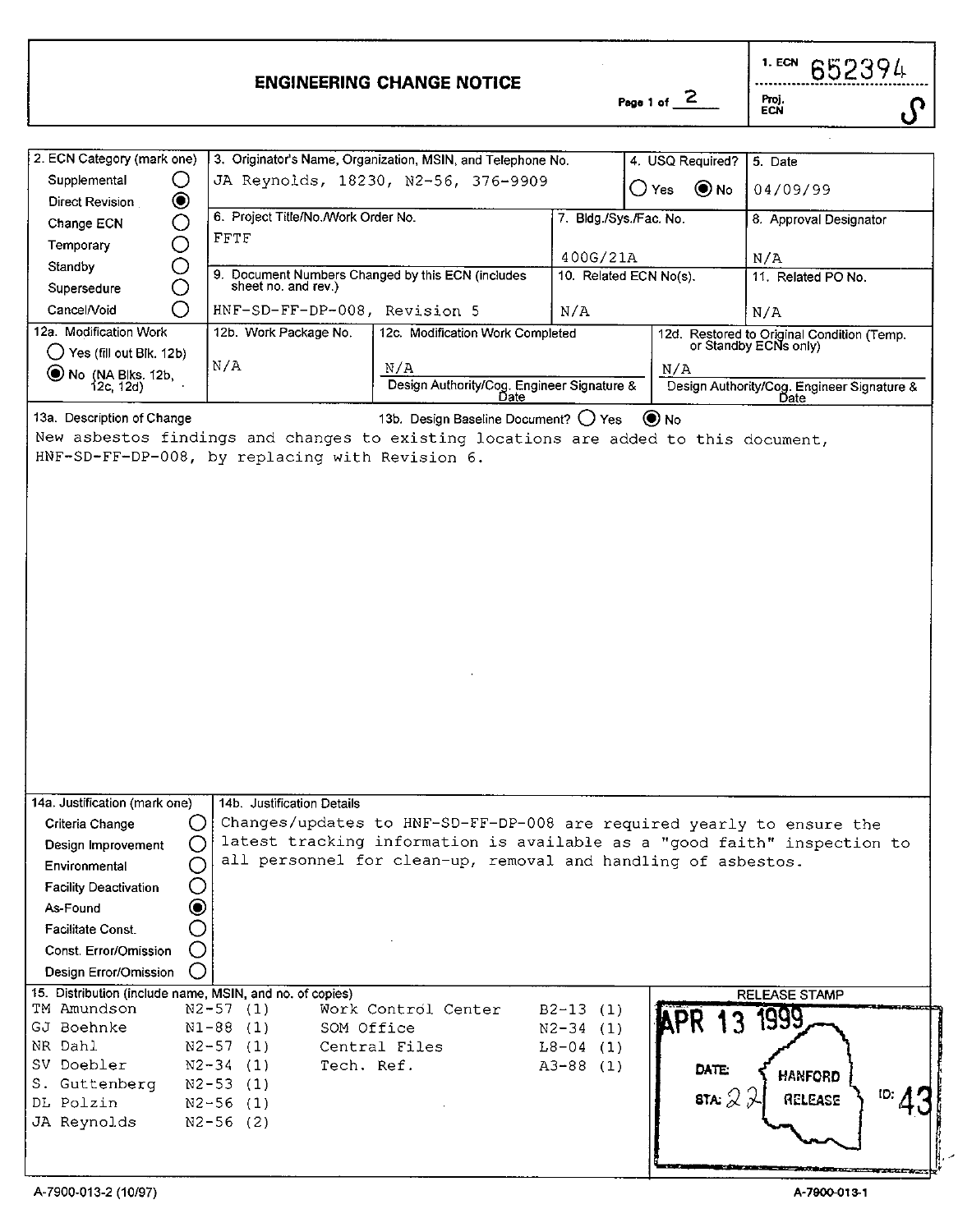|                                                                                                                                                                                                                                                  |                          |                                         |                    |     |     |                                               | 1. ECN (use no. from pg. 1)          |     |
|--------------------------------------------------------------------------------------------------------------------------------------------------------------------------------------------------------------------------------------------------|--------------------------|-----------------------------------------|--------------------|-----|-----|-----------------------------------------------|--------------------------------------|-----|
|                                                                                                                                                                                                                                                  |                          | <b>ENGINEERING CHANGE NOTICE</b>        |                    |     |     | Page 2 of 2                                   | 652394                               |     |
| 16. Design Verification<br>Required                                                                                                                                                                                                              | 17. Cost Impact          |                                         |                    |     |     |                                               | 18. Schedule Impact (days)           |     |
|                                                                                                                                                                                                                                                  | <b>ENGINEERING</b>       |                                         |                    |     |     | CONSTRUCTION                                  |                                      |     |
| () Yes                                                                                                                                                                                                                                           | Additional (<br>s        |                                         | Additional         | ( ) | ŝ.  |                                               | Improvement $\bigcap$                |     |
| () No                                                                                                                                                                                                                                            | Savings<br>\$            |                                         | Savings            |     | \$. |                                               | Delay                                |     |
| Change Impact Review: Indicate the related documents (other than the engineering documents identified on Side 1) that will be affected by<br>the change described in Block 13. Enter the affected document number in Block 20.<br>19.            |                          |                                         |                    |     |     |                                               |                                      |     |
| SDD/DD                                                                                                                                                                                                                                           | $\mathsf{L}$             | Seismic/Stress Analysis                 |                    |     | l 1 |                                               | <b>Tank Calibration Manual</b>       | П   |
| Functional Design Criteria                                                                                                                                                                                                                       | □                        | Stress/Design Report                    |                    |     | П   |                                               | Health Physics Procedure             | П   |
| Operating Specification                                                                                                                                                                                                                          |                          | Interface Control Drawing               |                    |     |     |                                               | Spares Multiple Unit Listing         |     |
| Criticality Specification                                                                                                                                                                                                                        |                          | Calibration Procedure                   |                    |     |     |                                               | <b>Test Procedures/Specification</b> |     |
| Conceptual Design Report                                                                                                                                                                                                                         |                          | Installation Procedure                  |                    |     |     |                                               | Component Index                      |     |
| Equipment Spec.                                                                                                                                                                                                                                  |                          | Maintenance Procedure                   |                    |     |     |                                               | <b>ASME Coded Item</b>               | ▁   |
| Const. Spec.                                                                                                                                                                                                                                     |                          | <b>Engineering Procedure</b>            |                    |     |     |                                               | Human Factor Consideration           |     |
| Procurement Spec.                                                                                                                                                                                                                                |                          | Operating Instruction                   |                    |     |     |                                               | <b>Computer Software</b>             |     |
| Vendor Information                                                                                                                                                                                                                               |                          | <b>Operating Procedure</b>              |                    |     |     |                                               | Electric Circuit Schedule            |     |
| OM Manual                                                                                                                                                                                                                                        |                          | Operational Safety Requirement          |                    |     |     | <b>ICRS</b> Procedure                         |                                      | ┐   |
| <b>FSAR/SAR</b>                                                                                                                                                                                                                                  | l.                       | <b>IEFD Drawing</b>                     |                    |     |     |                                               | Process Control Manual/Plan          |     |
| Safety Equipment List                                                                                                                                                                                                                            |                          | Cell Arrangement Drawing                |                    |     |     |                                               | Process Flow Chart                   | - 1 |
| Radiation Work Permit                                                                                                                                                                                                                            | L                        | <b>Essential Material Specification</b> |                    |     |     |                                               | Purchase Requisition                 |     |
| Environmental Impact Statement                                                                                                                                                                                                                   |                          | Fac. Proc. Samp. Schedule               |                    |     |     | <b>Tickler File</b>                           |                                      |     |
| <b>Environmental Report</b>                                                                                                                                                                                                                      | П                        | Inspection Plan                         |                    |     |     |                                               |                                      |     |
| <b>Environmental Permit</b>                                                                                                                                                                                                                      |                          |                                         |                    |     |     |                                               |                                      |     |
| Inventory Adjustment Request<br>Other Affected Documents: (NOTE: Documents listed below will not be revised by this ECN.) Signatures below indicate that the signing<br>organization has been notified of other affected documents listed below. |                          |                                         |                    |     |     |                                               |                                      |     |
| 20.                                                                                                                                                                                                                                              | Document Number/Revision | Document Number/Revision                |                    |     |     |                                               | Document Number/Revision             |     |
|                                                                                                                                                                                                                                                  |                          |                                         |                    |     |     |                                               |                                      |     |
| 21. Approvals                                                                                                                                                                                                                                    | Signature                | Date                                    |                    |     |     | Signature                                     | Date                                 |     |
| Design Authority                                                                                                                                                                                                                                 |                          |                                         | Design Agent       |     |     |                                               |                                      |     |
|                                                                                                                                                                                                                                                  |                          |                                         |                    |     |     |                                               |                                      |     |
| Cog. Eng. JA Reynolds                                                                                                                                                                                                                            |                          |                                         | PE                 |     |     |                                               |                                      |     |
| Cog. Mgr. DL Polzin                                                                                                                                                                                                                              |                          |                                         | QA                 |     |     |                                               |                                      |     |
| QA                                                                                                                                                                                                                                               |                          |                                         | Safety             |     |     |                                               |                                      |     |
| Safety                                                                                                                                                                                                                                           |                          |                                         | Design             |     |     |                                               |                                      |     |
|                                                                                                                                                                                                                                                  |                          |                                         |                    |     |     |                                               |                                      |     |
| Environ.                                                                                                                                                                                                                                         |                          |                                         | Environ.           |     |     |                                               |                                      |     |
| Other                                                                                                                                                                                                                                            | DA Gante OG rant         | 4/9/99                                  | Other              |     |     |                                               |                                      |     |
|                                                                                                                                                                                                                                                  |                          |                                         |                    |     |     |                                               |                                      |     |
|                                                                                                                                                                                                                                                  |                          |                                         |                    |     |     |                                               |                                      |     |
|                                                                                                                                                                                                                                                  |                          |                                         |                    |     |     | DEPARTMENT OF ENERGY                          |                                      |     |
|                                                                                                                                                                                                                                                  |                          |                                         | Approval Signature |     |     | Signature or a Control Number that tracks the |                                      |     |
|                                                                                                                                                                                                                                                  |                          |                                         |                    |     |     |                                               |                                      |     |
|                                                                                                                                                                                                                                                  |                          |                                         | <b>ADDITIONAL</b>  |     |     |                                               |                                      |     |
|                                                                                                                                                                                                                                                  |                          |                                         |                    |     |     |                                               |                                      |     |
|                                                                                                                                                                                                                                                  |                          |                                         |                    |     |     |                                               |                                      |     |

 $\overline{a}$ 

l,

| A-7900-013-3 (10/97) |
|----------------------|
|----------------------|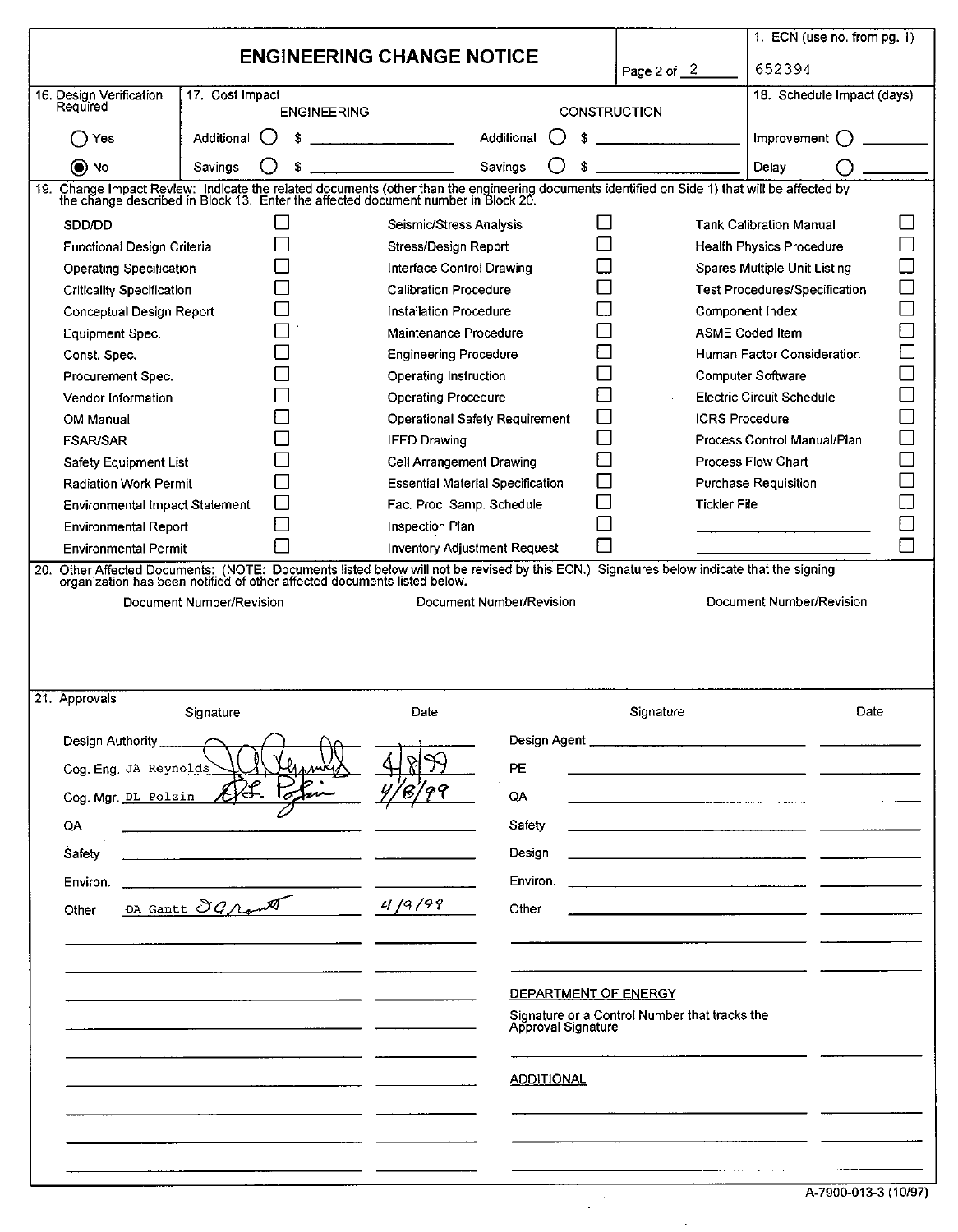|                                                                                                                                                                                                                 | <b>DISTRIBUTION SHEET</b>                                        |                                                                       |                  |      |                                     |                        |
|-----------------------------------------------------------------------------------------------------------------------------------------------------------------------------------------------------------------|------------------------------------------------------------------|-----------------------------------------------------------------------|------------------|------|-------------------------------------|------------------------|
| To                                                                                                                                                                                                              | From                                                             |                                                                       |                  |      | Page 1 of 1                         |                        |
| DISTRIBUTION                                                                                                                                                                                                    | STATION 22                                                       |                                                                       |                  | Date |                                     |                        |
| Project Title/Work Order                                                                                                                                                                                        |                                                                  |                                                                       |                  |      | EDT No.                             |                        |
| <b>FFTF</b>                                                                                                                                                                                                     |                                                                  |                                                                       |                  |      | ECN No.                             | 652394                 |
| <b>Name</b>                                                                                                                                                                                                     | <b>MSIN</b>                                                      | Text<br>With All<br>Attach.                                           | <b>Text Only</b> |      | Attach./<br><b>Appendix</b><br>Only | <b>EDT/ECN</b><br>Only |
| ANALYSIS & SUPPORT (OPS)                                                                                                                                                                                        | N2-57                                                            | <del>(1)</del>                                                        |                  |      |                                     |                        |
| ANALYSIS & SUPPORT (EP)                                                                                                                                                                                         | $N2 - 57$                                                        | (1)                                                                   |                  |      |                                     |                        |
| ANALYSIS & SUPPORT (MAINTENANCE)                                                                                                                                                                                | <del>N2-57</del>                                                 | $\leftrightarrow$                                                     |                  |      |                                     |                        |
| FFTF SAFETY                                                                                                                                                                                                     | $A2 - 57$                                                        | $\overline{4}$                                                        |                  |      |                                     |                        |
| 400 AREA TRAINING                                                                                                                                                                                               | $ +2-40$                                                         | $\leftrightarrow$                                                     |                  |      |                                     |                        |
| FFTF OA                                                                                                                                                                                                         | $N2 - 11$                                                        | (1)                                                                   |                  |      |                                     | X                      |
| .STATION 22 GC PERKINS                                                                                                                                                                                          | $-$ <del>12</del> $-$ 12 $-$                                     | -411                                                                  |                  |      |                                     |                        |
| TECHNICAL REFERENCE CENTER                                                                                                                                                                                      |                                                                  |                                                                       |                  |      |                                     |                        |
| DOCUMENTS SD.OMM.SDD.FSAR.SPECS<br>JCS/CI. JCS/PMS. SOFTWARE                                                                                                                                                    | $N2 - 12$                                                        | (1)                                                                   |                  |      |                                     |                        |
| DRAWINGS                                                                                                                                                                                                        | <del>-12-12-</del>                                               | <del>(2)</del>                                                        |                  |      |                                     |                        |
| TM Amundson<br>$N2 - 57$ (1)<br>GJ Boehnke<br>$N1 - 88$ (1)<br>NR Dahl<br>$N2-57(1)$<br>SV Doebler<br>$N2-34$ (1)<br>S. Guttenberg<br>$N2 - 53$ (1)<br>DL Polzin<br>$N2-56$ (1)<br>JA Reynolds<br>$N2 - 56$ (2) | Work Control Center<br>SOM Office<br>Central Files<br>Tech. Ref. | $\overline{B2-13}$ (1)<br>$N2-34$ (1)<br>$L8 - 04$ (1)<br>$A3-88$ (1) |                  |      |                                     |                        |

 $\sim 50$ 

 $\sim$ 

 $\mathcal{L}$ 

 $\epsilon$ 

 $\bar{z}$ 

 $\ddot{\phantom{a}}$ 

 $\sim$   $\sim$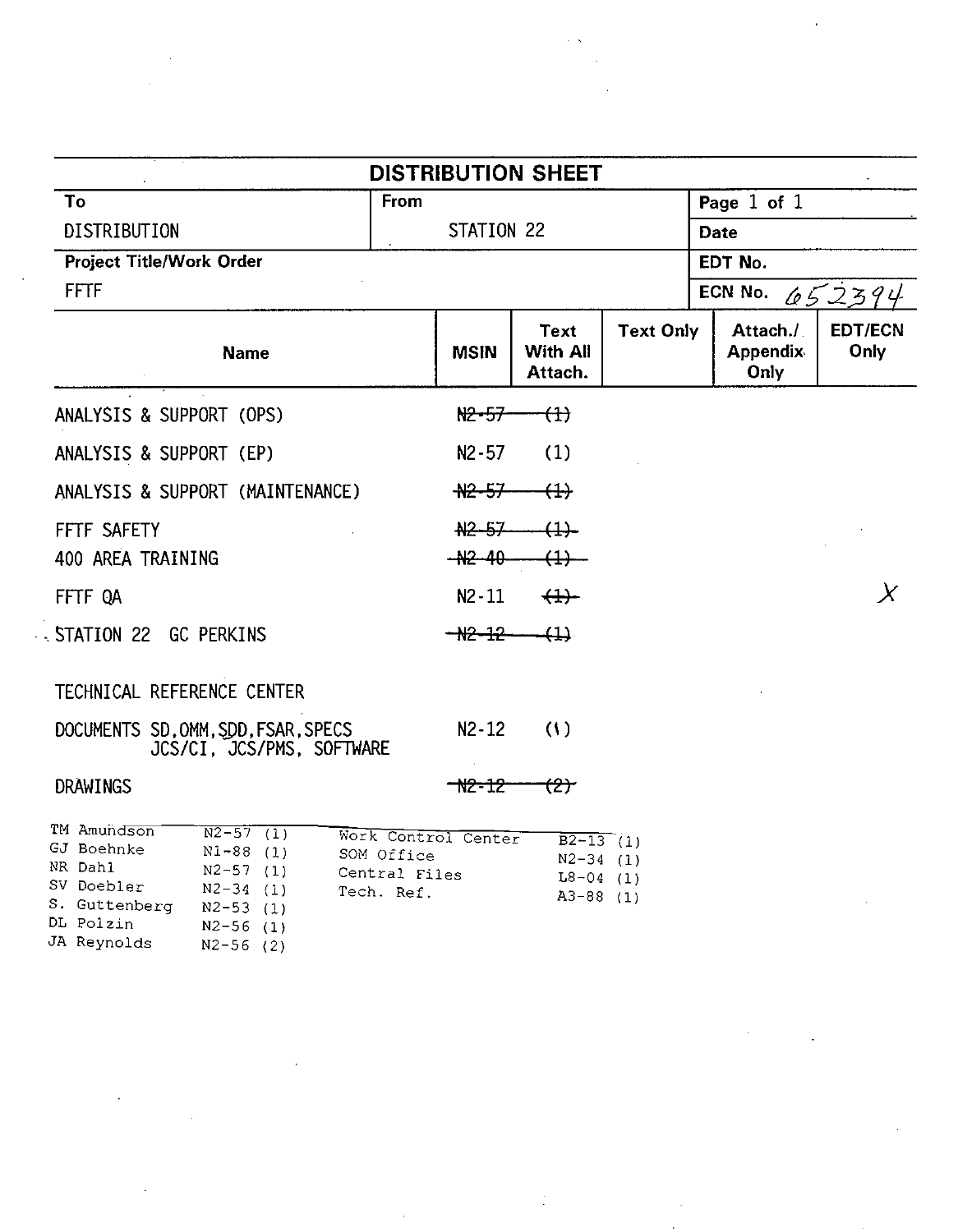# **FAST FLUX TEST FACILITY ASBESTOS LOCATION TRACKING PROGRAM**

J. A. Reynolds B&W Hanford Company Richland, WA 99352 U.S. Department of Energy Contract DE-AC06-96RLI 3200

| EDT/ECN: 652394   |                     | UC: 900                     |  |
|-------------------|---------------------|-----------------------------|--|
| Org Code: $18200$ |                     | Charge Code: $101587$       |  |
|                   | B&R Code: EX04J1020 | Total Pages: ം <sub>റ</sub> |  |

Key Words: Asbestos, Tracking, Good Faith

Abstract This document updates the location and condition of asbestos found at the 400 Area Fast Flux Test Facility site.

TRADEMARK DISCLAIMER. Reference herein to any specific commercial product, process, or service by trade name, trademark, manufacturer, or otherwise, does not necessarily constitute or imply its endorsement, recommendation, or favoring by the United States Government or any agency thereof or its contractors or subcontractors.

Printed in the United States of America. To obtain copies of this document, contact: Document Control Services, P.O. Box 950, Mailstop H6-08, Richland WA 99352, Phone (509) 372-2420; Fax (509) 376-4989.

|                  | P.O. Box 950, Mailstop H6-08, Richland WA 99352, Phone (509) 372-2420; Fax (509) 376-4989. | I HIRA III NIA AIRAA AMAA AIYIININGI. TA'ANGII AANAA AI'IIIA SAASIIISIIN ASIINAAL SAASIIISIIN ASIIIISI SALIISAA |
|------------------|--------------------------------------------------------------------------------------------|-----------------------------------------------------------------------------------------------------------------|
|                  |                                                                                            | 1999<br>DATE:<br>HARFORD                                                                                        |
|                  |                                                                                            | ID.<br>STA: $\partial \mathcal{J}$<br>RELEASE                                                                   |
|                  | Elling (Jackie) APR 13 1999                                                                |                                                                                                                 |
| Releasé Approval | Date                                                                                       | Release Stamp                                                                                                   |
|                  |                                                                                            |                                                                                                                 |

# **Approved For Public Release**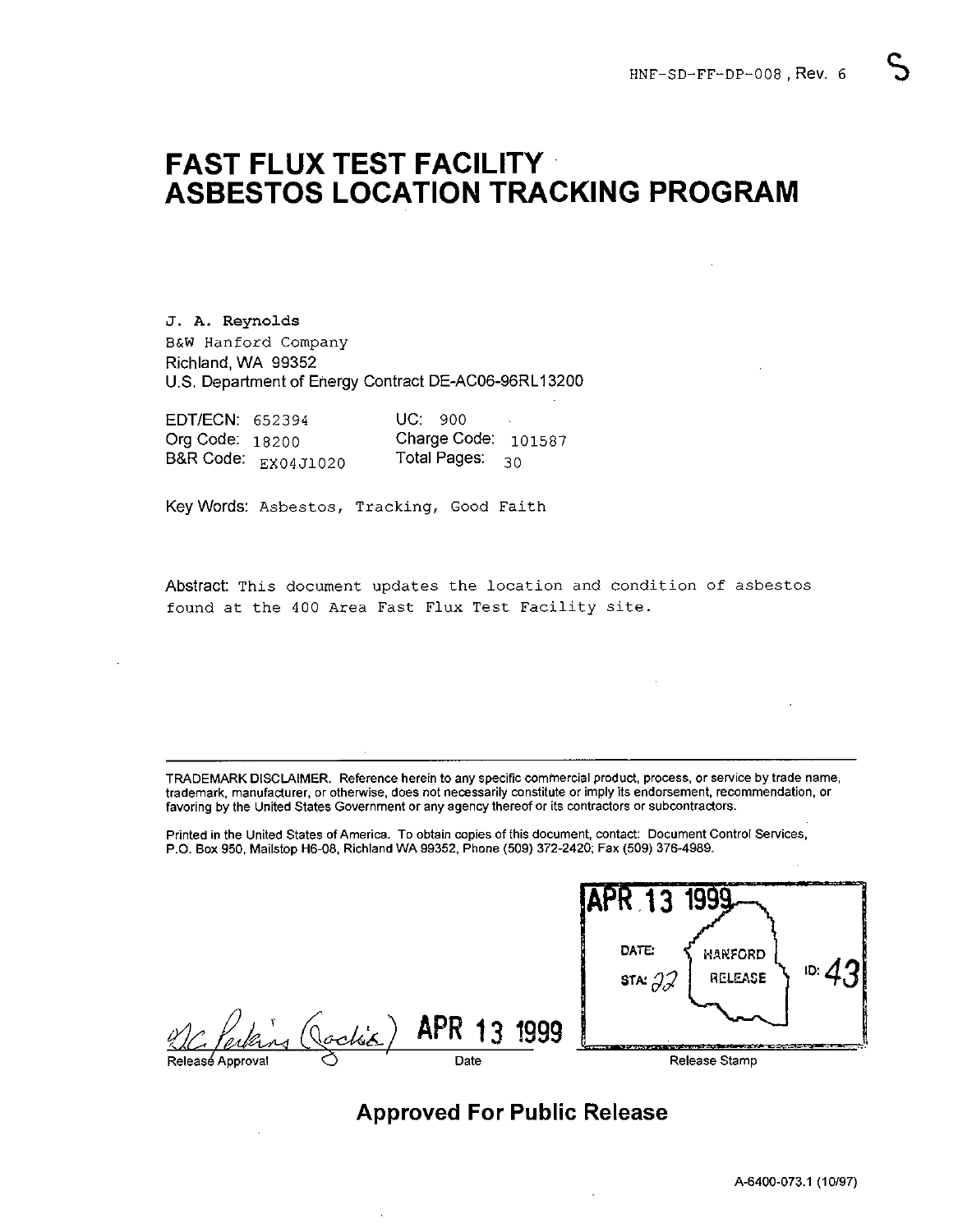|                                                                                                                                                                                                                                                                                                                                                      |                     | INFORMATION CLEARANCE FORM                                                                             |                                                           |  |  |  |
|------------------------------------------------------------------------------------------------------------------------------------------------------------------------------------------------------------------------------------------------------------------------------------------------------------------------------------------------------|---------------------|--------------------------------------------------------------------------------------------------------|-----------------------------------------------------------|--|--|--|
| A. Information Category                                                                                                                                                                                                                                                                                                                              |                     | B. Document Number HNF-SD-FF-DP-008, Revision 6                                                        |                                                           |  |  |  |
| Journal Article<br>Abstract                                                                                                                                                                                                                                                                                                                          | C. Title<br>£,      |                                                                                                        |                                                           |  |  |  |
| FFTF Asbestos Location Tracking Program<br>□ Internet<br>$\Box$ Summary                                                                                                                                                                                                                                                                              |                     |                                                                                                        |                                                           |  |  |  |
| Visual Aid<br>厂 Software                                                                                                                                                                                                                                                                                                                             |                     |                                                                                                        |                                                           |  |  |  |
| Full Paper<br>□ Report                                                                                                                                                                                                                                                                                                                               |                     |                                                                                                        |                                                           |  |  |  |
| <b>N</b> Other Supporting Document                                                                                                                                                                                                                                                                                                                   | D. Internet Address |                                                                                                        |                                                           |  |  |  |
| E. Required Information                                                                                                                                                                                                                                                                                                                              |                     |                                                                                                        |                                                           |  |  |  |
| 1. Is document potentially Classified? O No CYes (MANDATORY)                                                                                                                                                                                                                                                                                         |                     | 4. Does Information Contain the Following: (MANDATORY)<br>a. New or Novel (Patentable) Subject Matter? | <b>O</b> No ○Yes                                          |  |  |  |
| Manager's Slonature Required                                                                                                                                                                                                                                                                                                                         |                     | If "Yas", Disclosure No.:                                                                              |                                                           |  |  |  |
|                                                                                                                                                                                                                                                                                                                                                      |                     | b. Information Received in Confidence, Such as Proprietary and/or Inventions?                          |                                                           |  |  |  |
| f Yes<br><b>ADC Signature Required</b>                                                                                                                                                                                                                                                                                                               | ONo OYes Classified | $\bigcap$ Yes<br>ON O                                                                                  | If "Yes", Affix Appropriate Legends/Notices.              |  |  |  |
|                                                                                                                                                                                                                                                                                                                                                      |                     | ON O<br>$\bigcap$ Yes<br>c. Copyrights?                                                                | if "Yes", Attach Permission.                              |  |  |  |
| 2. Internal Review Required?<br>If Yes, Document Signatures Below                                                                                                                                                                                                                                                                                    | to OYes⊙            | d. Trademarks? ONo<br>$\bigcap$ Yes                                                                    | If "Yes", (dentify in Document.                           |  |  |  |
|                                                                                                                                                                                                                                                                                                                                                      |                     |                                                                                                        |                                                           |  |  |  |
| Counsel.                                                                                                                                                                                                                                                                                                                                             |                     | 5. Is information requiring aubmission to OSTI?                                                        | $ONo$ $\odot$ Yes                                         |  |  |  |
| Program                                                                                                                                                                                                                                                                                                                                              |                     | If Yes UC- 900 and B&R-EX04J1020                                                                       |                                                           |  |  |  |
| 3. References in the Information are Applied Technology $\bigcirc$ No $\bigcirc$ Yes                                                                                                                                                                                                                                                                 |                     | 6. Release Level? . Public ( Limited                                                                   |                                                           |  |  |  |
| Export Controlled Information                                                                                                                                                                                                                                                                                                                        |                     | ONo OYes 7. Charge Code 201500-101587                                                                  |                                                           |  |  |  |
|                                                                                                                                                                                                                                                                                                                                                      |                     | F. Complete for a Journal Article<br>G. Complete for a Presentation                                    |                                                           |  |  |  |
|                                                                                                                                                                                                                                                                                                                                                      |                     |                                                                                                        |                                                           |  |  |  |
|                                                                                                                                                                                                                                                                                                                                                      |                     | 4. City/State                                                                                          |                                                           |  |  |  |
|                                                                                                                                                                                                                                                                                                                                                      | ∩Yes                | 6. Will Material be Handed Out? (C) No                                                                 | $\bigcirc$ Yes                                            |  |  |  |
|                                                                                                                                                                                                                                                                                                                                                      |                     | Responsible Manager                                                                                    |                                                           |  |  |  |
|                                                                                                                                                                                                                                                                                                                                                      |                     |                                                                                                        |                                                           |  |  |  |
|                                                                                                                                                                                                                                                                                                                                                      |                     | DL Polzin (1) P.<br>(Print and Sign)                                                                   |                                                           |  |  |  |
| (Print and Sign)<br>Yes<br>Print                                                                                                                                                                                                                                                                                                                     |                     | Signature                                                                                              |                                                           |  |  |  |
| П<br>General Counsel                                                                                                                                                                                                                                                                                                                                 |                     |                                                                                                        | Y/N                                                       |  |  |  |
| П<br>Office of External Affairs                                                                                                                                                                                                                                                                                                                      |                     |                                                                                                        | Y / N                                                     |  |  |  |
| DOE-RL<br>ᄓ                                                                                                                                                                                                                                                                                                                                          |                     |                                                                                                        | Υ⁄N                                                       |  |  |  |
| ⋈<br>Other                                                                                                                                                                                                                                                                                                                                           |                     | DA Gantt, Applies Technology Review 90 mas 4/9/19                                                      | Y.<br>/ N                                                 |  |  |  |
| 冖<br>Other                                                                                                                                                                                                                                                                                                                                           |                     |                                                                                                        | Y / N                                                     |  |  |  |
|                                                                                                                                                                                                                                                                                                                                                      |                     |                                                                                                        | Public Y/N (if N, complete J)<br>Information was approval |  |  |  |
| Protected CRADA<br>Applied Technology                                                                                                                                                                                                                                                                                                                |                     |                                                                                                        |                                                           |  |  |  |
| Personal/Private<br>Export Controlled                                                                                                                                                                                                                                                                                                                |                     |                                                                                                        |                                                           |  |  |  |
| Procurement-Sensitive<br>Proprietary                                                                                                                                                                                                                                                                                                                 |                     |                                                                                                        |                                                           |  |  |  |
| 1. Title of Journal<br>2. Group Sponsoring<br>3. Date of Conference<br>5. Will information be Published in Proceedings? (C) No<br>H. Author/Requestor<br>JA Reynolds<br>I. Reviewers<br>J. If information Includes Sensitive Information and is not to be released to the Public indicate category below.<br>Patentable<br><b>Business-Sensitive</b> |                     |                                                                                                        |                                                           |  |  |  |
| Other (Specify)<br>$\Box$ Predecisional<br>ΠυcΝΙ                                                                                                                                                                                                                                                                                                     |                     |                                                                                                        |                                                           |  |  |  |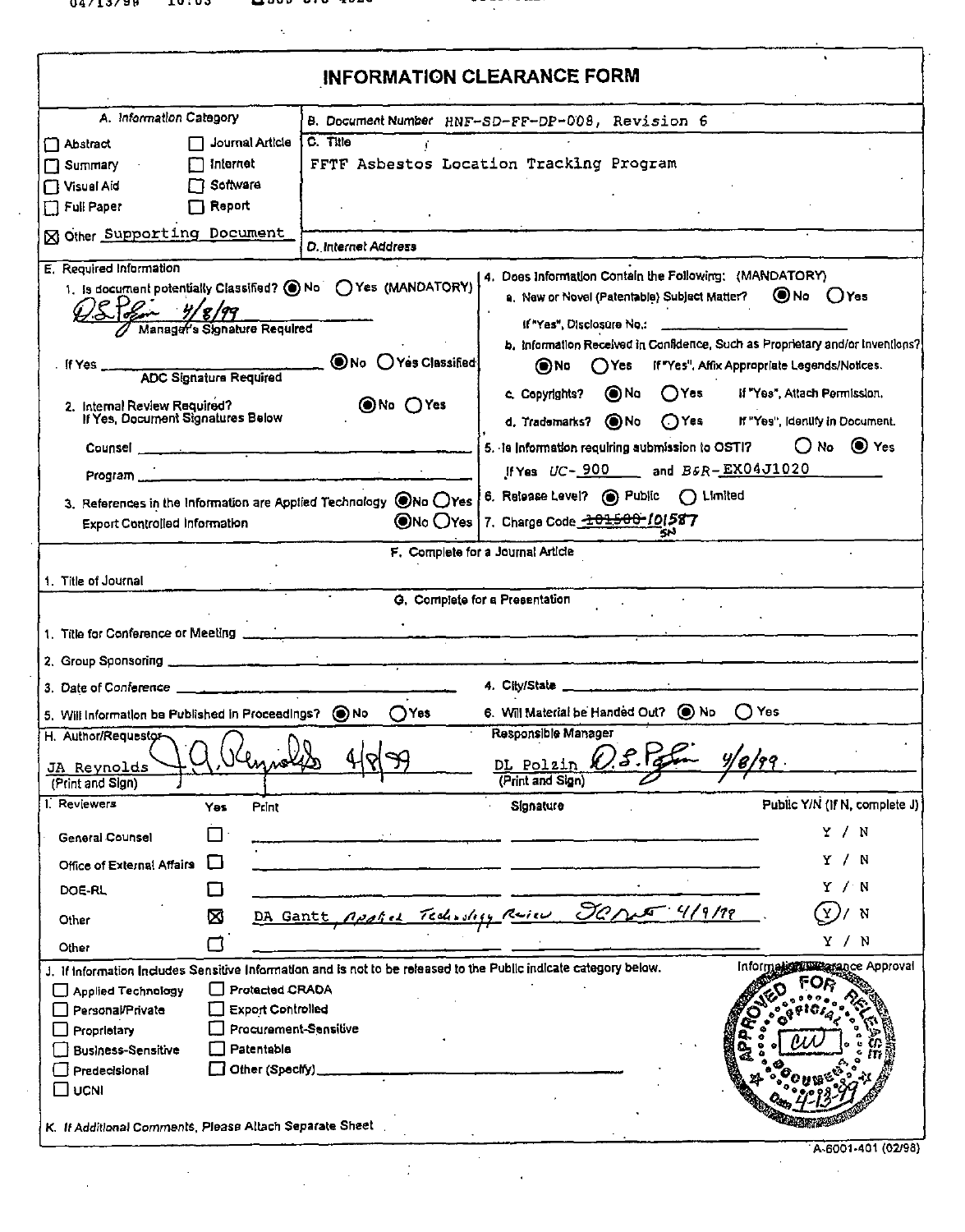### RELEASE AUTHORIZATION

**Document**

Number: **HNF-SD-FF-DP-O08**

Document

Title: **FFTF ASBESTOS LOCATION TRACKING PROGRAM**

This document, reviewed in accordance with DOE Order 241.1, "Scientific and Technical Information Management," and DOE 241.1-G "Guide to the Management of Scientific and Technical Information ," does not contain classified or sensitive unclassified information and is:

APPROVED FOR PUBLIC RELEASE

c. @**A'4LL**A.W&z ) **APR 1j <sup>1999</sup>**

G. C. (Jackie) Perk

I Lockheed Martin Services, Inc.

[<br>Reviewed for Applied Technology, Business Sensitive, Classified, Copyrighted, Export Controlled, Patent, Personal/Pr<br>Proprietary, Protected CRADA, Trademark, Unclassified Controlled Nuclear Information.

Available to the public from the U.S. Department of Commerce National Technical Information Service, 5285 Fort Royal Roa<br>Springfield, VA 22161; Telephone: 703/187–1650.

I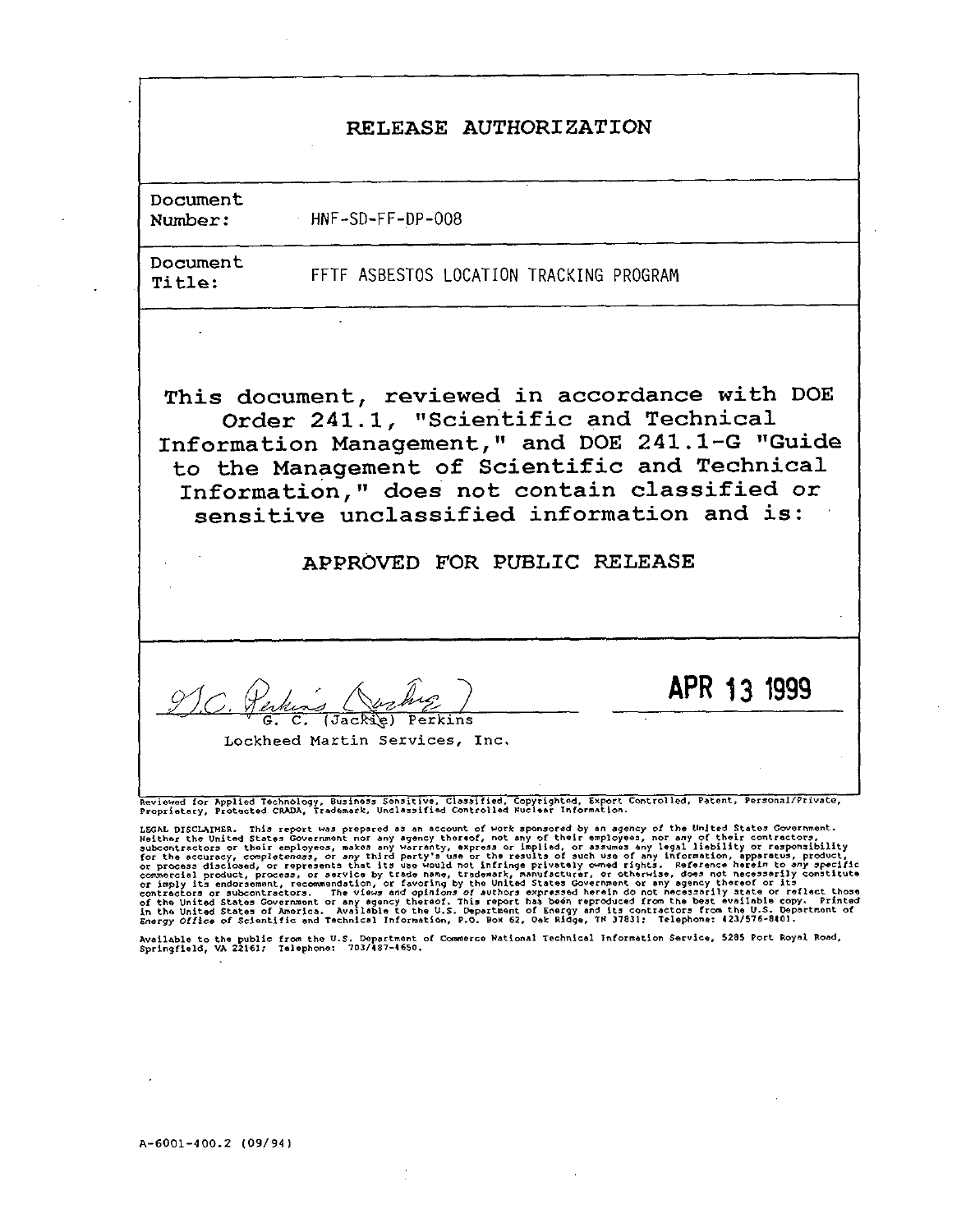# **RECORD OF REVISION** HNF-SD-FF-DP-008

 $\cdot$ 

Page $\_1$ 

 $(2)$  Title

FFTF ASBESTOS LOCATION TRACKING PROGRAM

|                | Change Control Record                                                              |                               |                                      |  |  |
|----------------|------------------------------------------------------------------------------------|-------------------------------|--------------------------------------|--|--|
| (3) Revision   | (4) Description of Change - Replace, Add, and Delete Pages                         | Authorized for Release        |                                      |  |  |
|                |                                                                                    | (5) Cog. Engr.                | (6) Cog. Mgr.<br>Date                |  |  |
| $\mathbf 0$    | (7)<br>Initial release EDT 108828                                                  | BR Bowman                     | CG McCargar                          |  |  |
| $\mathbf{1}$   | Revised per ECN 703853, all pages update to<br>Revision 1 with latest information. | JA Reynolds                   | CG McCargar                          |  |  |
| $\overline{2}$ | Revised per ECN 617608, all pages update to<br>Revision 2 with latest information. | JA Reynolds                   | CG McCargar                          |  |  |
| 3              | Revised per ECN 627272, all pages update to<br>Revision 3 with latest information. | JA Reynolds                   | CG McCargar                          |  |  |
| $\overline{4}$ | Revised per ECN 639819, all pages update to<br>Revision 4 with latest information. | JA Reynolds                   | CG McCargar                          |  |  |
| 5              | Revised per ECN 639823, all pages update to<br>Revision 5 with latest information. | JA Reynolds                   | DL Polzin                            |  |  |
|                | Revised per ECN 652394, all pages update to<br>Revision 6 with latest information. | DAN REVINSTOR<br>$4 - 8 - 99$ | DL Polzin<br>D.Stofn<br>$4 - 8 - 99$ |  |  |
|                |                                                                                    |                               |                                      |  |  |
|                |                                                                                    |                               |                                      |  |  |
|                | à.<br>$\sim$                                                                       |                               |                                      |  |  |
|                |                                                                                    |                               |                                      |  |  |
|                |                                                                                    |                               |                                      |  |  |
|                |                                                                                    |                               |                                      |  |  |
|                |                                                                                    |                               |                                      |  |  |
|                |                                                                                    |                               |                                      |  |  |
|                |                                                                                    |                               |                                      |  |  |
|                |                                                                                    |                               |                                      |  |  |
|                |                                                                                    |                               |                                      |  |  |
|                |                                                                                    |                               |                                      |  |  |
|                |                                                                                    |                               |                                      |  |  |
|                |                                                                                    |                               |                                      |  |  |
|                |                                                                                    |                               |                                      |  |  |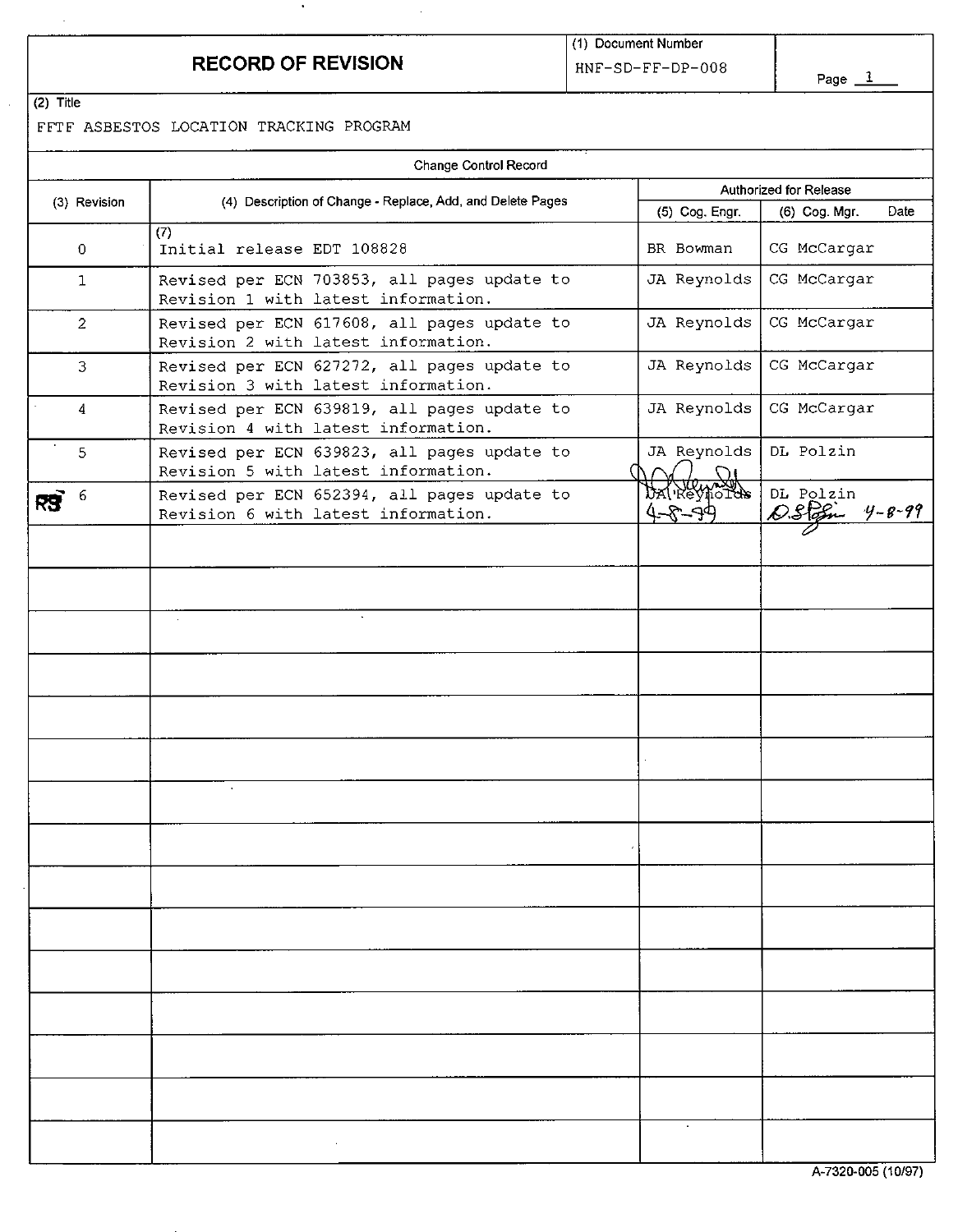# **TABLE OF CONTENTS**

| 2.0 <sub>2</sub> |                                                                |
|------------------|----------------------------------------------------------------|
| 3.0              |                                                                |
|                  |                                                                |
|                  |                                                                |
|                  |                                                                |
|                  |                                                                |
|                  | APPENDIX B: CURRENT IDENTIFIED ACBM LOCATIONS AND BUILDINGS 16 |
|                  | APPENDIX C: CURRENT IDENTIFIED FRIABLE ACBM LOCATIONS BY       |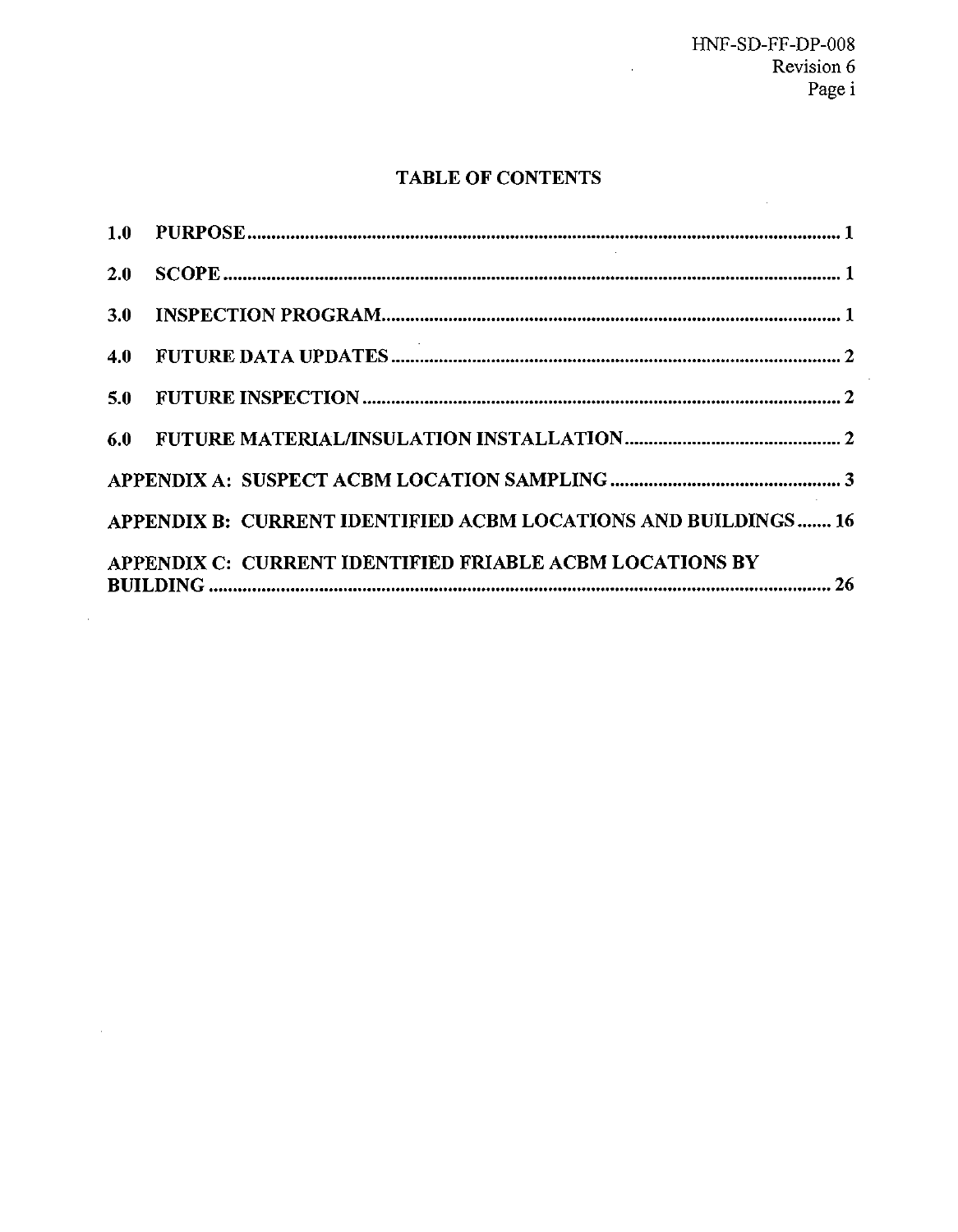HNF-SD-FF-DP-O08 Revision 6 Page 1 of 26

#### 1.0 PURPOSE

Procedure Number HNF-PRO-408, revision 0, paragraph 1.0, "Purpose," and paragraph 2.0, "Requirements for Facility Management of Asbestos," relate building inspection and requirements for documentation of existing asbestos-containing building material (ACBM) per each building assessment. This documentation shall be available to all personnel (including contractor personnel) entering the facility at their request. Corrective action was required by 400 Area Integrated Annual Appraisal/Audit for Fiscal Year 1992 (IAA-92-0007) to provide this notification documentation. No formal method had been developed to communicate the location and nature of ACBM to maintenance personnel in the Fast Flux Test Facility (FFTF) 400 Area.

#### **2.0** SCOPE

The scope of this Data Package Document is to locate and evaluate any ACBM found at FFTF which constitutes a baseline. This includes all buildings within the protected area. These tindings are compiled from earlier reports, numerous work packages and engineering evaluations of employee tindings.

#### **3.0** INSPECTION PROGRAM

The inspection baseline program was generated by work package F2-902/A to locate, inspect, log, test and finalize into a working document all ACBM findings during the period, October 1992 to February 1993. As possible ACBM locations were found, they were investigated visually and samples taken if suspected by the Engineering Asbestos Representative by an Asbestos Hazard Emergency Response Act Building Inspector. These samples were logged, pictures taken of the sample location and numbered (see Appendix A). The representative pictures are provided in two reference binders; one maintained by the FFTF Engineering Asbestos Engineer and one by Operations Regulatory Compliance. Samples were taken to Waste Sampling and Characterization Facility, 600 Area, and tested for contents using the Polarized Light Microscopy and Dispersion Staining methods in accordance with 40 CFR Chapter I (7-l-93 Ed.) Part 763, Appendix E to Subpart E. For the retention period of all inspection results, see HNF-PRO-408, paragraph 2.0, subparagraph 5.

Appendix B is the location of ACBM listed by building number to simplify the task of finding possible asbestos locations.

In a few instances, ACBM findings documented to a specific location in Appendix B, are generic deficiencies, such as cable tray insulation. In these cases, work on and inspection of this type of equipment requires ACBM controls found in any/all plant location.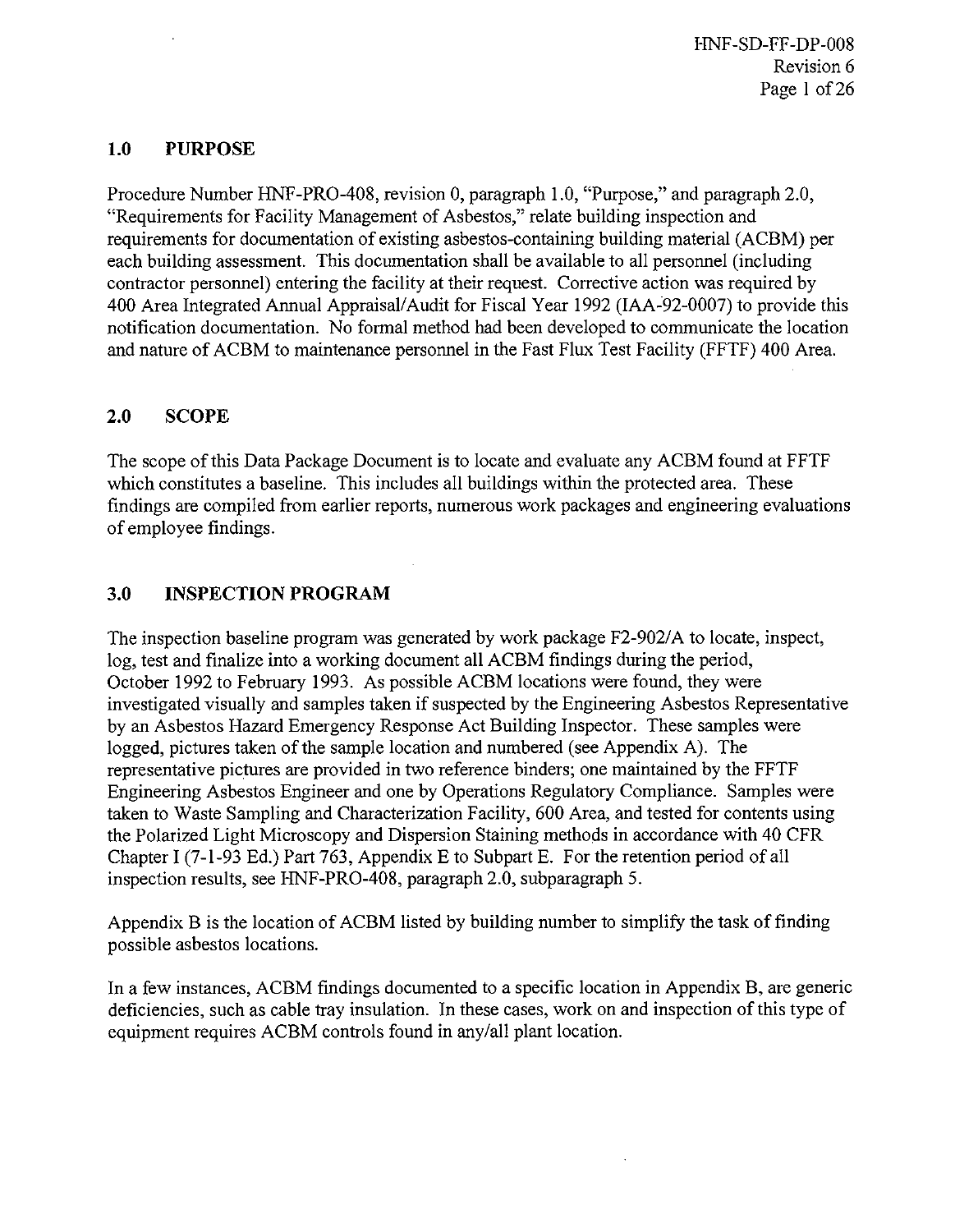As normally inaccessible cells are opened per Operations Administrations Procedure A-16, inspections or air samples will be taken for airborne fiber content for an initial baseline inspection performed and documented per HNF-PRO-408, paragraph 2.0, subparagraph 5.

Appendix C lists the potential friable asbestos locations by building number and shall be inspected yearly.

#### **4.0** FUTURE DATA UPDATES

FFTF Asbestos Engineering updates to this document will be made yearly by change revision. These changes will incorporate any new finding and sample results from continuing investigations through work packages, etc. When Appendices A,B and Care updated, similar revisions must be made to PMP 21A-M01.

### **5.0** FUTURE INSPECTION

Inspection of known friable locations and areas where heavy traffic or weather conditions may deteriorate insulation around piping or equipment will be performed once per year (see Appendix C). All known ACBM locations will be inspected every three years, along with the once a year inspection, per Appendix A and B. These inspections will be performed by the Preventive Maintenance Procedure, PMP 21-A-M01, "Inspection of Asbestos-Containing Building Material (ACBM)."

### 6.0 FUTURE MATERIAL/INSULATION INSTALLATION

All material and/or insulation that is installed in the facility shall be asbestos free if at all possible. If an ACBM or other asbestos containing material is used within the boundaries of this document, it will be reported to the Engineering Asbestos Engineer for documentation.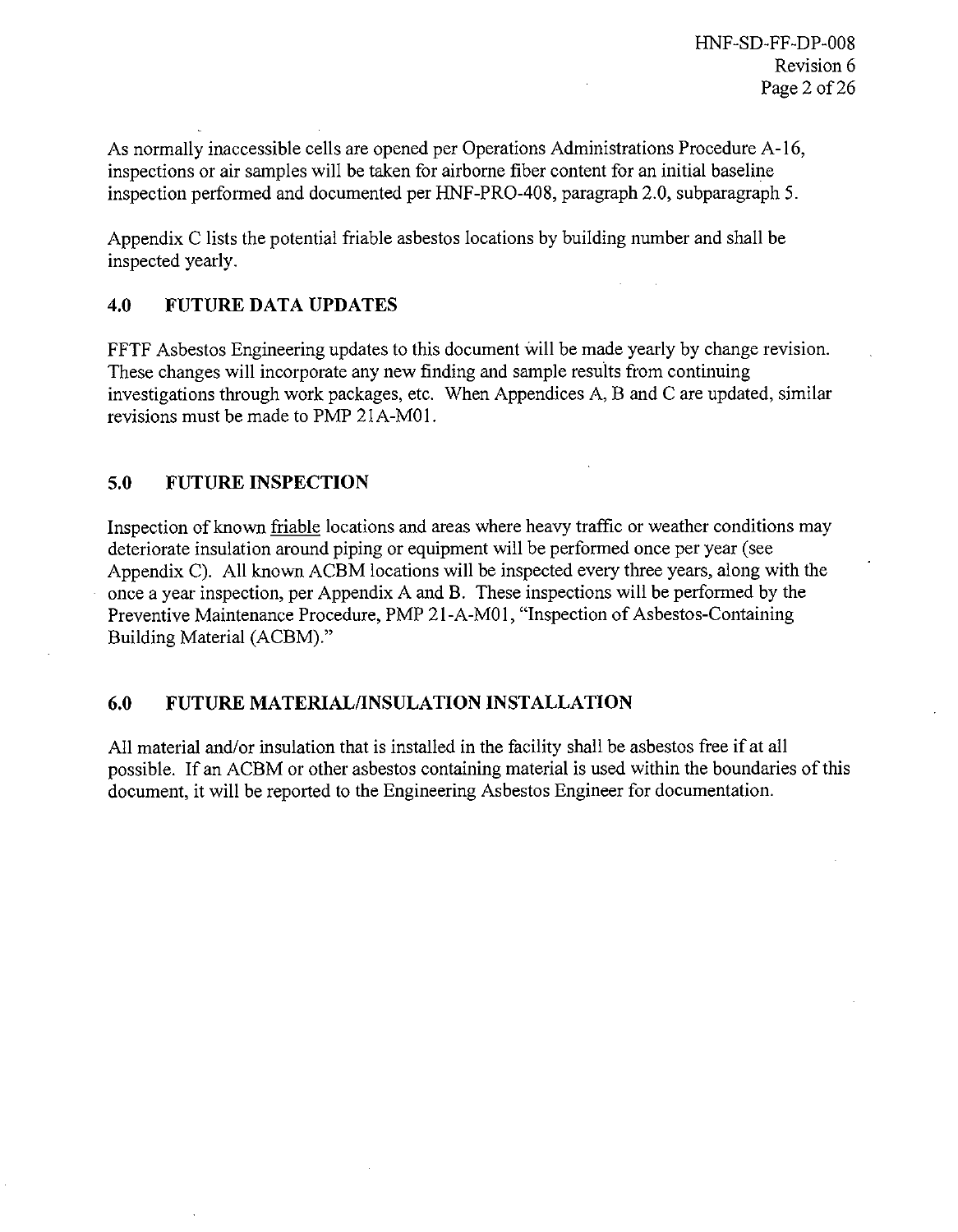### APPENDIX A: SUSPECT ACBM LOCATION SAMPLING

#### General Notes

- 1. Asbestos-containing building materials (ACBM) (one percent or more asbestos) are warning tagged/stickered or painted pink. Pink coating may be overlaid with a white insulation outer layer.
- **2.** Samples that have been taken from either the East, West or South Dump Heat Exchanger (DHX) will be present in the other two DHX buildings.

Reference: Gaskets located behind windows and lamp mounts or between access plates and different structure modules.

- **3.** Wiring in cable trays that have been coated with ACBM are shown in two Picture/ Locations (room 108, Picture/Location 93 and room 365, Picture/Location 143). All other cable trays located through the plant with sprayed on material must be treated as ACBM.
- **4.** Floor tiles are sampled per color. Match the color in the Picture/Location to the existing tile. All rooms and hall are not identified in this report. See Picture/Location numbers 50, 130, 135, 144, 153, 158, 160, 161, and 163.

NOTE: Positive floor tiles and/or ceiling tiles are not marked as ACBM. All floor tiles in the main Fast Flux Test Facility (FFTF) building where suspected to have asbestos in them or their adhesive, have been overlaid.

- **5.** Gaskets that contain asbestos and that are located in closed cells are not identified by Picture/Location number (reference Picture/Location 152 of cell entrance, for Connector Box Seals, H-4-16067, in cell 489). Other gaskets in closed cells are listed on H-4-16067.
- **6.** Adverse Insulated Cable (yellow painted wire, TM 1, and white wire, Q12) as shown in Picture/Location 149 for yellow and 148 for white are located throughout the plant. These cables are mainly used for heat trace.

NOTE: Inner layer of material on both wires is ACBM.

**7.** Black Mastic coating on piping, tanks, and ductwork, usually located outside, is ACBM. Specific Picture/Location 1-16,27,36,45,47,48, 63,64,65,69,71, 102, 104, 105, 120, 124, 129, 141 and 151 show this material, but all other locations are to be treated as ACBM.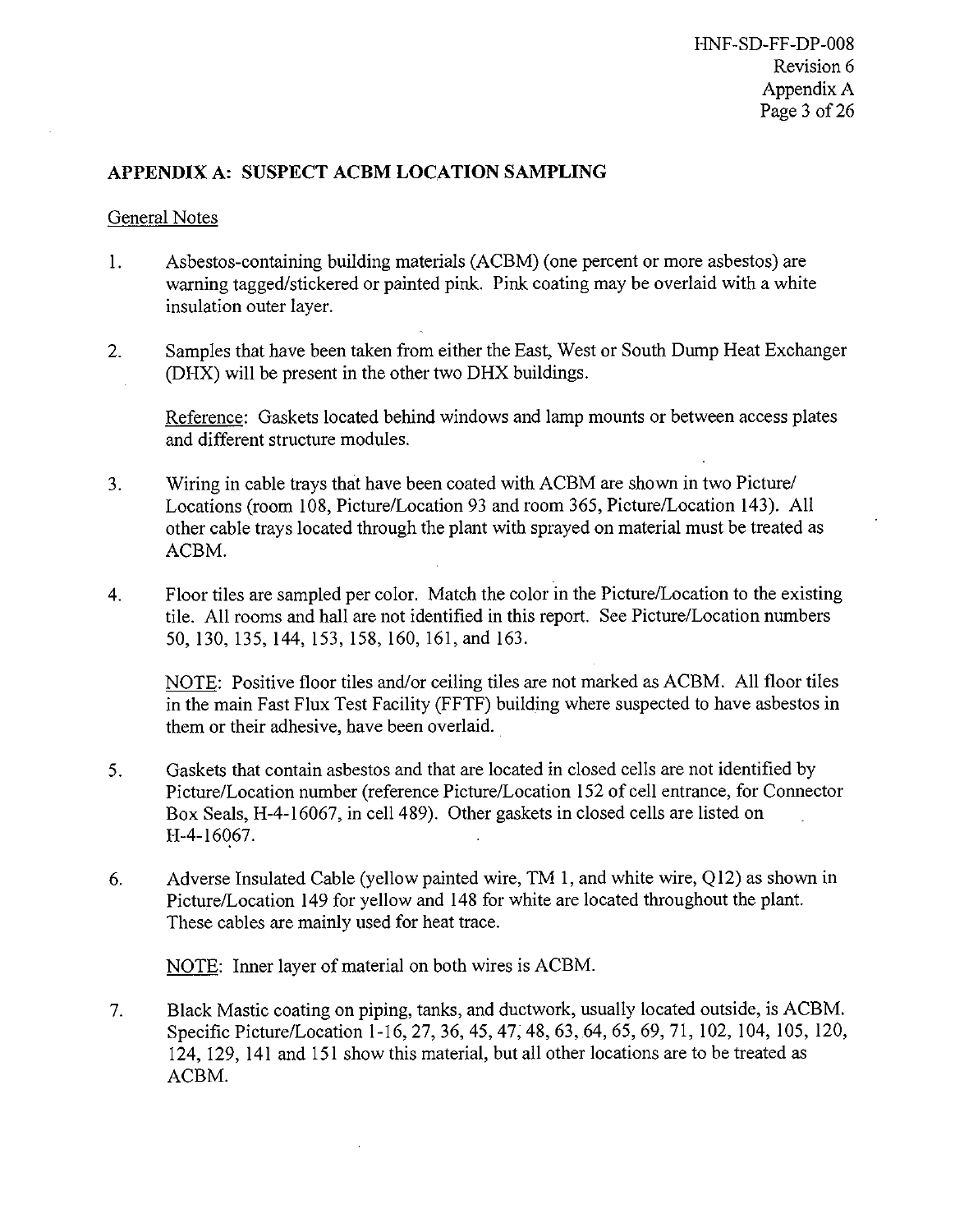- 8. Brake shoes manufactured for hoists, trolleys and bridge drives that are in place and in the 400 store stock (Building 4732) shall be treated as ACBM until proved otherwise (see Picture/Location numbers 147 and 150).
- 9. The expansion joint material for the oil-tired heaters in the DHXS are known to be ACBM and shall be handled as such. The asbestos percentage is not known at this time, but will be sampled as required. See drawing number 71-02-40265F151, Raybestos-Manhattan.
- 10. Buried cable may be contained within pipe made with asbestos. Upon excavation or repair, be aware of possible ACBM in the 400 Area.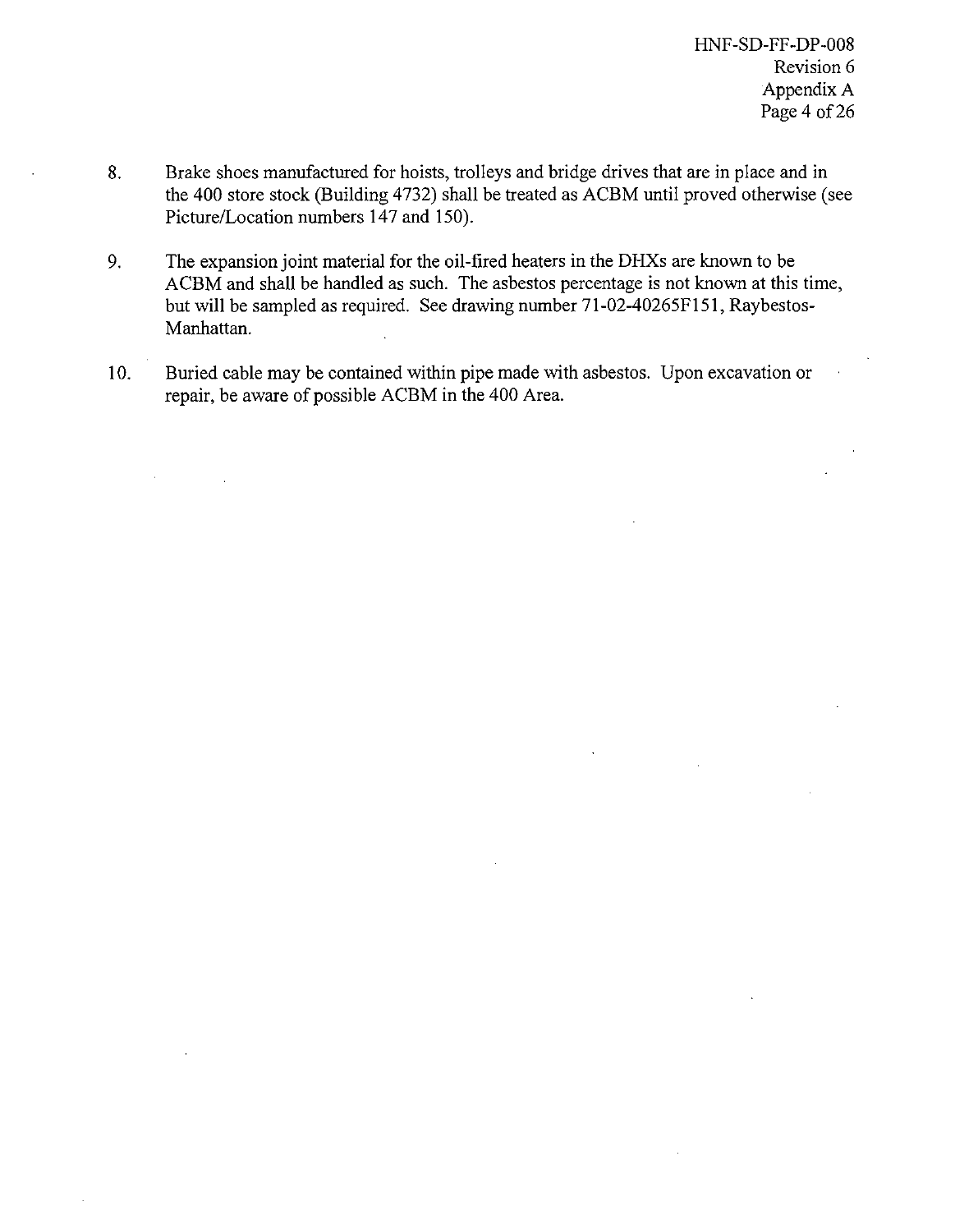|                      | SUSPECT ACBM LOCATION SAMPLING/FFTF-400 AREA |                                                                       |                                                            |  |  |  |  |
|----------------------|----------------------------------------------|-----------------------------------------------------------------------|------------------------------------------------------------|--|--|--|--|
| Picture/<br>Item No. | Building-<br>Cell/Room or<br>Location        | Object and/or Location in Cell or<br>Room                             | <b>Comments/Condition</b>                                  |  |  |  |  |
| 01                   | 4713D,<br>Outside/South                      | HVAC duct and filter Southeast side-<br>inside fence at ground level. | 18-24% Asbestos HEHF Co. 16699M<br>repaired November 1992. |  |  |  |  |
| 02                   | 4713D,<br>Building/Roof                      | Edge of duct Southeast side-inside fence<br>at ground level.          | 18-24% Asbestos HEHF Co. 16699M<br>repaired November 1992  |  |  |  |  |
| 03                   | 4713D,<br>Building/Roof                      | Looking Northwest from top of ladder<br>on south side of building.    | 18-24% Asbestos HEHF Co. 16699M<br>repaired November 1992  |  |  |  |  |
| 04                   | 4713D.<br>Building/Roof                      | Looking due west from top of ladder on<br>south side of building.     | 18-24% Asbestos HEHF Co. 16699M<br>repaired November 1992  |  |  |  |  |
| 05                   | 484, Inside                                  | Air separator U-606 550 foot elevation.                               | 3-8% Asbestos HEHF Co. 16595/see<br>FO-2902A               |  |  |  |  |
| 06                   | 484, Inside                                  | Air separator U-606 550 foot elevation.                               | 3-8% Asbestos HEHF Co. 16595 see<br>FO-2902/A              |  |  |  |  |
| 07                   | 484, Inside                                  | Air separator U-480 550 foot elevation.                               | 3-8% Asbestos HEHF Co. 16595 repaired<br>7/94              |  |  |  |  |
| 08                   | 484, Inside                                  | Air separator U-479 550 foot elevation.                               | 3-8% Asbestos HEHF Co. 16595 repaired<br>7/94              |  |  |  |  |
| 09                   | 484, Inside                                  | Tank T-190 550 foot elevation.                                        | 3-8% Asbestos HEHF Co. 16595 see<br>FO-2902/A.             |  |  |  |  |
| 10                   | 484, Inside                                  | Top of Tank T-190 550 foot elevation.                                 | 3-8% asbestos HEHF Co 16595 see<br>FO-2902/A               |  |  |  |  |
| 11                   | 484, Inside                                  | Tank T-193 550 foot elevation.                                        | 3-8% asbestos HEHF Co 16678 see<br>FO-2902/A               |  |  |  |  |
| 12                   | 484, Inside                                  | Tank T-193 550 foot elevation.                                        | 10-20% asbestos HEHF Co 16678 see<br>FO-2902/A             |  |  |  |  |
| 13                   | 484, Inside                                  | Tank T-97A 550 foot elevation.                                        | 15-20% asbestos HEHF Co 16678 see<br>FO-2902/A             |  |  |  |  |
| 14                   | 484, Inside                                  | Tank T-97A 570 foot elevation.                                        | 15-20% asbestos HEHF Co 16678 see<br>FO-2902/A             |  |  |  |  |
| 15                   | 484, Inside                                  | Tank T-97A 570 foot elevation.                                        | 15-20% asbestos HEHF Co 16678 see<br>FO-2902/A             |  |  |  |  |
| 16                   | 484, Inside                                  | Tank T-97B 570 foot elevation.                                        | 15-20% asbestos HEHF Co 16678 see<br>FO-2902/A             |  |  |  |  |
| 17                   | 484, Inside                                  | Pump P-237 550 foot elevation.                                        | No asbestos present HEHF Co 18793                          |  |  |  |  |
| 18                   | 484, Inside                                  | Pump P-236 550 foot elevation.                                        | No asbestos present HEHF Co 18793                          |  |  |  |  |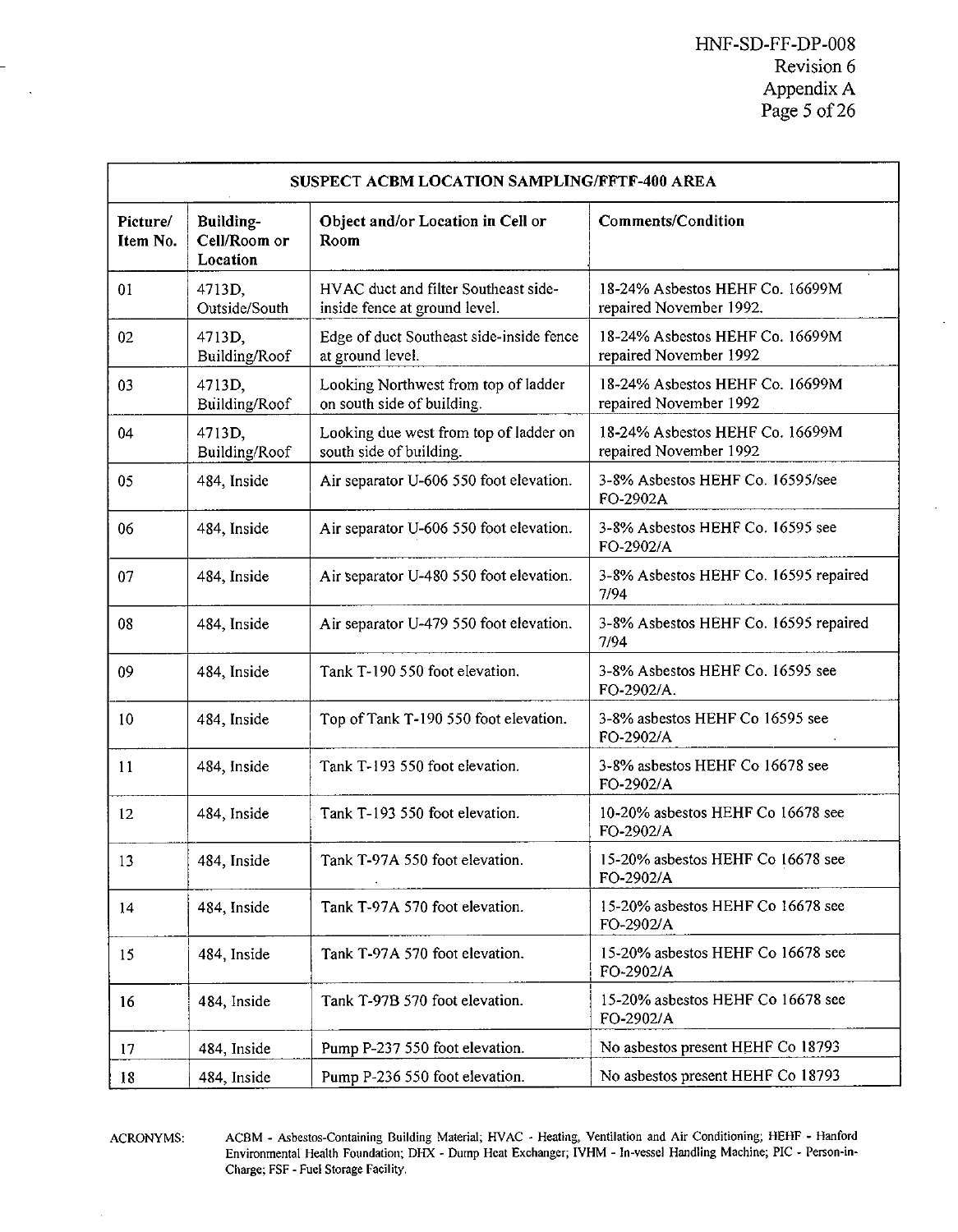|                      | SUSPECT ACBM LOCATION SAMPLING/FFTF-400 AREA |                                                                                                            |                                   |  |  |  |  |
|----------------------|----------------------------------------------|------------------------------------------------------------------------------------------------------------|-----------------------------------|--|--|--|--|
| Picture/<br>Item No. | Building-<br>Cell/Room or<br>Location        | Object and/or Location in Cell or<br>Room                                                                  | <b>Comments/Condition</b>         |  |  |  |  |
| 19                   | 484, Inside                                  | Valve 23-V-3013 550 foot elevation.                                                                        | No asbestos present HEHF Co 18793 |  |  |  |  |
| 20                   | 484, Inside                                  | Valve 23-V-3303 at elbow 550 foot<br>elevation                                                             | No asbestos present HEHF Co 18793 |  |  |  |  |
| 21                   | 484, Inside                                  | Valve 23-V-3004 at elbow 550 foot<br>elevation                                                             | No asbestos present HEHF Co 18793 |  |  |  |  |
| 22                   | 484, Inside                                  | Evaporator E-144, 550 foot elevation                                                                       | No asbestos present HEHF Co 18793 |  |  |  |  |
| 23                   | 484, Inside                                  | Evaporator E-145, 550 foot elevation                                                                       | No asbestos present HEHF Co 18793 |  |  |  |  |
| 24                   | 408A                                         | 550 foot level lights and sight port<br>gasket near ladder RL-DHX-E-11                                     | 95-98% asbestos HEHF Co 18793     |  |  |  |  |
| 25                   | 408A                                         | Same item as above                                                                                         | 95-98% asbestos HEHF Co 18793     |  |  |  |  |
| 26                   | 408A                                         | Insulation block material behind metal<br>flashing E-9 570 foot elevation<br>northeast corner              | 1% asbestos HEHF Co 16580         |  |  |  |  |
| 27                   | 408A                                         | Pipe traps P80 OR P143 three places<br>530 foot level elevation Blackmastic                                | 20-23% asbestos HEHF Co 18813     |  |  |  |  |
| 28                   | 408A                                         | Part of red rubber at E-6 fabric<br>expansion fan/isolate "White fibrous<br>rope" 530 foot level elevation | 40-45% asbestos HEHF Co 18813     |  |  |  |  |
| 29                   | 408A                                         | Tan fibrous insulation-Part of above at<br>$E-6$                                                           | 80-85% asbestos HEHF Co 18813     |  |  |  |  |
| 30                   | 408A                                         | View port light gasket at E-7 East, 550<br>foot elevation                                                  | 40-45% asbestos HEHF Co 18813     |  |  |  |  |
| 31                   | 408A                                         | Manway gasket at E-7 East, 530 foot<br>elevation                                                           | 24-27% asbestos HEHF Co 18813     |  |  |  |  |
| 32                   | 408A                                         | Rope gasket from Q-3 vent fan, 530 foot<br>elevation                                                       | 60-65% asbestos HEHF Co 18813     |  |  |  |  |
| 33                   | 408A                                         | Sample from farside of Q-1 preheater at<br>circ fan bearing, 530 foot elevation                            | No asbestos present HEHF Co 18813 |  |  |  |  |
| 34                   | 408A                                         | "White gasket material" sample from<br>Q-1 vent fan, 530 foot elevation                                    | 30-40% asbestos HEHF Co 18813     |  |  |  |  |
| 35                   | 408A                                         | Sample from service air piping at<br>southwest corner 530 foot elevation<br>below stairs                   | No asbestos present HEHF Co 18813 |  |  |  |  |
| 36                   | 408A                                         | Black tar near R-807 roof, 555 foot<br>elevation                                                           | 5-7% present HEHF Co 18804        |  |  |  |  |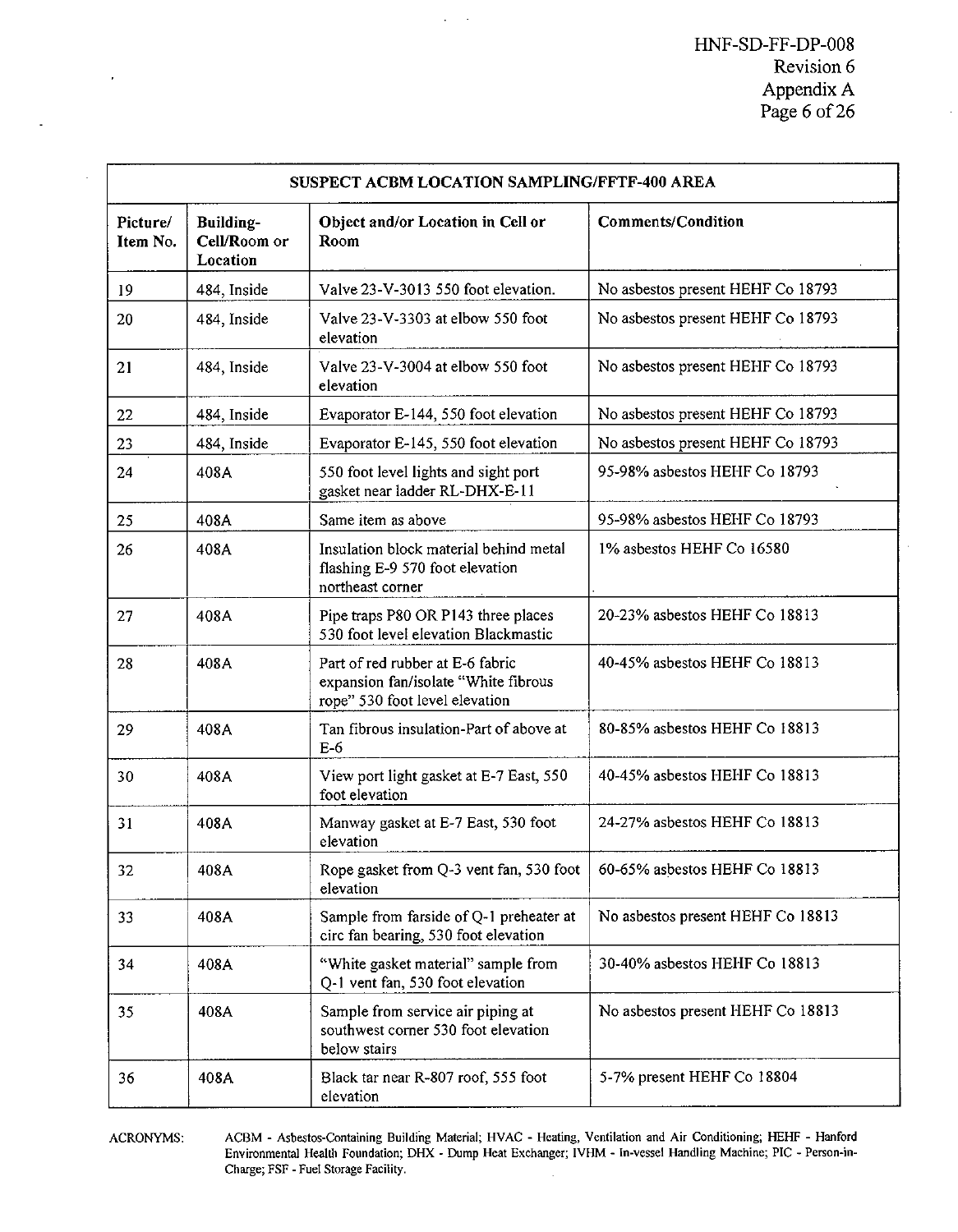|                      | SUSPECT ACBM LOCATION SAMPLING/FFTF-400 AREA |                                                                                                                       |                                                       |  |  |
|----------------------|----------------------------------------------|-----------------------------------------------------------------------------------------------------------------------|-------------------------------------------------------|--|--|
| Picture/<br>Item No. | <b>Building-</b><br>Cell/Room or<br>Location | Object and/or Location in Cell or<br>Room                                                                             | Comments/Condition                                    |  |  |
| 37                   | 408A, E-5                                    | Tan fibrous insulation from light and<br>sight view ports, 530 foot elevation near<br>ladder L-DHX-E15                | 95-98% asbestos HEHF Co 18804                         |  |  |
| 38                   | 408A, E-5                                    | Tan fibrous insulation from light and<br>sight view ports, 530 foot elevation near<br>ladder L-DHX-E16                | 95-98% asbestos HEHF Co 18804                         |  |  |
| 39                   | 408A, E-5                                    | Tan fibrous insulation from light and<br>sight view ports, 500 foot elevation near<br>ladder L-DHX-E16                | 95-98% asbestos HEHF Co 18804                         |  |  |
| 40                   | 408A, E-5                                    | Tan fibrous insulation from manway<br>530 foot elevation near GPE-377                                                 | 95-98% asbestos HEHF Co 18804                         |  |  |
| 41                   | 408A, E-4                                    | Tan fibrous insulation from light and<br>sight view ports, 530 foot elevation near<br>ladder L-DHX-E-4                | 80-85% asbestos HEHF Co 18804                         |  |  |
| 42                   | 408A, E-5                                    | Sprayed on insulation 570 foot elevation<br>above                                                                     | No asbestos present HEHF Co 18816                     |  |  |
| 43                   | 408A, E-5                                    | Sprayed on insulation 570 foot                                                                                        | No asbestos present HEHF Co 18816                     |  |  |
| 44                   | 408A, E-5                                    | Gasket material around light and sight<br>view port hole, 550 foot elevation near<br>ladder L-DHX-E-18                | 80-90% asbestos HEHF Co 18816                         |  |  |
| 45                   | 408A, E-5                                    | White gasket material around light and<br>sight view ports, 550 foot elevation near<br>ladder L-DHX-23                | 95-98% asbestos HEHF Co 18816                         |  |  |
| 46                   | 408A, E-6                                    | Ceramic fiber, 550 foot elevation                                                                                     | No asbestos present HEHF Co 18816                     |  |  |
| 47                   | Southeast<br>Outside 491E,<br>$U-781-A$      | Black tar paper and white powder<br>southeast corner of auxiliary east<br>containment margins equipment               | 4-10% asbestos HEHF Co 18816 over all<br>composition  |  |  |
| 48                   | Southeast<br>Outside of 491,<br>U-781B       | Black fibrous tar paper southeast corner<br>of auxiliary east containment margins<br>equipment                        | 16-24% asbestos HEHF Co 18816                         |  |  |
| 49                   | Southeast<br>Outside of<br>491E, U-781-C     | Black fibrous tar paper and tan fibrous<br>clumps southeast corner of auxiliary<br>east containment margins equipment | 16-24% asbestos HEHF Co 18816 over all<br>composition |  |  |
| 50                   | 4713-D, all<br>locations                     | Green floor tiles manipulator shop, east<br>end                                                                       | 2-4% chrysotile asbestos HEHF Co 18926<br>redo        |  |  |

 $\mathcal{H}^{\text{max}}_{\text{max}}$  and  $\mathcal{H}^{\text{max}}_{\text{max}}$ 

 $\cdot$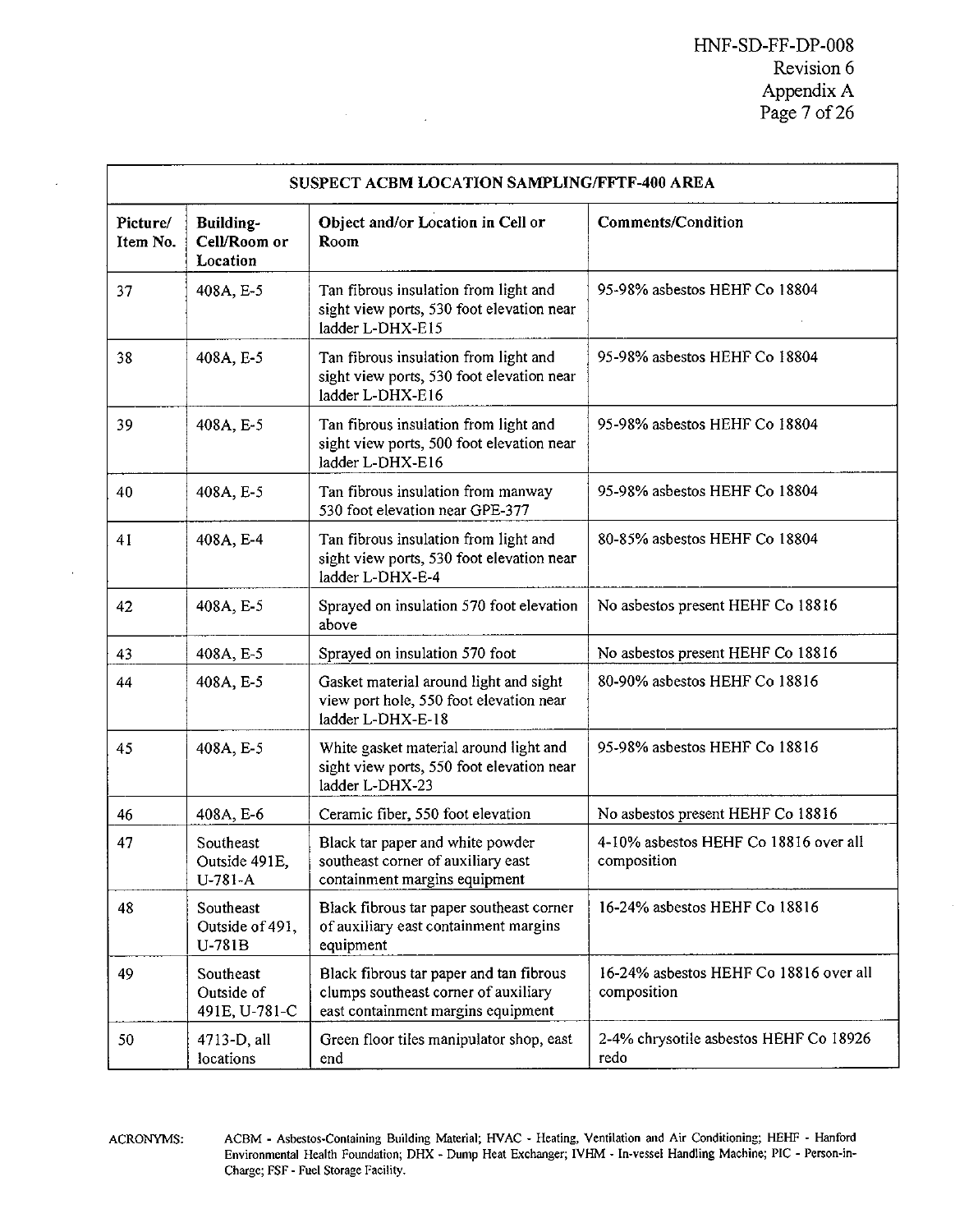|                      | SUSPECT ACBM LOCATION SAMPLING/FFTF-400 AREA |                                                                                            |                                                            |  |  |
|----------------------|----------------------------------------------|--------------------------------------------------------------------------------------------|------------------------------------------------------------|--|--|
| Picture/<br>Item No. | <b>Building-</b><br>Cell/Room or<br>Location | Object and/or Location in Cell or<br>Room                                                  | <b>Comments/Condition</b>                                  |  |  |
| 51                   | 409B, E-76                                   | Red expansion point material-four<br>places southwest corner                               | 35-40% asbestos HEHF Co 18834                              |  |  |
| 52                   | 409B, E-76                                   | Cloth material southwest corner at pipe<br>penetration in slab                             | No asbestos present HEHF Co 18834                          |  |  |
| 53                   | 409B, E-76                                   | Black gasket material southwest corner                                                     | 40-45% asbestos HEHF Co 18834                              |  |  |
| 54                   | 409B, E-76                                   | Black gasket material around light and<br>sight port southwest corner                      | 40-45% asbestos HEHF Co 18834                              |  |  |
| 55                   | 409B, E-76                                   | Red rubber gasket shroud southeast<br>corner                                               | 20-30% asbestos HEHF Co 18834                              |  |  |
| 56                   | 409B, E-76                                   | Gasket material around light and sight<br>port windows                                     | 20-30% asbestos HEHF Co 18834                              |  |  |
| 57                   | 409B, E-76                                   | CERA blanket behind stainless flashing<br>at fan damper                                    | No asbestos present HEHF Co 18834                          |  |  |
| 58                   | 408B, E-76                                   | Red canvas material at the 570 foot<br>level CLS dump heat exchangers<br>preheater exhaust | 14-21% asbestos over all composition HEHF<br>Co 18834      |  |  |
| 59                   | 409B, E-76                                   | Black gasket material at the 570 foot<br>level around light and sight port<br>windows      | 40-60% asbestos HEHF Co 18834                              |  |  |
| 60                   | 409B, E-76                                   | Gasket material at the 570 foot level<br>around windows                                    | 50-65% asbestos HEHF Co 18834                              |  |  |
| 61                   | 409A, Roof                                   | Roof material near R-1 outside on roof<br>on northeast side                                | 15-20% asbestos HEHF Co 18834, repaired<br>October 1993    |  |  |
| 62                   | 409A, Roof                                   | Gasket material near R-1 outside on<br>roof on north side, east of low roof                | No asbestos present HEHF Co 18834                          |  |  |
| 63                   | 409A, Roof                                   | Insulkote mud on fuel oil piping elbow<br>near R-3 outside on roof northeast side          | 6-12% asbestos HEHF Co 18834                               |  |  |
| 64                   | 491-E, Roof                                  | Outer layer of duct covering southeast<br>corner near E-615                                | No asbestos present HEHF Co 18837<br>repaired October 1993 |  |  |
| 65                   | 491-E, Roof                                  | Inner layer of duct covering southeast<br>corner near E-615                                | 15-20% present HEHF Co 18837 repaired<br>October 1993      |  |  |
| 66                   | 491-E, Roof                                  | Roof walk pads at all locations                                                            | 5-8% asbestos HEHF Co 18837 repaired<br>October 1993       |  |  |
| 67                   | 491-E, Roof                                  | Mud on elbows southwest corner                                                             | No asbestos present HEHF Co 18862<br>repaired October 1993 |  |  |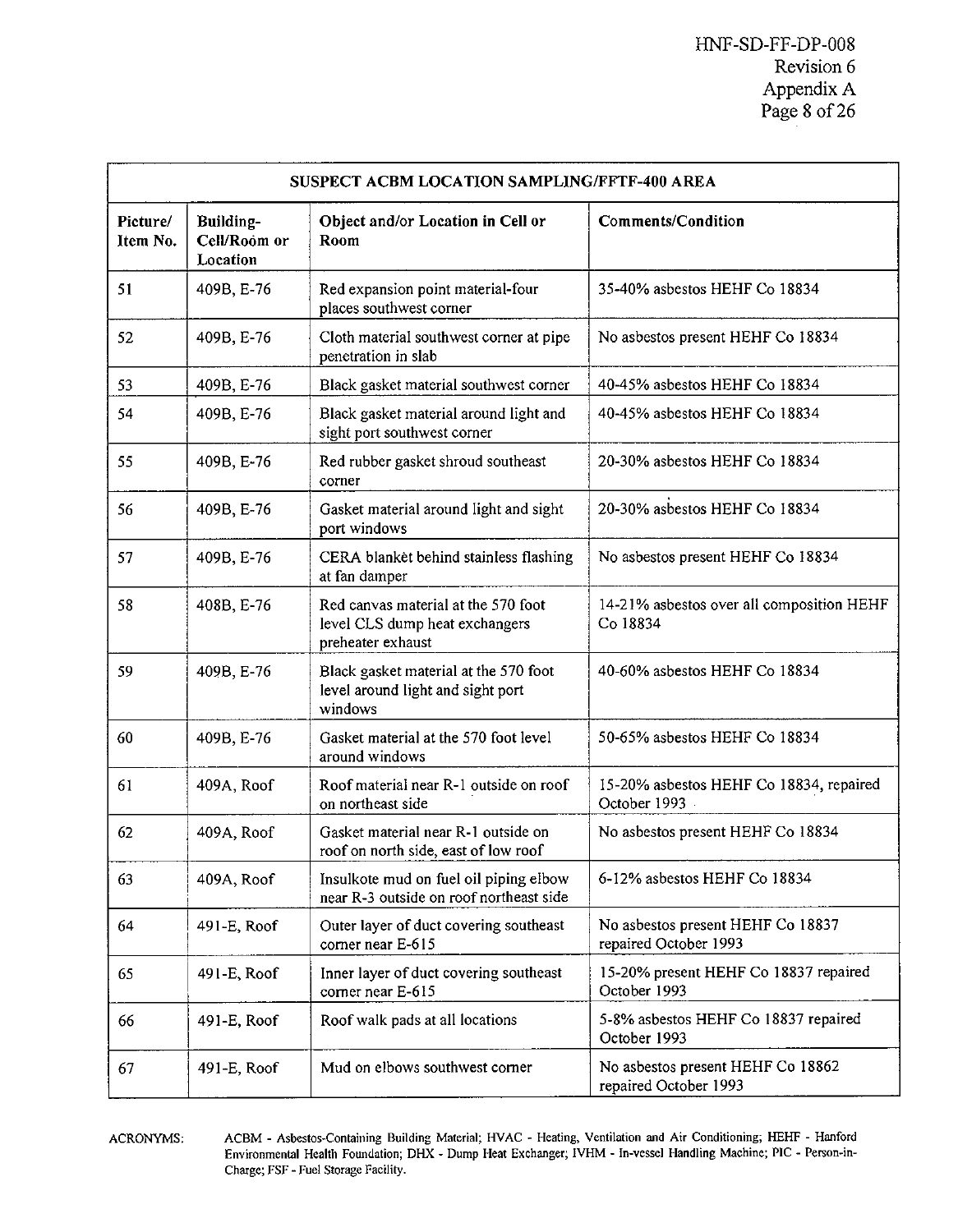| SUSPECT ACBM LOCATION SAMPLING/FFTF-400 AREA |                                       |                                                                                                                                                         |                                                            |  |
|----------------------------------------------|---------------------------------------|---------------------------------------------------------------------------------------------------------------------------------------------------------|------------------------------------------------------------|--|
| Picture/<br>Item No.                         | Building-<br>Cell/Room or<br>Location | Object and/or Location in Cell or<br>Room                                                                                                               | <b>Comments/Condition</b>                                  |  |
| 68                                           | 491-E, Roof                           | Mud on valves southwest corner                                                                                                                          | No asbestos present HEHF Co 18862                          |  |
| 69                                           | 4621-W, Roof<br>lower                 | West roof above E-68 air conditioner<br>black Insulkote on duct                                                                                         | 5-8% asbestos HEHF Co 18862 repaired<br>October 1993       |  |
| 70                                           | 4621-W, Roof<br>lower                 | West roof - mud on elbow at E-68 air<br>conditioner                                                                                                     | No asbestos present HEHF Co 18862                          |  |
| 71                                           | 4621-W, Roof<br>lower                 | Black Insulkote at 25-BD-0701                                                                                                                           | 3-5% asbestos HEHF Co 18862 repaired<br>October 1993       |  |
| 72                                           | 4621-W, Roof<br>lower                 | Black walkway at E-67 air conditioner                                                                                                                   | No asbestos present HEHF Co 18862<br>repaired October 1993 |  |
| 73                                           | 491-S, Roof<br>lower                  | Mud elbow at deionized water pipe near<br>elbow asbestos found at other elbow.<br>All insulation removed February 1995<br>per work package 4F-91-1984/W | No asbestos present HEHF Co 18862                          |  |
| 74                                           | 4621-W, Roof<br>lower                 | Expansion joint at E-68 air conditioner                                                                                                                 | 20-25% asbestos HEHF Co 18862                              |  |
| 75                                           | 405, Cell 578                         | Mud from elbow at E-202 cooler see<br>Pic/Item 66                                                                                                       | No asbestos present HEHF Co 18868                          |  |
| 76                                           | 405, Cell 578                         | Mud from elbow at E-216                                                                                                                                 | No asbestos present HEHF Co 18868                          |  |
| 77                                           | 405, Cell 578                         | Mud on elbow by rack 168                                                                                                                                | No asbestos present HEHF Co 18868                          |  |
| 78                                           | 405, Cell 578                         | Mud on flange by rack 164                                                                                                                               | No asbestos present HEHF Co 18868                          |  |
| 79                                           | 403, Room 900                         | Ceiling tiles in control room                                                                                                                           | No asbestos present HEHF Co 18868                          |  |
| 80                                           | 403, Room 900                         | Fireproofing on steel above control<br>room ceiling                                                                                                     | No asbestos present HEHF Co 18868                          |  |
| 81                                           | 403, Cell 564                         | Fire retardant on top of C-840A preheat<br>power control panel                                                                                          | No asbestos present HEHF Co 18874                          |  |
| 82                                           | 405, Cell 561                         | Mud elbow from near E-201R cooler                                                                                                                       | No asbestos present HEHF Co 18874                          |  |
| 83                                           | 405, Cell 577                         | Mud elbow E-215 cooler                                                                                                                                  | No asbestos present HEHF Co 18874                          |  |
| 84                                           | 405, Cell 572                         | Mud blank from near SV-87950                                                                                                                            | No asbestos present HEHF Co 18874                          |  |
| 85                                           | 491-S.<br>Room 484                    | Dip Lag and mud at elbow from<br>TV-86527                                                                                                               | No asbestos present HEHF Co 18874                          |  |
| 86                                           | 491-S.<br>Room 484                    | Dip-lab and mud at elbow 23-V-4385                                                                                                                      | No asbestos present HEHF Co 18874                          |  |
| 87                                           | 491-S.<br>Room 484                    | Fire retardant spray on C-986 control<br>cabinet                                                                                                        | No asbestos present HEHF Co 18874                          |  |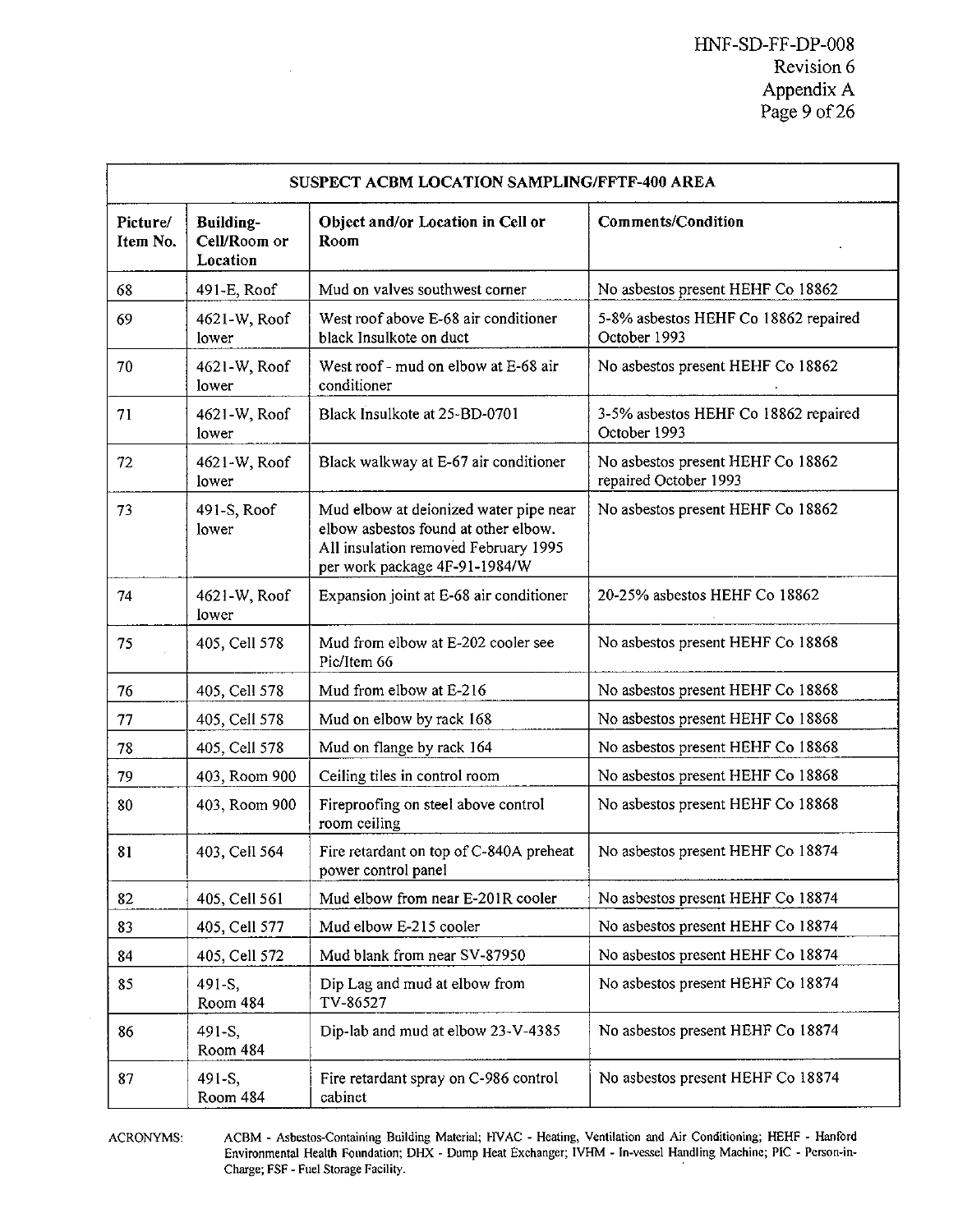|                      | SUSPECT ACBM LOCATION SAMPLING/FFTF-400 AREA |                                                              |                                         |  |  |
|----------------------|----------------------------------------------|--------------------------------------------------------------|-----------------------------------------|--|--|
| Picture/<br>Item No. | Building-<br>Cell/Room or<br>Location        | Object and/or Location in Cell or<br>Room                    | Comments/Condition                      |  |  |
| 88                   | 4621-E,<br>Room 309                          | Mud on elbow near valve 23-V-1209                            | No asbestos present HEHF Co 18920       |  |  |
| 89                   | 4621-E.<br>Room 309                          | Mud on elbow near diesel generator tag<br>$E - 340$          | No asbestos present HEHF Co 18920       |  |  |
| 90                   | 4703,<br>Room 121                            | Ceiling tiles at FFTF main entrance                          | No asbestos present HEHF Co 18920       |  |  |
| 91                   | 4703.<br>Room 106                            | Ceiling tiles above valve 26-V-503                           | No asbestos present HEHF Co 18920       |  |  |
| 92                   | 4703.<br>Room 108                            | Elbow/straight piece near PI-70031                           | No asbestos present HEHF Co 18920       |  |  |
| 93                   | 4703,<br>Room 108                            | Flammastic material on cable tray near<br>hanger 108-1-02    | 1-2% asbestos HEHF Co 18920             |  |  |
| 94                   | 4703.<br>Room 101                            | Mud on valve 23-V-4356                                       | No asbestos present HEHF Co 18920       |  |  |
| 95                   | 4621-E,<br>Room 331                          | Mud on elbow near valve 23-V-2746                            | No asbestos present HEHF Co 18926       |  |  |
| 96                   | 4621-E.<br>Room 331                          | Mud on elbow near TV-85456                                   | No asbestos present HEHF Co 18926       |  |  |
| 97                   | 4621-E,<br>Room 331                          | Motor control center cabinet B-20<br>sprayed on flammastic   | No asbestos present HEHF Co 18926/19070 |  |  |
| 98                   | 4621-E,<br>Room 332                          | Mud on elbow near tag E-521                                  | No asbestos present HEHF Co 18926       |  |  |
| 99                   | 4621-E,<br>Room 332                          | Mud on flange on E-519                                       | No asbestos present HEHF Co 18926       |  |  |
| 100                  | 408A                                         | EL530 mud from DHX-Q2 heater by<br>R-831 induced draft fan   | No asbestos present HEHF Co 18926       |  |  |
| 101                  | 408A                                         | EL530 mud from DHX-Q2 heater by<br>R-831 induced draft fan   | No asbestos present HEHF Co 18926       |  |  |
| 102                  | 408A                                         | EL560 DHX-east roof outside tag<br>23-V-5135 black Insulkote | 5-10% Chrysotile asbestos HEHF Co 18926 |  |  |
| 103                  | 4717, 258                                    | Elbow tank T-13A                                             | No asbestos present HEHF Co 18930       |  |  |
| 104                  | 4717, 258                                    | Black insulation from top T-13A                              | 3-8% asbestos HEHF Co 18930             |  |  |
| 105                  | 4717, 258                                    | Black insulation top of tank T-13B                           | 3-8% Chrysotile asbestos HEHF Co 18930  |  |  |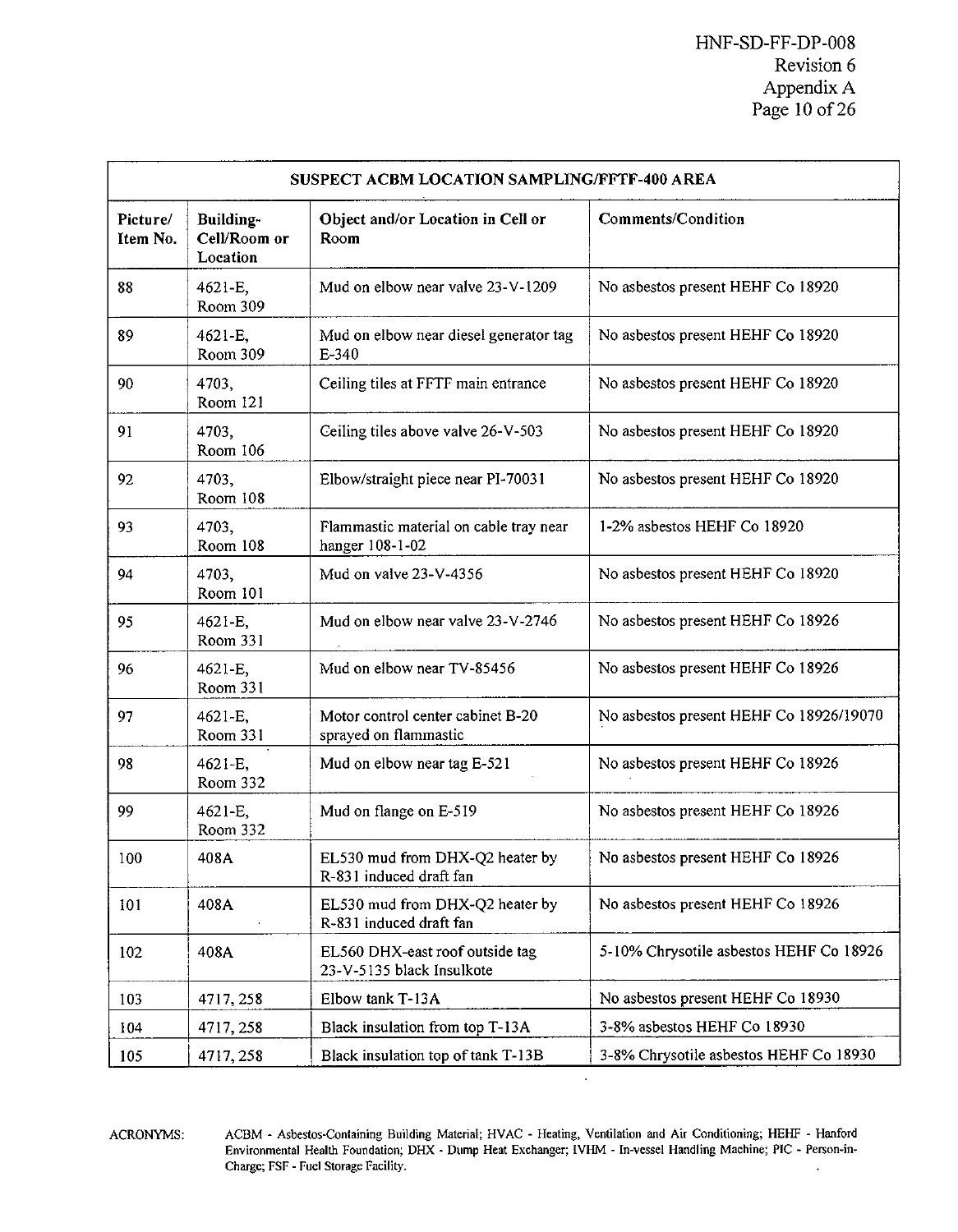|                      | SUSPECT ACBM LOCATION SAMPLING/FFTF-400 AREA |                                                                   |                                             |  |  |
|----------------------|----------------------------------------------|-------------------------------------------------------------------|---------------------------------------------|--|--|
| Picture/<br>Item No. | Building-<br>Cell/Room or<br>Location        | Object and/or Location in Cell or<br>Room                         | <b>Comments/Condition</b>                   |  |  |
| 106                  | 4717, 258                                    | Mud elbow on instrument air line tag<br>23-V-4169                 | No asbestos present HEHF Co 18930           |  |  |
| 107                  | 4717, 258                                    | Insulation from tower tank T-194<br>Tower 1                       | No asbestos present HEHF Co 18930           |  |  |
| 108                  | 4717, 258                                    | Insulation from top of the T-25 tower                             | No asbestos present HEHF Co 18930           |  |  |
| 109                  | 4717, 258                                    | Insulation from tower T-194 Tower 2<br>drain hole at knee level   | 3-5% asbestos HEHF Co 18930                 |  |  |
| 110                  | 4621-W,<br>Room 366                          | Insulation from lube oil cooler tag<br>$E-320$                    | No asbestos present HEHF Co 18948           |  |  |
| 111                  | 4621-W.<br>Room 366                          | Insulation from elbow tag<br><b>VDPSH66093A</b>                   | No asbestos present HEHF Co 18948           |  |  |
| 112                  | 4621-W.<br>Room 366                          | Insulation from trap tag 23-V-1820                                | No asbestos present HEHF Co 18948           |  |  |
| 113                  | 4621-W.<br>Room 366                          | Insulation from trap tag 1592                                     | No asbestos present HEHF Co 18948           |  |  |
| 114                  | 4621-W.<br>Room 365                          | Insulation from flange tag E-651                                  | No asbestos present HEHF Co 18941           |  |  |
| 115                  | 4621-W,<br>Room 365                          | Insulation from elbow tag E-652                                   | No asbestos present HEHF Co 18948           |  |  |
| 116                  | 4621-W.<br>Room 365                          | Insulation from plus tag VFE75689B                                | No asbestos present HEHF Co 18948           |  |  |
| 117                  | 4621-W,<br>Room 354                          | Insulation from elbow on chilled water<br>line at tree            | No asbestos present HEHF Co 18955           |  |  |
| 118                  | 4621-W.<br>Room 356                          | Insulation from elbow on chilled water<br>line tag 356-1-04       | No asbestos present HEHF Co 18955           |  |  |
| 119                  | 4621-W.<br>Room 361                          | Insulation from valve tag 23-V-4373                               | No asbestos present HEHF Co 18955           |  |  |
| 120                  | 436, Outside                                 | Black insulation on duct East side of<br>building                 | 10-20% asbestos HEHF Co 18958               |  |  |
| 121                  | 436, Outside                                 | Insulation cloth material from duct work<br>East side of building | No asbestos present HEHF Co 18958           |  |  |
| 122                  | 491-S, Cell 497                              | Insulation from EM pump blower R188                               | No asbestos present HEHF Co 18958           |  |  |
| 123                  | 408B                                         | Q-6 induced draft fan asbestos gasket<br>material                 | 10-20% Chrysotile asbestos HEHF<br>Co 18960 |  |  |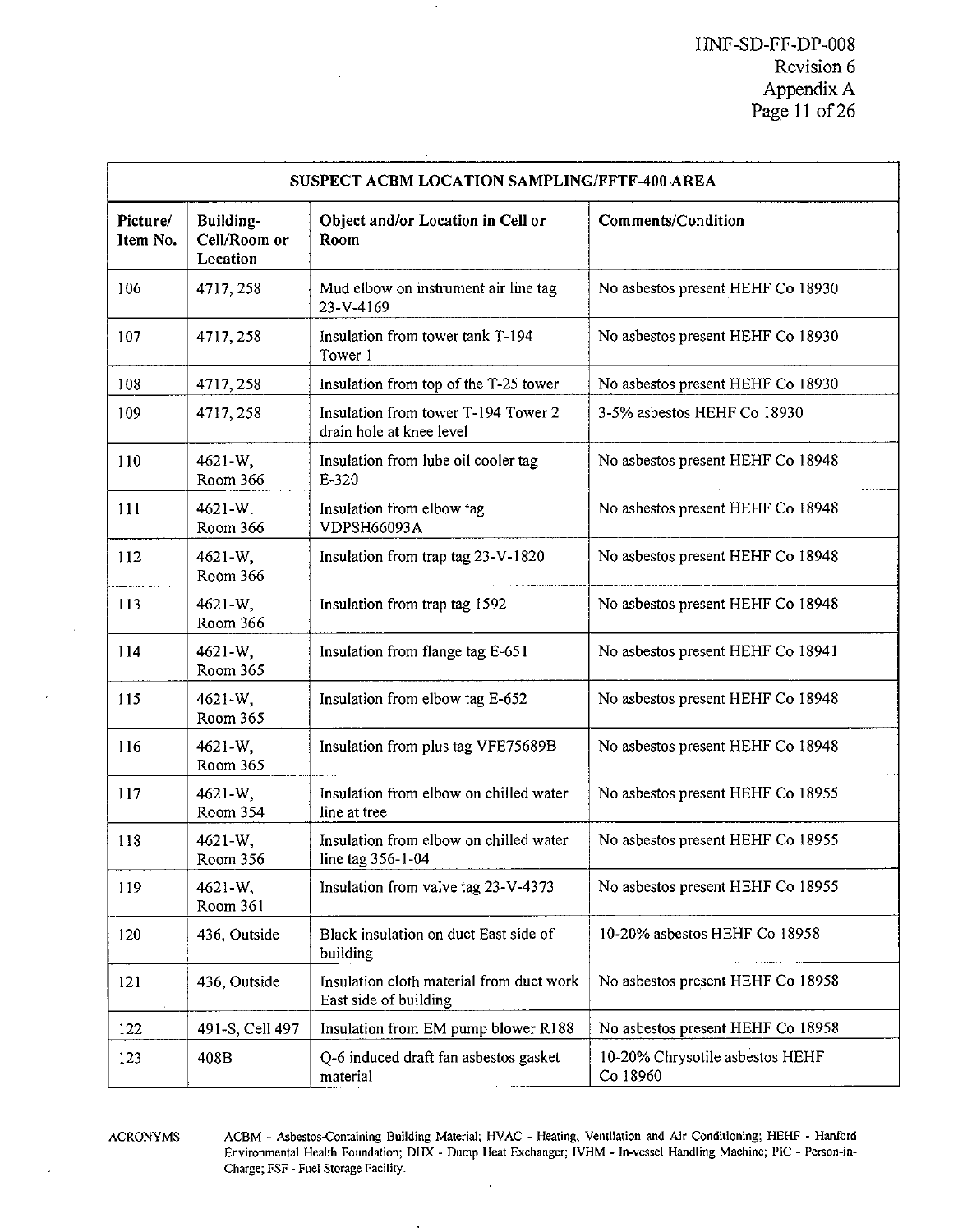|                      | SUSPECT ACBM LOCATION SAMPLING/FFTF-400 AREA |                                                                                               |                                                             |  |
|----------------------|----------------------------------------------|-----------------------------------------------------------------------------------------------|-------------------------------------------------------------|--|
| Picture/<br>Item No. | Building-<br>Cell/Room or<br>Location        | Object and/or Location in Cell or<br>Room                                                     | <b>Comments/Condition</b>                                   |  |
| 124                  | 483                                          | Insulation from elbow below box GAB3                                                          | No asbestos present HEHF Co 18982                           |  |
| 125                  | 481                                          | Gasket material on fire prot. Water line<br>FE-68014                                          | 60-80% Chrysotile HEHF Co 18982                             |  |
| 126                  | 4717, Cell 244                               | Mud from valve by tank U-604                                                                  | No asbestos present HEHF Co 18982                           |  |
| 127                  | 403, Cell 902                                | Mud on flange by tag 0411-05BB                                                                | No asbestos present HEHF Co 18994                           |  |
| 128                  | 491-W, Cell<br>435                           | Mud by hanger on secondary sodium<br>line by tag $Q$ 46 950-B                                 | No asbestos present HEHF Co 18994                           |  |
| 129                  | 4621-W.<br>Room 366                          | Black material north west corner by wall<br>cooling water line heat trace throughout<br>floor | 5-8% Chrysotile HEHF Co 19007                               |  |
| 130                  | 405, 501                                     | Floor tile IVHM control room                                                                  | No asbestos present HEHF Co 19016                           |  |
| 131                  | 405, 501                                     | Ceiling panel IVHM control room                                                               | No asbestos present HEHF Co 19016                           |  |
| 132                  | 405, 501                                     | Ceiling panel IVHM control room                                                               | No asbestos present HEHF Co 19016                           |  |
| 133                  | 405, 500                                     | Valve on chill water line by air cooler<br>$E-26$                                             | No asbestos present HEHF Co 19016                           |  |
| 134                  | 405, 500                                     | Valve on chill water line tag 23-V-1456<br>by air cooler E-26                                 | No asbestos present HEHF Co 19016                           |  |
| 135                  | 437.<br>Stairwell #2                         | Floor tile in stairwell #2 by door 121                                                        | No asbestos present HEHF Co 19020                           |  |
| 136                  | 437, Cell #3                                 | Large diameter cleaning vessel at valve<br>asbestos present behind metal skin                 | No asbestos present HEHF Co 19020                           |  |
| 137                  | 437, Cell #3                                 | Large diameter cleaning vessel asbestos<br>present behind metal skin                          | No asbestos present HEHF Co 19020                           |  |
| 138                  | 408A, E-5                                    | 570 foot elevation fabric gasket (metal)<br>to (metal) southeast corner E-5 damper<br>frame   | No asbestos present HEHF Co 19021                           |  |
| 139                  | 408A, E-5                                    | 565 foot elevation manway gasket into<br>E-5 white fiberous gasket                            | 90-95% Chrysotile asbestos HEHF<br>Co 19021                 |  |
| 140                  | 481                                          | Fire line gasket at east end of building<br>outside                                           | 80-90% Chrysotile HEHF Co 19053                             |  |
| 141                  | 4621-W, 365                                  | Firewater line into room 365 by heat<br>trace box tag S-68                                    | 10-15% Chrysotile HEHF Co 19053,<br>Recovered November 1997 |  |
| 142                  | 4621-W, 365                                  | Flammastic on cable trays BNO1N5 by<br><b>B90</b>                                             | 3-5% Chrysotile HEHF Co 16627/Co 19053                      |  |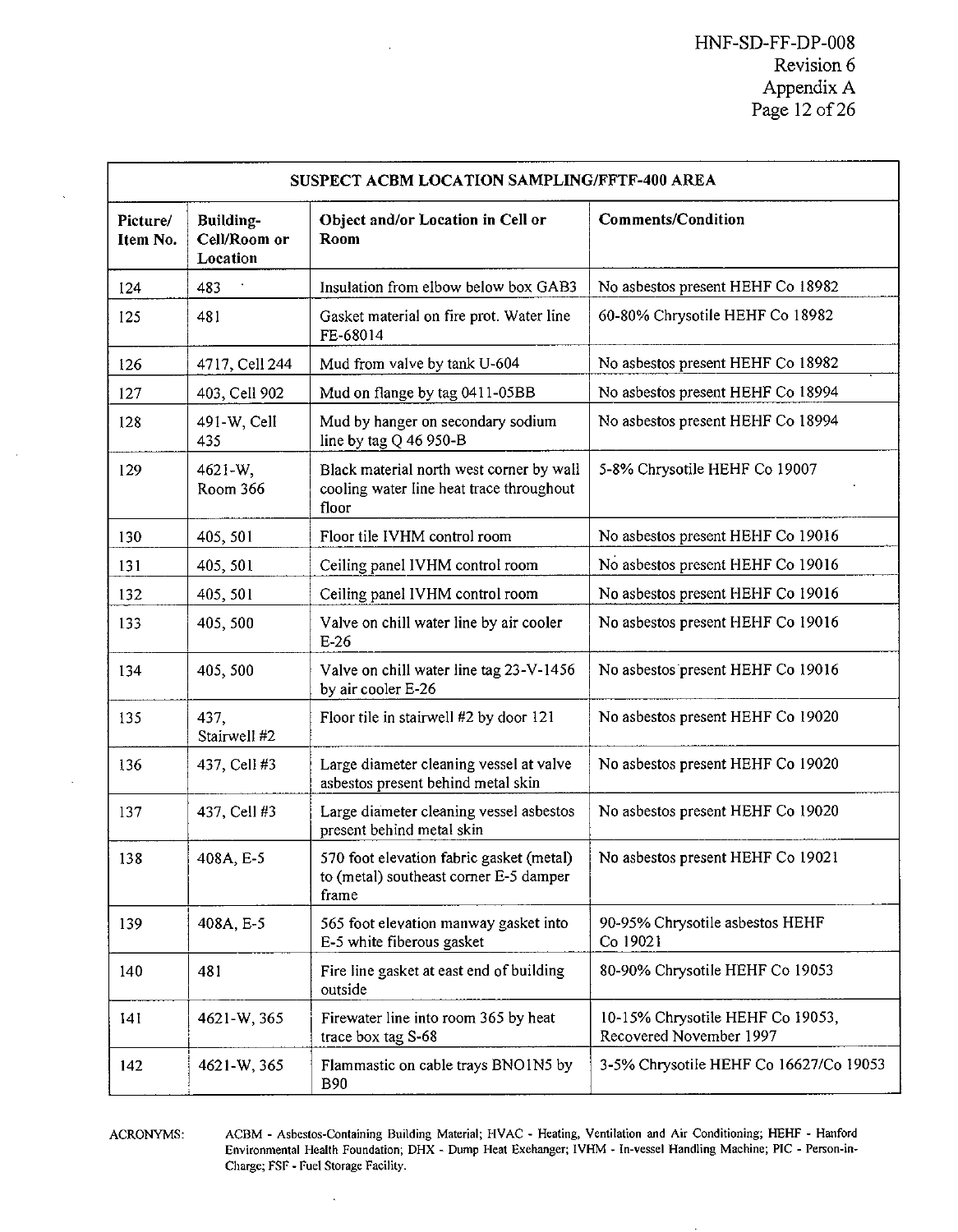| SUSPECT ACBM LOCATION SAMPLING/FFTF-400 AREA |                                       |                                                                     |                                                                |  |
|----------------------------------------------|---------------------------------------|---------------------------------------------------------------------|----------------------------------------------------------------|--|
| Picture/<br>Item No.                         | Building-<br>Cell/Room or<br>Location | Object and/or Location in Cell or<br>Room                           | <b>Comments/Condition</b>                                      |  |
| 143                                          | 4621-W, 365                           | Flammastic on B90 electrical unit (top)                             | 3-5% Chrysotile HEHF Co 16627/Co 19053                         |  |
| 144                                          | 4713-B                                | Door at loading dock floor tile and<br>black mastic                 | Black mastic 15-18% Chrysotile HEHF<br>Co 19053                |  |
| 145                                          | 4713-B, 143                           | Valve repair shop floor tile                                        | No asbestos present HEHF Co 19053                              |  |
| 146                                          | 491-E, Cell 419                       | White ceramic fiber by tag 27-V-0001                                | No asbestos present HEHF Co 19070                              |  |
| 147                                          | Any                                   | Crane brake shoe "old" (sent to scrap)                              | 20-50% Chrysotile HEHF Co 19070                                |  |
| 148                                          | Any                                   | Anaconda/Hayeg power and control<br>cable "white"                   | Inner white wrap 100% Chrysotile HEHF<br>Co 19070              |  |
| 149                                          | Any                                   | "Yellow" power cable                                                | Yellow covering 95-98% Chrysotile HEHF<br>Co 19070             |  |
| 150                                          | Any                                   | "New" crane brake shoe (located in<br>stores)                       | No asbestos present HEHF Co 19070                              |  |
| 151                                          | 483                                   | Elbows on cooling towers "black<br>fiberous tar"                    | No asbestos present HEHF Co 19070                              |  |
| 152                                          | 491-S, Cell 489<br>530 level          | White gasket material on inert gad ducts<br>(previous sample taken) | Room closed no entry 55-70% Chrysotile<br><b>HEHF Co 16853</b> |  |
| 153                                          | 491-E, 438                            | White floor tile                                                    | 2-4% Chrysotile HEHF Co 19070                                  |  |
| 154                                          | 4713-A,<br>Hallway                    | White floor tile                                                    | 1-2% Chrysotile HEHF Co 19070                                  |  |
| 155                                          | 4710, Roof                            | Black tar with silver paint                                         | No asbestos present HEHF Co 19072                              |  |
| 156                                          | 491-E, 418                            | Liquid rheostat housing inside cabinet                              | Asbestos in housing amount unknown                             |  |
| 156                                          | 491-E, 429                            | Liquid rheostat housing inside cabinet                              | Asbestos in housing amount unknown                             |  |
| 156                                          | 491-E, 447                            | Liquid rheostat housing inside cabinet                              | Asbestos in housing amount unknown                             |  |
| 157                                          | 483, East off<br>paid                 | Valve box cover removed ACM<br>October 1994                         | 40-50% Chrysotile HEHF Co 18006                                |  |
| 158                                          | 4703, 136                             | Tile and adhesive at drain floor hole                               | 2-4% Chrysotile HEHF Co 19086                                  |  |
| 159                                          | 4703, 136                             | Light gray floor tile                                               | No asbestos present HEHF Co 19086                              |  |
| 160                                          | 4713-B, North<br>hallway              | Floor tile in electrical shop                                       | No asbestos present HEHF Co 19086                              |  |
| 161                                          | 4621-E, 323                           | Green floor tile                                                    | 2-4% Chrysotile HEHF Co 19086                                  |  |
| 162                                          | 4621-E, 319                           | Black wall guard at tornado door 130                                | No asbestos present HEHF Co 19086                              |  |
| 163                                          | 491-E, 438                            | White/tan floor tile                                                | 2-5% Chrysotile HEHF Co 19086                                  |  |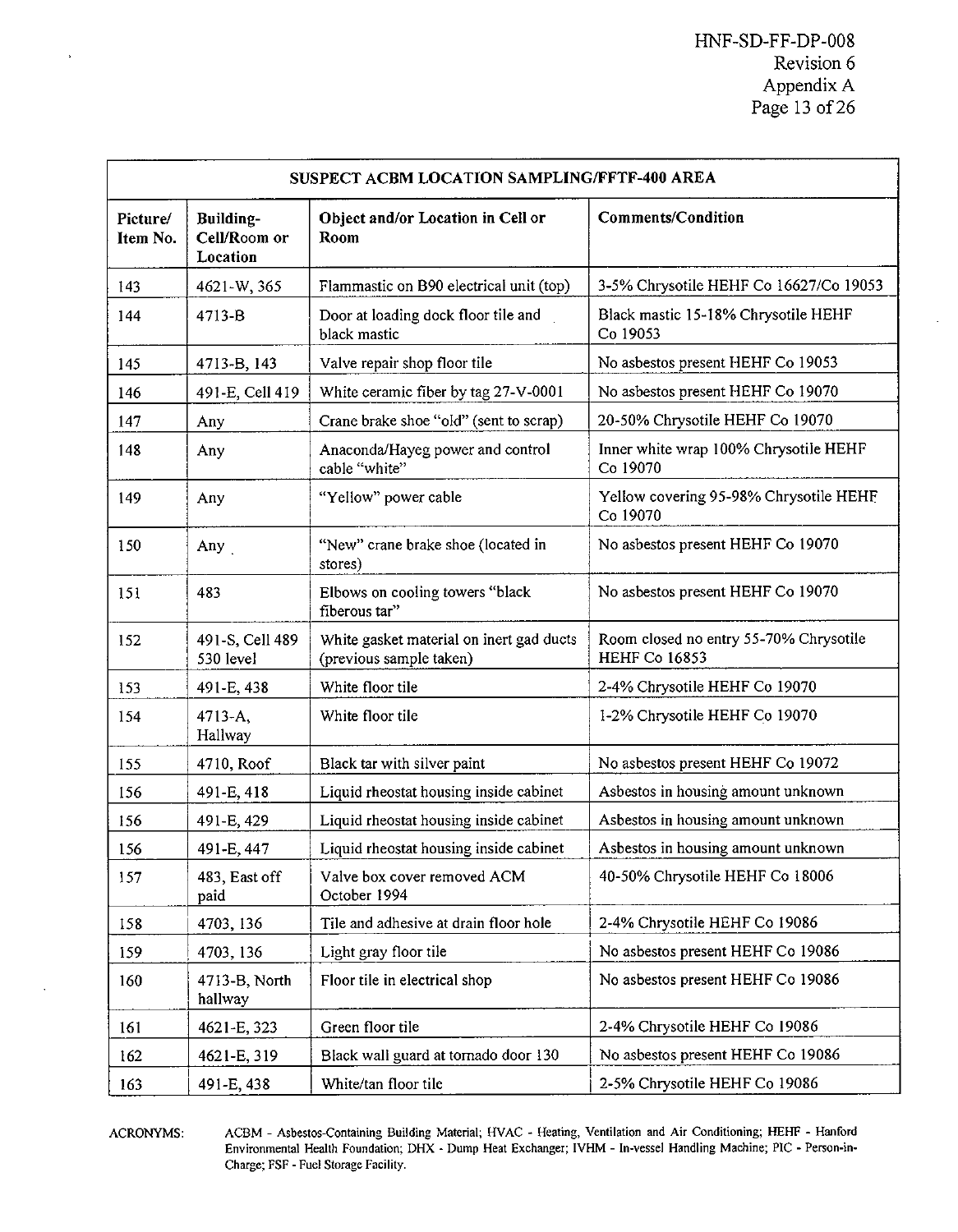|                      | SUSPECT ACBM LOCATION SAMPLING/FFTF-400 AREA |                                                                                                                          |                                               |  |  |
|----------------------|----------------------------------------------|--------------------------------------------------------------------------------------------------------------------------|-----------------------------------------------|--|--|
| Picture/<br>Item No. | <b>Building-</b><br>Cell/Room or<br>Location | Object and/or Location in Cell or<br>Room                                                                                | <b>Comments/Condition</b>                     |  |  |
| 164                  | 408A, Q-2                                    | Expansion joint on Q-2 preheater at<br>545 foot level no sample taken-same<br>material as Pic/Item No. 037 or 040        | 95-98% Chrysotile HEHF Co 18813               |  |  |
| 165A                 | 408-B, Q-6                                   | Outer door gasket on Q-6 preheater                                                                                       | No asbestos present HEHF Co 19021             |  |  |
| 165B                 | 408-B, Q-6                                   | Inner door gasket on Q-6 preheater                                                                                       | No asbestos present HEHF Co 19021             |  |  |
| 166                  | 4842-B                                       | Sheets on inside of motor control center<br>doors B130 and B131                                                          | 95-98% Chrysotile HEHF Co 17299               |  |  |
| 167                  | 4703, 136                                    | White/tan floor tile repaired<br>September 1994 replaced 16 tiles                                                        | 2-5% Chrysotile same as 163                   |  |  |
| 168                  | 4621E, 323                                   | White/tan floor tile repaired<br>September 1994 encapsulated/overlay                                                     | 2-5% Chrysotile same as 163                   |  |  |
| 169                  | 4717                                         | Tower (recovered)                                                                                                        |                                               |  |  |
| 170                  | 4621E, 332                                   | Adhesive and gasket at HEPA filter<br>door                                                                               | Approximately 1% Chrysotile HEHF<br>Co 21342  |  |  |
| 171                  | 4717                                         | Solid waste cask (old)                                                                                                   | 25-35% Chrysotile W95I00L093                  |  |  |
| 172                  | 403. Cell 912                                | Pipe and elbow, FSF, NAK drain                                                                                           | No asbestos present                           |  |  |
| 173                  | 403, Cell 912                                | Housing, heat exchanger, NAK drain                                                                                       | No asbestos present                           |  |  |
| 174                  | 405                                          | CLEM brake shoes                                                                                                         | Typical brake composite                       |  |  |
| 175                  | 4703, 136                                    | Before and after-control room floor                                                                                      | See picture no. 158                           |  |  |
| 176                  | 4703, 104                                    | Chilled water line 1-1/2" elbow                                                                                          | No asbestos present, W961002468               |  |  |
| 177                  | 4703, 254                                    | Chilled water line 4" elbow                                                                                              | No asbestos present, W961002469               |  |  |
| 178                  | 4717, 258                                    | R189 Compressor 1st stage upper<br>gasket-to be changed                                                                  | Assumed asbestos gasket                       |  |  |
| 179                  | 491W, 457                                    | Dried roof tar droppings.                                                                                                | No asbestos present                           |  |  |
| 180                  | 408B, E-10                                   | Reused old asbestos gasket                                                                                               | Reworked January 1998                         |  |  |
| 181                  | 408B, E-8                                    | New (non-asbestos) gasket                                                                                                | Replaced January 1998                         |  |  |
| 182                  | 4713B, Cage<br>Lockup                        | Resistive load bank cards total five<br>units-three will be changed out and two<br>units are tagged asbestos containing. | See electrical shop supervisor.               |  |  |
| 183                  | Many locations                               | Sump Tank Covers Gasket                                                                                                  | Removed by work package 4F-98-1179/W.         |  |  |
| 184                  | Many locations                               | Cell to Valve Gaskets                                                                                                    | Encapsulated by work package<br>4F-98-1290/W. |  |  |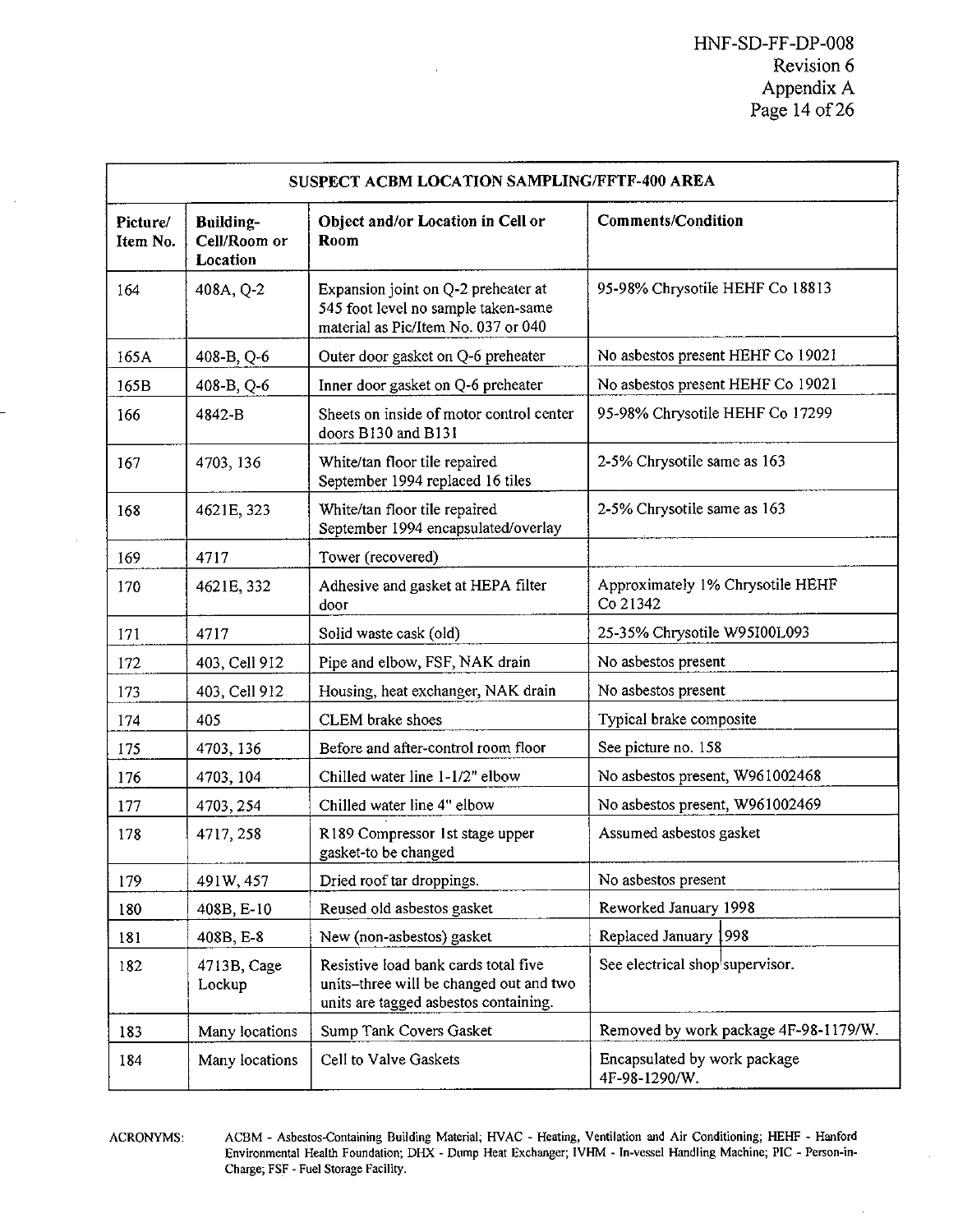|                      | SUSPECT ACBM LOCATION SAMPLING/FFTF-400 AREA |                                                            |                                                           |  |  |
|----------------------|----------------------------------------------|------------------------------------------------------------|-----------------------------------------------------------|--|--|
| Picture/<br>Item No. | Building-<br>Cell/Room or<br>Location        | Object and/or Location in Cell or<br>Room                  | <b>Comments/Condition</b>                                 |  |  |
| 185                  | 4717/235                                     | Sight Glass Gaskets @ $503' - 0$ " level                   | From vendor info, asbestos gaskets, see<br>Brian Berglin. |  |  |
| 186                  | 4621W/369                                    | ARC Chutes have asbestos liners for<br>131.87 Kv breakers. | From vendor info, see Ron Shaffer.                        |  |  |
| 187                  | 4717/212                                     | Chilled water piping and elbows re-<br>insulated.          | No asbestos present, WSCF 98001646.                       |  |  |
| 188                  | 4717/221                                     | Chilled water piping and elbows re-<br>insulated.          | No asbestos present, WSCF 98001646.                       |  |  |
| 189                  | 4717/244                                     | Chilled water piping and elbows re-<br>insulated.          | No asbestos present, WSCF 98001646.                       |  |  |
| 190                  | 4717/Roof                                    | RSB roof pads                                              | No asbestos present, WSCF 991000365.                      |  |  |
| 191                  | 4717/Roof                                    | RSB extension roof material.                               | No asbestos present, WSCF 991000365.                      |  |  |
| 192                  | 4717/Roof                                    | RSB main roof material.                                    | No asbestos present, WSCF 991000367.                      |  |  |

ï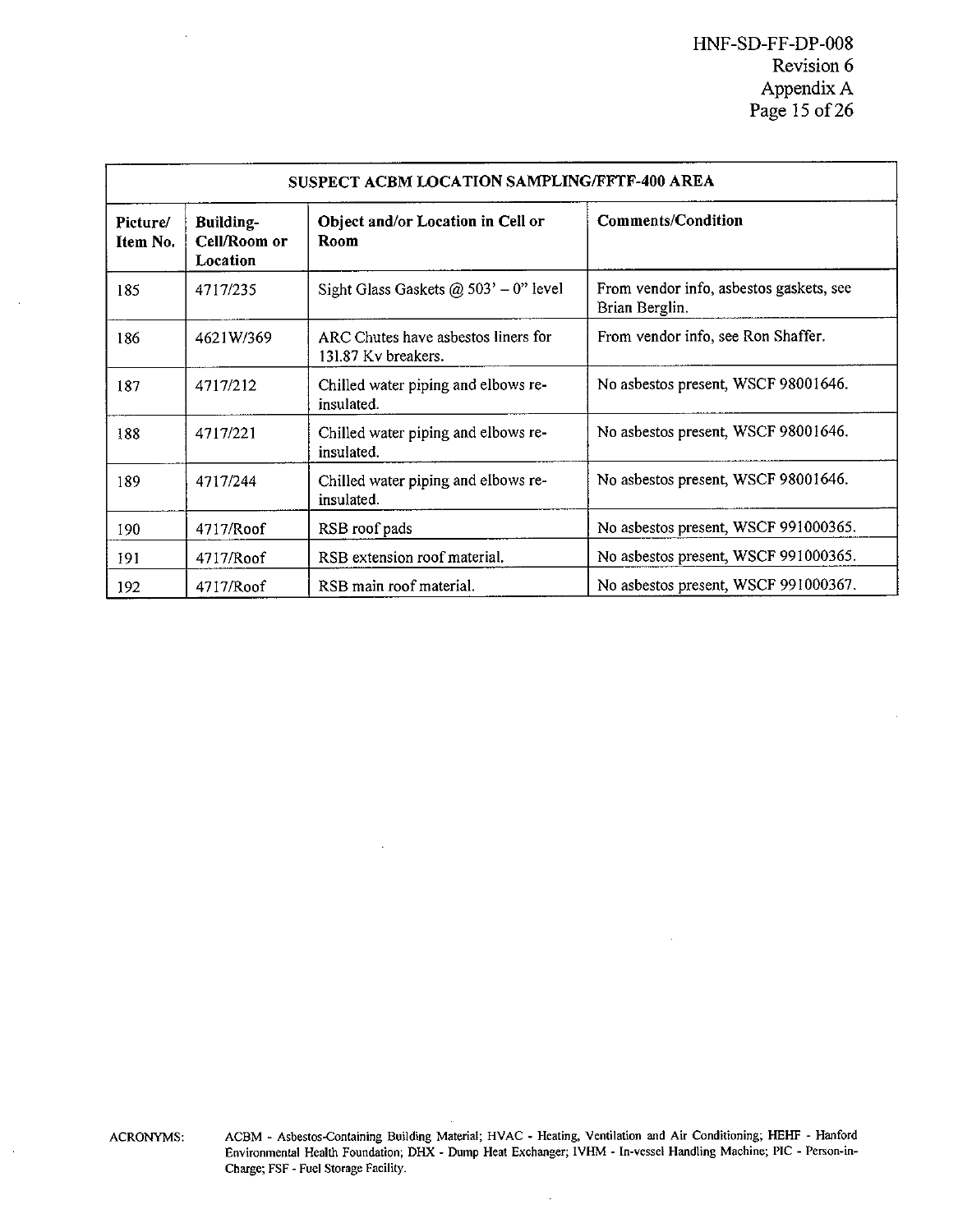HNF-SD-FF-DP-O08 Revision 6 Appendix B Page 16 of 26

| Bldg | Room           | Loc                     | Detailed Location and Identification                                                                                                                                     | Picture<br>Number |
|------|----------------|-------------------------|--------------------------------------------------------------------------------------------------------------------------------------------------------------------------|-------------------|
| 403  | 916            | ł                       | Bridge crane M-900 brake shoes                                                                                                                                           | 147               |
|      | 902            | $\mathbf 2$             | White cloth cable coating-trace heat                                                                                                                                     | 148               |
|      | 903            | 3                       | White cloth cable coating-trace heat                                                                                                                                     | 148               |
|      | 905            | 4                       | White cloth cable coating-trace heat                                                                                                                                     | 148               |
| 405  | 500            | $\mathbf{1}$            | Polar crane M-4 brake shoes                                                                                                                                              | 147               |
|      |                | $\mathbf 2$             | Flammastic coating on cable trays at numerous locations                                                                                                                  | 93                |
|      |                | 3                       | Flammastic coating at cable entry to motor control center and panels                                                                                                     | 143               |
|      |                | $\overline{\mathbf{4}}$ | Asbestos baskets in inert gas cooling piping flanges inside inert cells to be sampled when<br>accessible                                                                 | 152               |
|      | ٠              | 5                       | Fiberous yellow and white cable coating at numerous locations in building for trace heating,<br>thermocouple and servers environment power wiring-see H4-16061, H4-16062 | 148,149           |
|      | н.             | --                      | CLEM brake shoes (typical brake composite)                                                                                                                               | 174               |
| 408A | ä,             | 1                       | E-4 530 foot elevation-three light/sight ports, three gaskets each light and sight-Total 18                                                                              | 38,39,41          |
|      | ÷.             | $\overline{\mathbf{c}}$ | E-5 530 foot elevation-three light/sight ports, three gaskets each light and sight-Total 18                                                                              | 38,39,41          |
|      |                | 3                       | E-6 530 foot Elevation-three light/sight ports, three gaskets each light and sight-Total 18                                                                              | 38,39,41          |
|      | $\cdot$        | $\overline{\mathbf{4}}$ | E-7 530 foot elevation-three light/sight ports, three gaskets each light and sight-Total 18                                                                              | 38,39,41          |
|      |                | 5                       | E-4 530 foot elevation-two manways-gasket ea                                                                                                                             | 40                |
|      |                | 6                       | E-5 530 foot elevation-two manways-gasket ea                                                                                                                             | 40                |
|      |                | $\overline{7}$          | E-6 530 foot elevation-two manways-gasket ea                                                                                                                             | 40                |
|      | $\ddot{}$      | 8                       | E-7 530 foot elevation-two manways-gasket ea                                                                                                                             | 40                |
|      | ä,             | $\mathbf 9$             | E-4 530 foot elevation-fan/iso gate expansion joint                                                                                                                      | 28,29             |
|      | $\overline{a}$ | 10                      | E-5 530 foot elevation-fan/iso gate expansion joint                                                                                                                      | 28,29             |
|      | ż              | 11                      | E-6 530 foot elevation-fan/iso gate expansion joint                                                                                                                      | 28,29             |
|      | ٠              | 12                      | E-7 530 foot elevation-fan/iso gate expansion joint                                                                                                                      | 28,29             |
|      | ä,             | 13                      | O-1 preheater enclosure 530 foot elevation-three gaskets-induced draft fan, ventilation fan<br>and burner drawer                                                         | 32,34,<br>102,123 |
|      |                | 14                      | Q-2 preheater enclosure 530 foot elevation-three gaskets-induced draft fan, ventilation fan<br>and burner drawer                                                         | 32,34,102,<br>123 |
|      |                | 15                      | Q-3 Preheater enclosure 530 foot elevation-three gaskets-induced draft fan, ventilation fan<br>and burner drawer                                                         | 32,34,102,<br>123 |
|      |                | 16                      | O-4 Preheater enclosure 530 foot elevation-three gaskets-induced draft fan, ventilation fan<br>and burner drawer                                                         | 32,34,102,<br>123 |
|      | ä,             | 17                      | 530 foot elevation-fuel oil pumps P-80, P-143 black mastic at numerous locations                                                                                         | 27                |
|      |                | 18                      | O-1 Preheater outside-economizer return under insulation-two gaskets                                                                                                     | 165               |
|      |                | 19                      | O-2 Preheater outside-economizer return under insulation-two gaskets                                                                                                     | 165               |

# APPENDIX B: CURRENT IDENTIFIED ACBM LOCATIONS AND BUILDINGS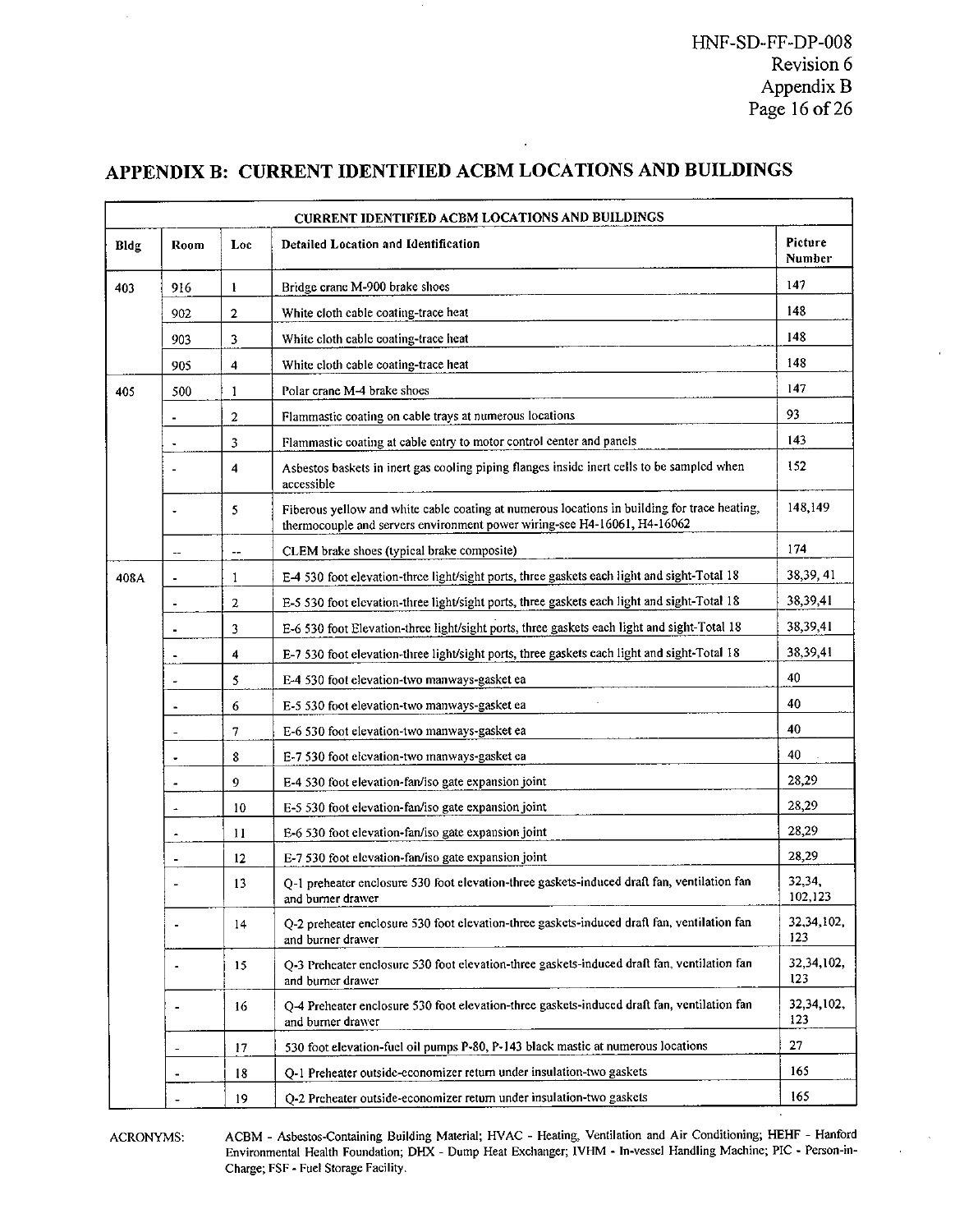### HNF-SD-FF-DP-O08 Revision 6 Appendix B Page 17 of 26

|      | CURRENT IDENTIFIED ACBM LOCATIONS AND BUILDINGS |     |                                                                                                              |                   |  |
|------|-------------------------------------------------|-----|--------------------------------------------------------------------------------------------------------------|-------------------|--|
| Bldg | Room                                            | Loc | <b>Detailed Location and Identification</b>                                                                  | Picture<br>Number |  |
| 408A | ÷,                                              | 20  | Q-3 Preheater outside-economizer return under insulation-two gaskets                                         | 165               |  |
|      | ÷.                                              | 21  | O-4 Preheater outside-economizer return under insulation-two gaskets                                         | 165               |  |
|      |                                                 | 22  | Q-1 Preheater 545 foot elevation-outlet expansion joint                                                      | 164               |  |
|      | $\blacksquare$                                  | 23  | O-2 Preheater 545 foot elevation-outlet expansion joint                                                      | 164               |  |
|      | $\overline{\phantom{a}}$                        | 24  | Q-3 Preheater 545 foot elevation-outlet expansion joint                                                      | 164               |  |
|      |                                                 | 25  | Q-4 Preheater 545 foot elevation-outlet expansion joint                                                      | 164               |  |
|      | ٠                                               | 26  | E-4 555 foot elevation light/sight viewpoints 10 ports-one gasket port-Total 20 port-Total 20                | 30,44,45          |  |
|      |                                                 | 27  | E-5 555 foot elevation light/sight viewpoints 10 ports-one gasket port-Total 20 port-Total 20                | 30,44,45          |  |
|      |                                                 | 28  | E-6 555 foot elevation light/sight viewpoints 10 ports-one gasket port-Total 20 port-Total 20                | 30,44,45          |  |
|      | ä,                                              | 29  | E-7 555 foot elevation light/sight viewpoints 10 ports-one gasket port-Total 20 port-Total 20                | 30,44,45          |  |
|      | ä,                                              | 30  | E-4 555 foot elevation-manway gasket-header                                                                  | 139               |  |
|      | ä,                                              | 31  | E-5 555 foot clevation-manway gasket-header                                                                  | 139               |  |
|      |                                                 | 32  | E-6 555 foot elevation-manway gasket-header                                                                  | 139               |  |
|      | ä,                                              | 33  | E-7 555 foot elevation-manway gasket-header                                                                  | 139               |  |
|      |                                                 | 34  | E-4 565 foot clevation-light/sight viewpoints four locations at ladders-three gaskets each port<br>Total 24  | 45                |  |
|      |                                                 | 35  | E-5 565 foot elevation-light/sight viewpoints four locations at ladders -three gaskets each<br>port Total 24 | 45                |  |
|      |                                                 | 36  | E-6 565 foot elevation-light/sight viewpoints four locations at ladders -three gaskets each<br>port Total 24 | 45                |  |
|      |                                                 | 37  | E-7 565 foot elevation-light/sight viewpoints four locations at ladders -three gaskets each<br>port Total 24 | 45                |  |
|      | ÷.                                              | 38  | E-4 572 foot elevation-manway gasket-stack                                                                   | 45                |  |
|      |                                                 | 39  | E-5 572 foot elevation-manway gasket-stack                                                                   | 139               |  |
|      |                                                 | 40  | E-6 572 foot elevation-manway gasket-stack                                                                   | 139               |  |
|      |                                                 | 41  | E-7 572 foot elevation-manway gasket-stack                                                                   | 139               |  |
|      |                                                 | 42  | E-4 570 foot elevation-flat gasket damper assembly to stack-top to bottom                                    | 138               |  |
|      | ÷.                                              | 43  | E-5 570 foot elevation-flat gasket damper assembly to stack top to bottom                                    | 138               |  |
|      |                                                 | 44  | E-6 570 foot elevation-flat gasket damper assembly to stack top to bottom                                    | 138               |  |
|      |                                                 | 45  | E-7 570 foot elevation-flat gasket damper assembly to stack-top to bottom                                    | 138               |  |
|      |                                                 | 46  | E-4 570 foot elevation-insulation block at dampers behind metal sheeting                                     | 26                |  |
|      | $\blacksquare$                                  | 47  | E-5 570 foot elevation-insulation block at dampers behind metal sheeting                                     | 26                |  |
|      | ٠                                               | 48  | E-6 570 foot elevation-insulation block at dampers behind metal sheeting                                     | 26                |  |
|      |                                                 | 49  | E-7 570 foot elevation-insulation block at dampers behind metal sheeting                                     | 26                |  |
|      |                                                 | 50  | 555 foot elevation-west roof E-807 duct black mastic coating (east DHX only)                                 | 36                |  |

ACRONYMS: ACBM - Asbestos-Containing Building Material; HVAC - Heating, Ventilation and Air Conditioning; HEHF - Hanford<br>Environmental Health Foundation; DHX - Dump Heat Exchanger; IVHM - In-vessel Handling Machine; PIC - Charge; FSF - Fuel Storage Facility.

J.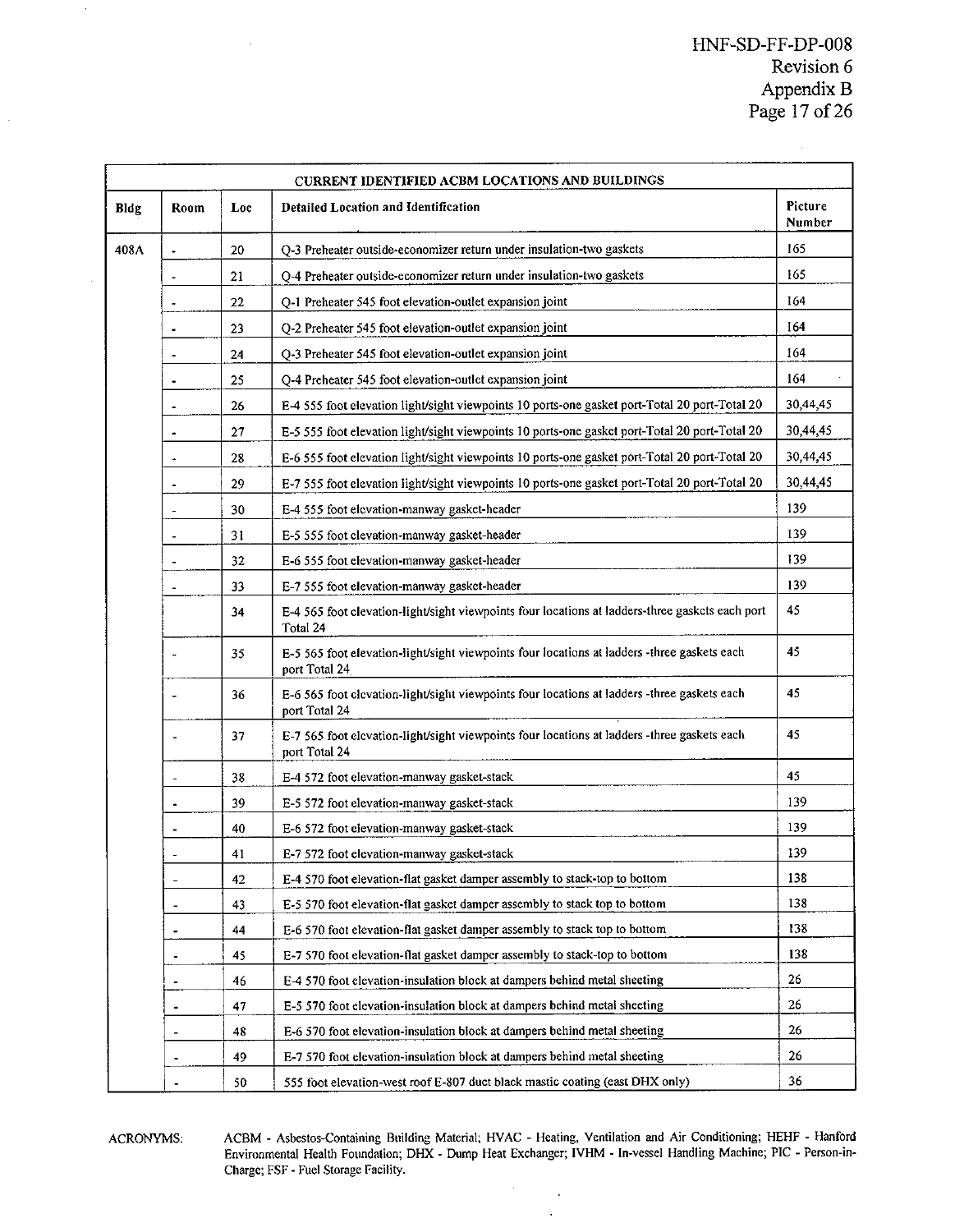| <b>CURRENT IDENTIFIED ACBM LOCATIONS AND BUILDINGS</b> |                          |                  |                                                                                                                  |                     |  |
|--------------------------------------------------------|--------------------------|------------------|------------------------------------------------------------------------------------------------------------------|---------------------|--|
| Bldg                                                   | Room                     | Loc              | <b>Detailed Location and Identification</b>                                                                      | Picture<br>Number   |  |
| 408A                                                   | $\overline{\phantom{a}}$ | 51               | 555 foot elevation-north pipe tunnel roof black insulcote on valve 23-V-5135                                     | 102                 |  |
|                                                        | ۰                        | 52               | 545 foot elevation-pipe tunnel roof material                                                                     | 61                  |  |
|                                                        |                          | 53               | Numerous cable tray locations-yellow fiberous cable coating                                                      | 149                 |  |
| 408B                                                   | ÷                        | 1                | E-8 530 foot elevation-three light/sight ports-three gaskets each light and sight-Total 18                       | 38,39,41            |  |
|                                                        | ÷                        | $\overline{c}$   | E-9 530 foot elevation-three light/sight ports-three gaskets each light and sight-Total 18                       | 38,39,41            |  |
|                                                        | ٠                        | 3                | E-10 530 foot elevation-three light/sight ports-three gaskets each light and sight-Total 18                      | 38,39,41            |  |
|                                                        | $\blacksquare$           | 4                | E-11 530 foot elevation-three light/sight ports-three gaskets each light and sight-Total 18                      | 38,39,41            |  |
|                                                        |                          | 5                | E-8 530 foot elevation-two manways-gasket ea                                                                     | 40                  |  |
|                                                        | ٠                        | 6                | E-9 530 foot elevation-two manways-gasket ea                                                                     | 40                  |  |
|                                                        |                          | $\boldsymbol{7}$ | E-10 530 foot elevation-two manways-gasket ea                                                                    | 40                  |  |
|                                                        |                          | 8                | E-11 530 foot elevation-two manways-gasket ea                                                                    | 40                  |  |
|                                                        | ٠                        | 9                | E-8 530 foot elevation-fan/iso gate expansion joint                                                              | 28,29               |  |
|                                                        | $\overline{a}$           | 10               | E-9 530 foot elevation-fan/iso gate expansion joint                                                              | 28,29               |  |
|                                                        |                          | 11               | E-10 530 foot elevation-fan/iso gate expansion joint                                                             | 28,29               |  |
|                                                        | ÷.                       | $\overline{12}$  | E-11 530 foot elevation-fan/iso gate expansion joint                                                             | 28.29               |  |
|                                                        |                          | 13               | Q-5 preheater enclosure 530 foot elevation-three gaskets-induced draft fan, ventilation fan<br>and burner drawer | 32,34,102,<br>123   |  |
|                                                        |                          | 14               | O-6 preheater enclosure 530 foot elevation-three gaskets-induced draft fan, ventilation fan<br>and burner drawer | 32,34,102,<br>123   |  |
|                                                        | ٠                        | 15               | Q-7 preheater enclosure 530 foot elevation-three gaskets-induced draft fan, ventilation fan<br>and burner drawer | 32, 34, 102,<br>123 |  |
|                                                        |                          | 16               | O-8 preheater enclosure 530 foot elevation-three gaskets-induced draft fan, ventilation fan<br>and burner drawer | 32,34,102,<br>123   |  |
|                                                        |                          | 17               | 530 foot elevation-fuel oil pumps P-81, P-144 black mastic at numerous locations                                 | 27                  |  |
|                                                        | ä.                       | 18               | Q-5 preheater outside economizer return under insulation-two gaskets                                             | 165                 |  |
|                                                        |                          | 19               | O-6 preheater outside economizer return under insulation-two gaskets                                             | 165                 |  |
|                                                        |                          | 20               | Q-7 preheater outside economizer return under insulation-two gaskets                                             | 165                 |  |
|                                                        | ٠                        | 21               | O-8 preheater outside economizer return under insulation-two gaskets                                             | 165                 |  |
|                                                        | $\overline{\phantom{a}}$ | 45               | E-11 570 foot elevation-flat gasket-damper assembly to stack top to bottom                                       | 138                 |  |
|                                                        | $\blacksquare$           | 46               | E-8 570 foot elevation-insulation block at dampers behind metal sheeting                                         | 26                  |  |
|                                                        | ł,                       | 47               | E-9 570 foot elevation-insulation block at dampers behind metal sheeting                                         | 26                  |  |
|                                                        |                          | 48               | E-10 570 foot elevation-insulation block at dampers behind metal sheeting                                        | 26                  |  |
|                                                        | ÷.                       | 49               | E-11 570 foot elevation-insulation block at dampers behind metal sheeting                                        | 26                  |  |
|                                                        |                          | 50               | 555 foot elevation-north pipe tunnel roof black insulcote in valve 23-V-5124                                     | 102                 |  |
|                                                        |                          | 51               | 545 foot elevation-pipe roof material                                                                            | 61                  |  |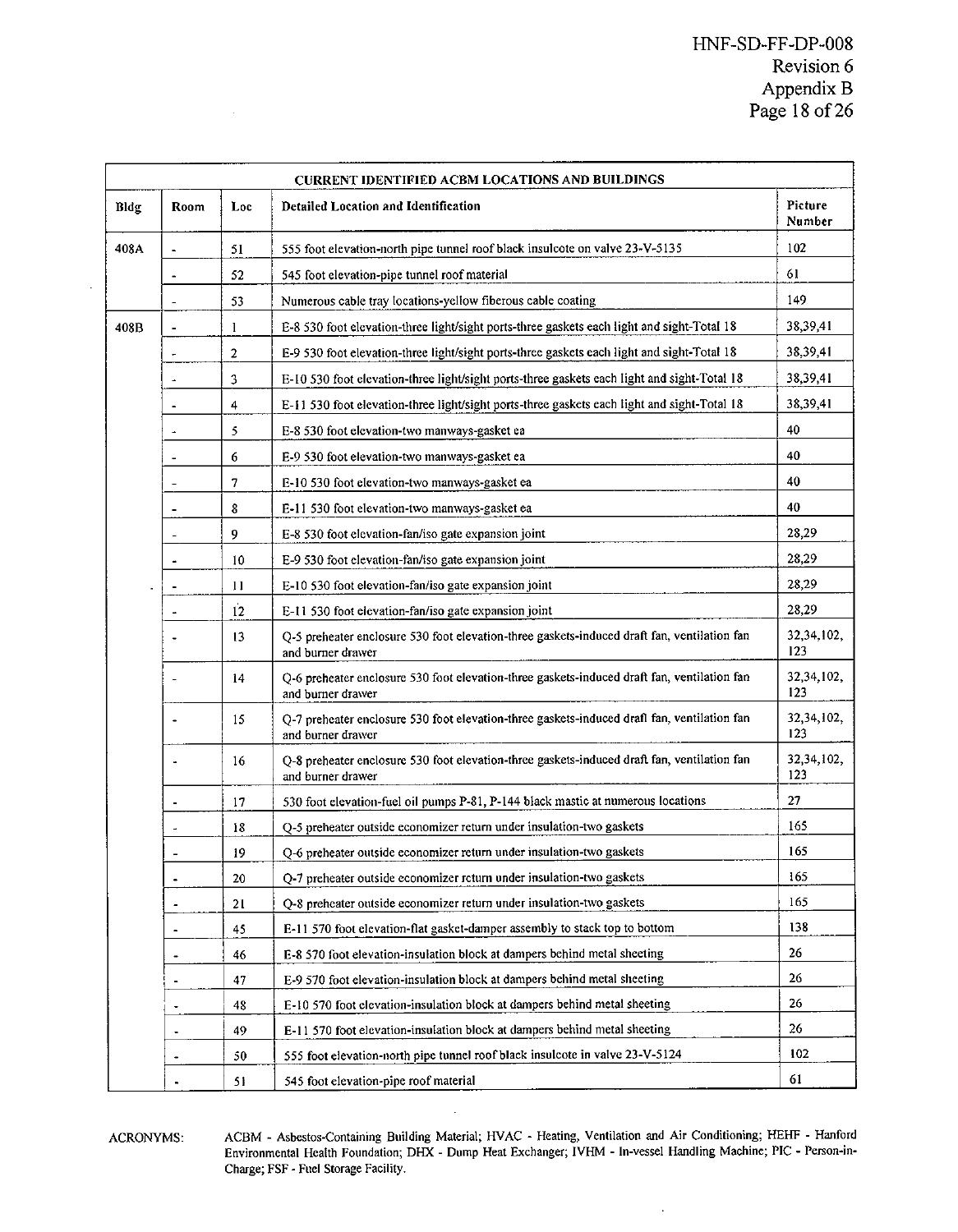|                 | CURRENT IDENTIFIED ACBM LOCATIONS AND BUILDINGS                                                                                            |                                                                                                   |                                                                                                                 |                   |  |  |
|-----------------|--------------------------------------------------------------------------------------------------------------------------------------------|---------------------------------------------------------------------------------------------------|-----------------------------------------------------------------------------------------------------------------|-------------------|--|--|
| Bldg            | Room                                                                                                                                       | Loc                                                                                               | <b>Detailed Location and Identification</b>                                                                     |                   |  |  |
| 408B            |                                                                                                                                            | 52<br>Numerous cable tray locations-yellow fiberous cable coating<br>53<br>Inspection ports-upper |                                                                                                                 | 149               |  |  |
|                 |                                                                                                                                            |                                                                                                   |                                                                                                                 | 180,181           |  |  |
| 408C            | $\overline{a}$                                                                                                                             | $\mathbf{1}$                                                                                      | E-12 530 foot elevation-one light/sight port-three gaskets each light and sight-Total 18                        | 38,39,41          |  |  |
|                 | $\ddot{\phantom{a}}$                                                                                                                       | $\overline{\mathbf{c}}$                                                                           | E-13 530 foot elevation-one light/sight port-three gaskets each light and sight-Total 18                        | 38,39,41          |  |  |
|                 |                                                                                                                                            | 3                                                                                                 | E-14 530 foot elevation-one light/sight port-three gaskets each light and sight-Total 18                        | 38,39,41          |  |  |
|                 |                                                                                                                                            | 4                                                                                                 | E-15 530 foot elevation-one light/sight ports-three gaskets each light and sight-Total 18                       | 38,39,41          |  |  |
|                 | J.                                                                                                                                         | 5                                                                                                 | E-12 530 foot elevation-two manways-gasket each                                                                 | 40                |  |  |
|                 | ц.                                                                                                                                         | 6                                                                                                 | E-13 530 foot elevation-two manways-gasket each                                                                 | 40                |  |  |
|                 |                                                                                                                                            | 7                                                                                                 | E-14 530 foot elevation-two manways-gasket each                                                                 | 40                |  |  |
|                 |                                                                                                                                            | 8                                                                                                 | E-15 530 foot elevation-two manways-gasket each                                                                 | 40                |  |  |
|                 | ٠                                                                                                                                          | 9                                                                                                 | E-12 530 foot elevation-fan/iso gate expansion joint                                                            | 28,29             |  |  |
|                 | ÷                                                                                                                                          | 10                                                                                                | E-13 530 foot elevation-fan/iso gate expansion joint                                                            | 28,29             |  |  |
|                 | ÷                                                                                                                                          | 11                                                                                                | E-14 530 foot elevation-fan/iso gate expansion joint                                                            | 28,29             |  |  |
|                 | 12<br>E-15 530 foot elevation-fan/iso gate expansion joint                                                                                 |                                                                                                   | 28,29                                                                                                           |                   |  |  |
|                 | Q-9 preheater enclosure 530 foot elevation-two gaskets-induced draft fan, ventilation fan and<br>13<br>burner drawer                       |                                                                                                   | 31,34,102,<br>123                                                                                               |                   |  |  |
|                 |                                                                                                                                            | 14                                                                                                | Q-10 preheater enclosure 530 foot elevation-two gaskets-induced draft fan, ventilation fan<br>and burner drawer | 31.34,102,<br>123 |  |  |
|                 | 22<br>O-5 preheater 545 foot elevation-outlet expansion joint                                                                              |                                                                                                   | 164                                                                                                             |                   |  |  |
|                 | 23<br>Q-6 preheater 545 foot elevation-outlet expansion joint<br>۰                                                                         |                                                                                                   | 164                                                                                                             |                   |  |  |
|                 | 24<br>O-7 preheater 545 foot elevation-outlet expansion joint                                                                              |                                                                                                   |                                                                                                                 | 164               |  |  |
|                 | 25<br>Q-8 preheater 545 foot elevation-outlet expansion joint                                                                              |                                                                                                   |                                                                                                                 | 164               |  |  |
|                 | ÷,                                                                                                                                         | 26                                                                                                | E-8 555 foot elevation-light/sight viewpoints 10 ports-one gasket port-Total 20                                 | 30,44,45          |  |  |
|                 | ä,                                                                                                                                         | 27                                                                                                | E-9 555 foot elevation-light/sight viewpoints 10 ports-one gasket port-Total 20                                 | 30,44,45          |  |  |
|                 | 28<br>E-10 555 foot elevation-light/sight viewpoints 10 ports-one gasket port-Total 20<br>$\cdot$                                          |                                                                                                   |                                                                                                                 | 30,44,45          |  |  |
|                 | 29<br>E-11 555 foot elevation-light/sight viewpoints 10 ports-one gasket port-Total 20<br>$\overline{\phantom{a}}$                         |                                                                                                   | 30,44,45                                                                                                        |                   |  |  |
|                 | 30<br>E-8 555 foot elevation-manway gasket-header<br>$\blacksquare$                                                                        |                                                                                                   |                                                                                                                 | 139               |  |  |
|                 | 31<br>E-9 555 foot elevation-manway gasket-header<br>$\blacksquare$<br>32<br>E-10 555 foot elevation-manway gasket-header<br>$\frac{1}{2}$ |                                                                                                   |                                                                                                                 | 139               |  |  |
|                 |                                                                                                                                            |                                                                                                   |                                                                                                                 | 139               |  |  |
| 33<br>$\bullet$ |                                                                                                                                            |                                                                                                   | E-11 555 foot elevation-manway gasket-header                                                                    | 139               |  |  |
|                 | 34<br>port-Total 24                                                                                                                        |                                                                                                   | E-8 565 foot elevation-light/sight viewpoints four locations at ladders - three gaskets each                    | 45                |  |  |
|                 | 35<br>port-Total 24                                                                                                                        |                                                                                                   | E-9 565 foot elevation-light/sight viewpoints four locations at ladders-three gaskets each                      | 45                |  |  |
|                 |                                                                                                                                            | 36                                                                                                | E-10 565 foot elevation-light/sight viewpoints four locations at ladders -three gaskets each<br>port-Total 24   | 45                |  |  |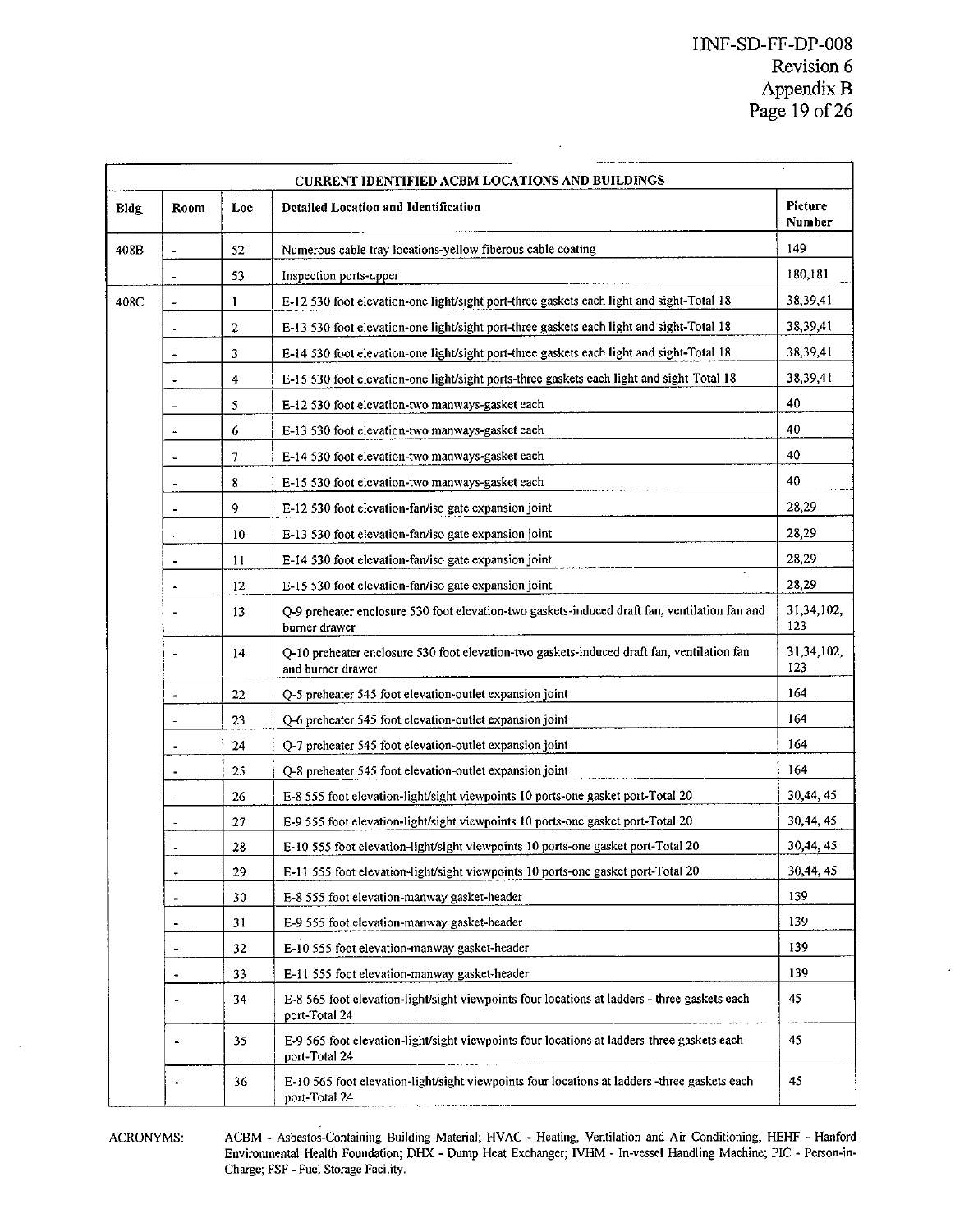|      | <b>CURRENT IDENTIFIED ACBM LOCATIONS AND BUILDINGS</b> |     |                                                                                                                 |                   |  |  |
|------|--------------------------------------------------------|-----|-----------------------------------------------------------------------------------------------------------------|-------------------|--|--|
| Bldg | Room                                                   | Loc | <b>Detailed Location and Identification</b>                                                                     |                   |  |  |
| 408C |                                                        | 37  | E-11 565 foot elevation-light/sight viewpoints four locations at ladders -three gaskets each<br>port-Total 24.  |                   |  |  |
|      | 38<br>E-8 572 foot elevation-manway gasket-stack       |     |                                                                                                                 | 139               |  |  |
|      |                                                        | 39  | E-9 572 foot elevation-manway gasket-stack                                                                      | 139               |  |  |
|      | ٠                                                      | 40  | E-10 572 foot elevation-manway gasket-stack                                                                     | 139               |  |  |
|      | ä,                                                     | 41  | E-11 572 foot elevation-manway gasket-stack                                                                     | 139               |  |  |
|      | í,                                                     | 42  | E-8 570 foot elevation-flat gasket-damper assembly to stack-top to bottom                                       | 138               |  |  |
|      |                                                        | 43  | E-9 570 foot elevation-flat gasket-damper assembly to stack-top to bottom                                       | 138               |  |  |
|      |                                                        | 44  | E-10 570 foot elevation-flat gasket-damper assembly to stack-top to bottom                                      | 138               |  |  |
|      |                                                        | 15  | O-11 preheater enclosure 530 foot elevation-two gaskets-induced draft fan, ventilation fan<br>and burner drawer | 31,34,102,<br>123 |  |  |
|      |                                                        | 16  | Q-12 preheater enclosure 530 foot elevation-two gaskets-induced draft fan, ventilation fan<br>and burner drawer | 31,34,102,<br>123 |  |  |
|      | ÷,                                                     | 17  | 530 foot elevation-fuel oil pumps p-82, p-145 black mastic at numerous locations                                | 27                |  |  |
|      |                                                        | 18  | Q-9 preheater outside-economizer return under insulation-two gaskets                                            | 165               |  |  |
|      | J.                                                     | 19  | Q-10 preheater outside-economizer return under insulation-two gaskets                                           | 165               |  |  |
|      | ż,                                                     | 20  | Q-11 preheater outside-economizer return under insulation-two gaskets                                           | 165               |  |  |
|      |                                                        | 21  | Q-12 preheater outside-economizer return under insulation-two gaskets                                           | 165               |  |  |
|      |                                                        | 22  | O-9 preheater 545 foot elevation-outlet expansion joint                                                         | 164               |  |  |
|      | ÷.                                                     | 23  | Q-10 preheater 545 foot elevation-outlet expansion joint                                                        | 164               |  |  |
|      | $\blacksquare$                                         | 24  | Q-11 preheater 545 foot elevation-outlet expansion joint                                                        | 164               |  |  |
|      | $\overline{\phantom{a}}$                               | 25  | Q-12 preheater 545 foot elevation-outlet expansion joint                                                        | 164               |  |  |
|      | $\blacksquare$                                         | 26  | E-12 555 foot elevation-light/sight viewpoints 10 ports-one gasket port-total 20                                | 30,44,45          |  |  |
|      | $\overline{\phantom{a}}$                               | 27  | E-13 555 foot elevation-light/sight viewpoints 10 ports-one gasket port-total 20                                | 30,44,45          |  |  |
|      | $\ddot{\phantom{0}}$                                   | 28  | E-14 555 foot elevation-light/sight viewpoints 10 ports-one gasket port-total 20                                | 30,44,45          |  |  |
|      |                                                        | 29  | E-15 555 foot elevation-light/sight viewpoints 10 ports-one gasket port-total 20                                | 30,44,45          |  |  |
|      |                                                        | 30  | E-12 555 foot elevation-manway gasket-header                                                                    | 139               |  |  |
|      | ٠                                                      | 31  | E-13 555 foot elevation-manway gasket-header                                                                    | 139               |  |  |
|      | ÷.                                                     | 32  | E-14 555 foot elevation-manway gasket-header                                                                    | 139               |  |  |
|      |                                                        | 33  | E-15 555 foot elevation-manway gasket-header                                                                    | 139               |  |  |
|      |                                                        | 34  | E-12 565 foot elevation-light/sight viewpoints four locations at ladders-three each port-total<br>24            | 45                |  |  |
|      |                                                        | 35  | E-13 565 foot elevation-light/sight viewpoints four locations at ladders-three each port-total<br>24            | 45                |  |  |
|      |                                                        | 36  | E-14 565 foot elevation-light/sight viewpoints four locations at ladders -three each port-total<br>24           | 45                |  |  |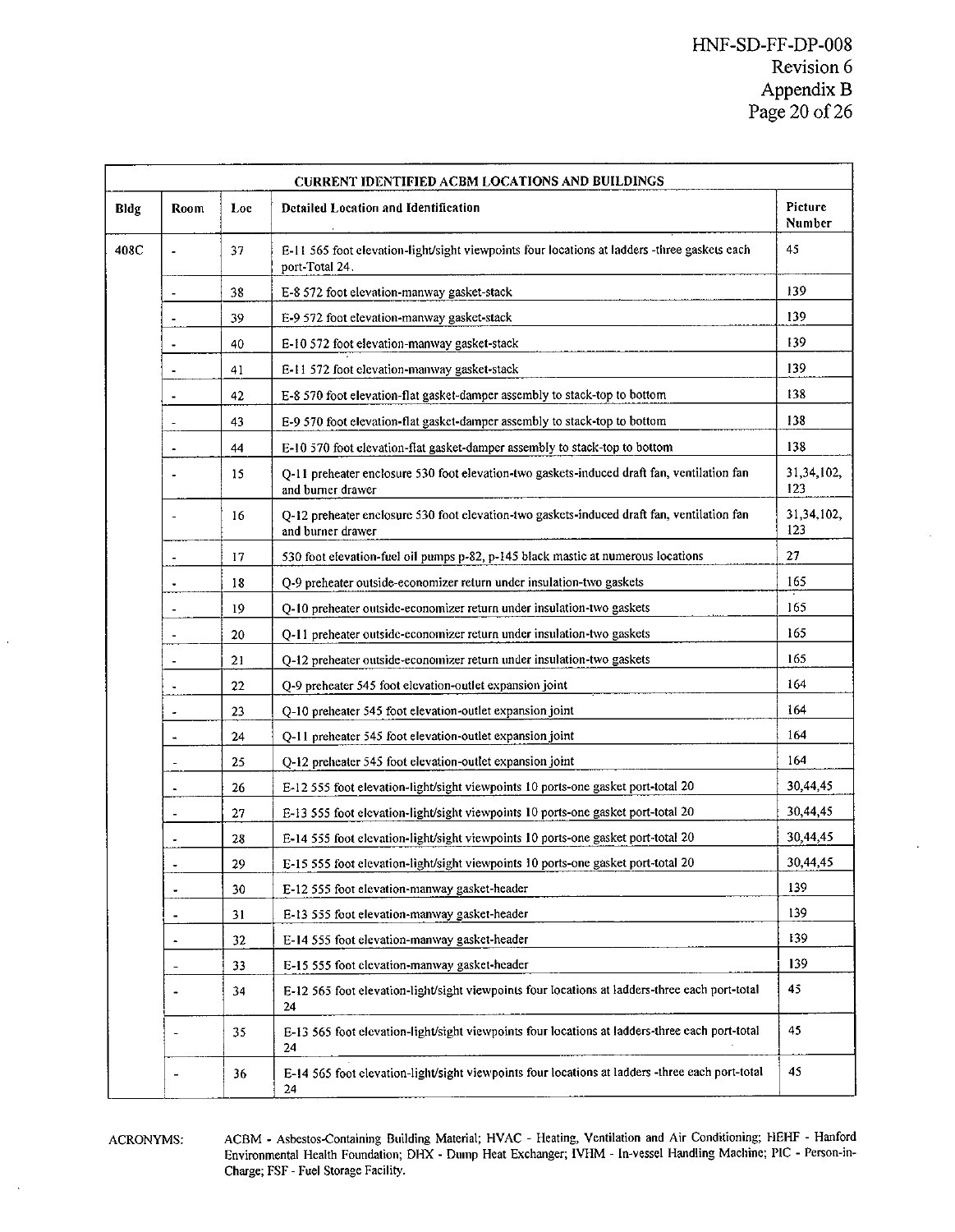### HNF-SD-FF-DP-O08 Revision 6 Appendix B Page 21 of 26

|      | CURRENT IDENTIFIED ACBM LOCATIONS AND BUILDINGS                                                                                                                        |                         |                                                                                                               |          |  |  |
|------|------------------------------------------------------------------------------------------------------------------------------------------------------------------------|-------------------------|---------------------------------------------------------------------------------------------------------------|----------|--|--|
| Bldg | Room                                                                                                                                                                   | Loc                     | Detailed Location and Identification                                                                          |          |  |  |
| 408C |                                                                                                                                                                        | 37                      | E-15 565 foot elevation-light/sight viewpoints four locations at ladders -three each port-total<br>24         |          |  |  |
|      | 38<br>E-12 572 foot elevation-manway gasket-stack<br>$\ddot{\phantom{0}}$                                                                                              |                         | 139                                                                                                           |          |  |  |
|      | 39<br>E-13 572 foot elevation-manway gasket-stack<br>÷,<br>40<br>E-14 572 foot elevation-manway gasket-stack<br>÷<br>41<br>E-15 572 foot elevation-manway gasket-stack |                         |                                                                                                               |          |  |  |
|      |                                                                                                                                                                        |                         |                                                                                                               |          |  |  |
|      |                                                                                                                                                                        |                         |                                                                                                               |          |  |  |
|      |                                                                                                                                                                        | 42                      | E-12 570 foot elevation-flat gasket damper assembly to stack-top to bottom                                    | 138      |  |  |
|      |                                                                                                                                                                        | 43                      | E-13 570 foot elevation-flat gasket damper assembly to stack-top to bottom                                    | 138      |  |  |
|      | ٠                                                                                                                                                                      | 44                      | E-14 570 foot elevation-flat gasket damper assembly to stack-top to bottom                                    | 138      |  |  |
|      | ٠                                                                                                                                                                      | 45                      | E-15 570 foot elevation-flat gasket damper assembly to stack-top to bottom                                    | 138      |  |  |
|      | ٠                                                                                                                                                                      | 46                      | E-12 570 foot elevation-insulation block at dampers behind metal sheeting                                     | 26       |  |  |
|      | í.                                                                                                                                                                     | 47                      | E-13 570 foot elevation-insulation block at dampers behind metal sheeting                                     | 26       |  |  |
|      | ł.                                                                                                                                                                     | 48                      | E-14 570 foot clevation-insulation block at dampers behind metal sheeting                                     | 26       |  |  |
|      | J.                                                                                                                                                                     | 49                      | E-15 570 foot elevation-insulation block at dampers behind metal sheeting                                     | 26       |  |  |
|      | ÷,                                                                                                                                                                     | 50                      | 555 foot elevation-north pipe tunnel roof-black insulcote in valve 23-V-5130                                  | 102      |  |  |
|      | ×.                                                                                                                                                                     | 51                      | 545 foot elevation-pipe tunnel roof material                                                                  | 61       |  |  |
|      | i.                                                                                                                                                                     | 52                      | Numerous cable tray locations-yellow fiberous cable coating                                                   | 149      |  |  |
|      |                                                                                                                                                                        | 1                       | E-76 CLS DHX #2 555 foot elevation-expansion joints at fans of two each                                       | 51,55,57 |  |  |
|      | $\ddot{\phantom{1}}$                                                                                                                                                   | $\overline{\mathbf{c}}$ | E-74 CLS DHX #2 555 foot elevation-expansion joints at fans of two each                                       | 51,55,57 |  |  |
|      | ÷.                                                                                                                                                                     | 3                       | E-76 CLS DHX #2 555 foot elevation-light/sight viewpoint-two at inlet dampers-three<br>gaskets each-Total 12  | 54,56    |  |  |
|      | L.                                                                                                                                                                     | $\overline{\bf{4}}$     | E-74 CLS DHX #2 555 foot elevation-light/sight viewpoint-two at inlet dampers-three<br>gaskets each-Total 12  | 54,56    |  |  |
|      | $\blacksquare$                                                                                                                                                         | 5                       | E-76 CLS DHX #2 555 foot elevation-manway gasket-west side                                                    | 40       |  |  |
|      | ä,                                                                                                                                                                     | 6                       | E-74 CLS DHX #2 555 foot elevation-manway gasket-west side                                                    | 40       |  |  |
|      |                                                                                                                                                                        | 7                       | E-76 CLS DHX #2 555 foot elevation-light/sight viewpoint north end-six gaskets                                | 56       |  |  |
|      |                                                                                                                                                                        | 8                       | E-74 CLS DHX #2 555 foot elevation-light/sight viewpoint north end-six gaskets                                | 56       |  |  |
|      | ä,                                                                                                                                                                     | 9                       | E-76 CLS DHX #2 555 foot elevation-light/sight viewpoint north end-six gaskets                                | 56       |  |  |
|      | ٠                                                                                                                                                                      | 10                      | E-74 CLS DHX #1 555 foot elevation-light/sight viewpoint four places-24 gaskets                               | 56       |  |  |
|      | ÷                                                                                                                                                                      | $\mathbf{1}$            | E-76 CLS DHX #2 565 foot elevation-expansion joints on preheater duct outlet-two each                         | 58       |  |  |
|      | ÷                                                                                                                                                                      | 12                      | E-76 CLS DHX #1 565 foot elevation-expansion joints on preheater duct outlet-two each                         | 58       |  |  |
|      | ×                                                                                                                                                                      | 13                      | E-76 CLS DHX #2 565 foot elevation-manway gasket-west side                                                    | 40       |  |  |
|      | J.                                                                                                                                                                     | 14                      | E-74 CLS DHX #1 565 foot elevation-manway gasket-west side                                                    | 40       |  |  |
|      |                                                                                                                                                                        | 15                      | E-76 CLS DHX #2 580 foot elevation-light/sight viewpoint-two at outlet dampers-three<br>gaskets each total 12 | 59,60    |  |  |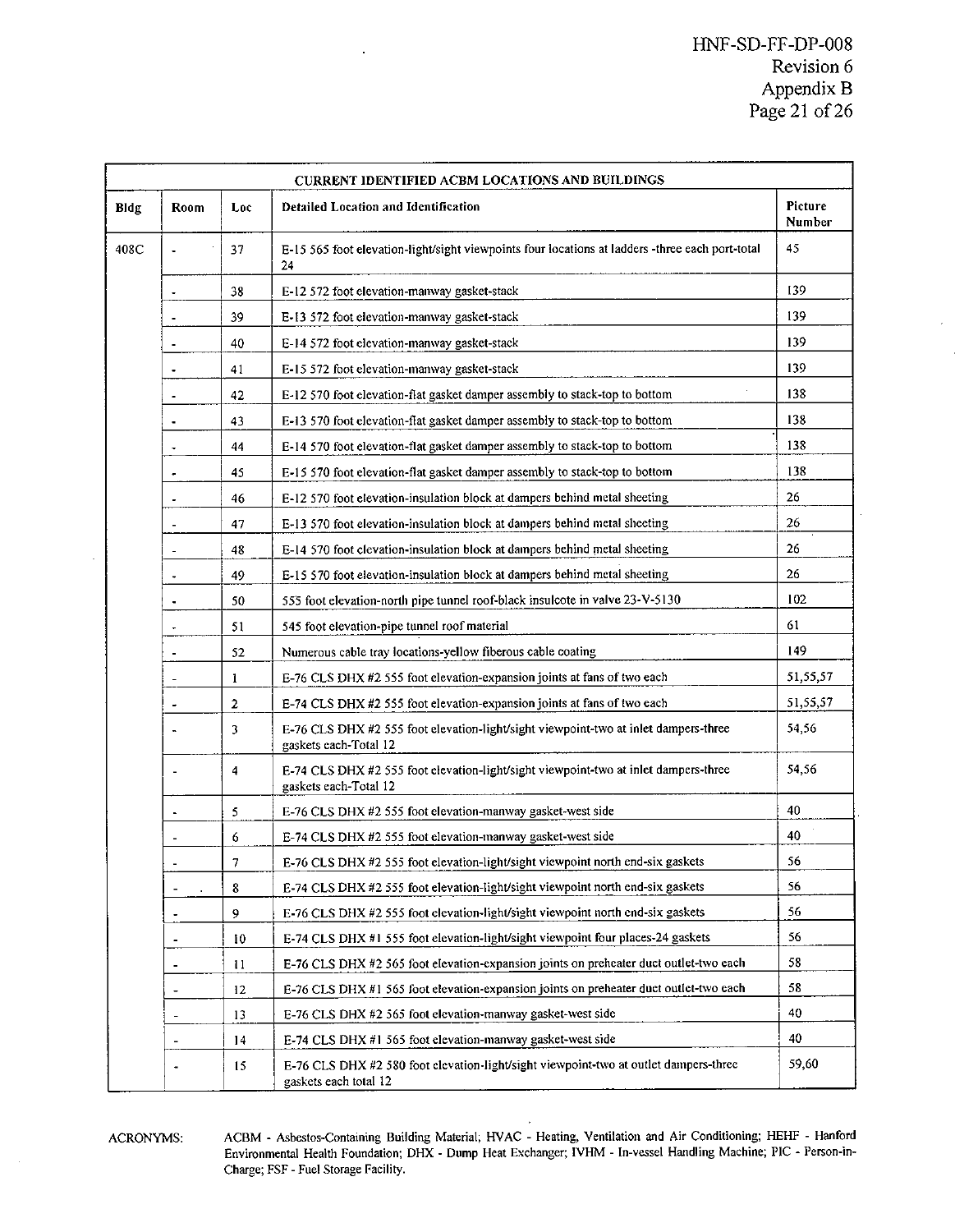|      |                              |                                                                                                                     | <b>CURRENT IDENTIFIED ACBM LOCATIONS AND BUILDINGS</b>                                                     | Picture                     |  |  |  |
|------|------------------------------|---------------------------------------------------------------------------------------------------------------------|------------------------------------------------------------------------------------------------------------|-----------------------------|--|--|--|
| Bldg | Room                         | Loe                                                                                                                 | <b>Detailed Location and Identification</b>                                                                |                             |  |  |  |
| 408C | à.                           | 16<br>E-74 CLS DHX #1 580 foot clevation-light/sight viewpoint-two at outlet dampers-three<br>gaskets each total 12 |                                                                                                            | 59.60                       |  |  |  |
|      | $\blacksquare$               | 17                                                                                                                  | E-76 CLS DHX #2 580 foot elevation-damper/stack gasket                                                     | 138                         |  |  |  |
|      | $\blacksquare$               | 18                                                                                                                  | E-74 CLS DHX #1 580 foot elevation-damper/stack gasket                                                     | 138                         |  |  |  |
|      |                              | 19                                                                                                                  | Numerous locations-yellow coated cable for trace heat in headers and in pipeways-see<br>H4-16061, H4-16062 | 148,149                     |  |  |  |
| 432A | ٠                            |                                                                                                                     | No locations identified                                                                                    |                             |  |  |  |
| 436  | ÷,                           | $\mathbf{I}$                                                                                                        | East side, outside ductwork coating (repaired)                                                             |                             |  |  |  |
|      | $\overline{a}$               | $\overline{2}$                                                                                                      | East side, outside ductwork coating (repaired)                                                             | 121                         |  |  |  |
| 437  | $\ddot{\phantom{a}}$         | 1                                                                                                                   | SDCV heat trace wire coating-various                                                                       | 149                         |  |  |  |
|      | ٠                            | $\overline{2}$                                                                                                      | Crane brake shocs-M2003, M2004                                                                             | 149                         |  |  |  |
|      |                              | 3                                                                                                                   | Fire wall penetration sealant on fire water supply piping                                                  | 147                         |  |  |  |
| 481  | $\overline{\phantom{a}}$     | 1                                                                                                                   | No locations identified                                                                                    | 125                         |  |  |  |
| 481A | ×                            |                                                                                                                     | Black mastic on piping-small diameter                                                                      |                             |  |  |  |
| 483  |                              | $\mathbf{I}$                                                                                                        | 560 foot elevation on roof of interior building-four tanks-black mastic                                    |                             |  |  |  |
| 484  | J.                           | $\mathbf{1}$                                                                                                        | 550 foot elevation                                                                                         | 9,10,11,<br>12,13,14,<br>15 |  |  |  |
|      |                              | $\overline{2}$                                                                                                      | 550 foot elevation-moisture separator U-479 black mastic coating (repaired)                                | 8                           |  |  |  |
|      | $\blacksquare$               | 3                                                                                                                   | 550 foot elevation-moisture separator U-480 black mastic coating                                           | 6                           |  |  |  |
|      | à.                           | $\overline{\bf{4}}$                                                                                                 | 550 foot elevation-moisture separator U-605 black mastic coating                                           | $\overline{7}$              |  |  |  |
|      |                              | 5                                                                                                                   | 550 foot elevation-moisture separator U-606 black mastic coating                                           | 8                           |  |  |  |
| 491E | 418                          | 1                                                                                                                   | Y-7, Y-10 liquid rheostat tank-asbestos concrete                                                           | 156                         |  |  |  |
|      | 438                          | $\overline{c}$                                                                                                      | White floor tile (SISI cage)                                                                               | 163                         |  |  |  |
|      | 327                          | 3                                                                                                                   | Green floor tile                                                                                           | 161                         |  |  |  |
|      |                              | $\overline{4}$                                                                                                      | Yellow or white fabric coated cable for trace heat-see H4-16061, H4-16062                                  | 148,149                     |  |  |  |
|      | $\overline{\phantom{a}}$     | 5                                                                                                                   | Flammastic on cable trays numerous locations                                                               | 93                          |  |  |  |
|      | $\qquad \qquad \blacksquare$ | 6                                                                                                                   | Flammastic at panel entry top-numerous locations                                                           | 81                          |  |  |  |
|      | 465                          | 7                                                                                                                   | Ductwork on roof black mastic coating                                                                      | 65                          |  |  |  |
|      | 465                          | 8                                                                                                                   | Roof walkway pads                                                                                          | 66                          |  |  |  |
| 491S | 489                          | 1                                                                                                                   | Flange gaskets in inert gas cooler piping to ductwork in inert cells to be sampled when<br>accessible      |                             |  |  |  |
|      |                              | $\mathbf 2$                                                                                                         | Flammastic on cable trays numerous locations                                                               | 93                          |  |  |  |
|      |                              | 3                                                                                                                   | Flammastic at panel entry top-numerous locations                                                           | 81                          |  |  |  |
|      |                              | $\overline{\mathbf{a}}$                                                                                             | Yellow or white fabric coated cable for trace heat-see H4-16061, H4-16062                                  | 148,149                     |  |  |  |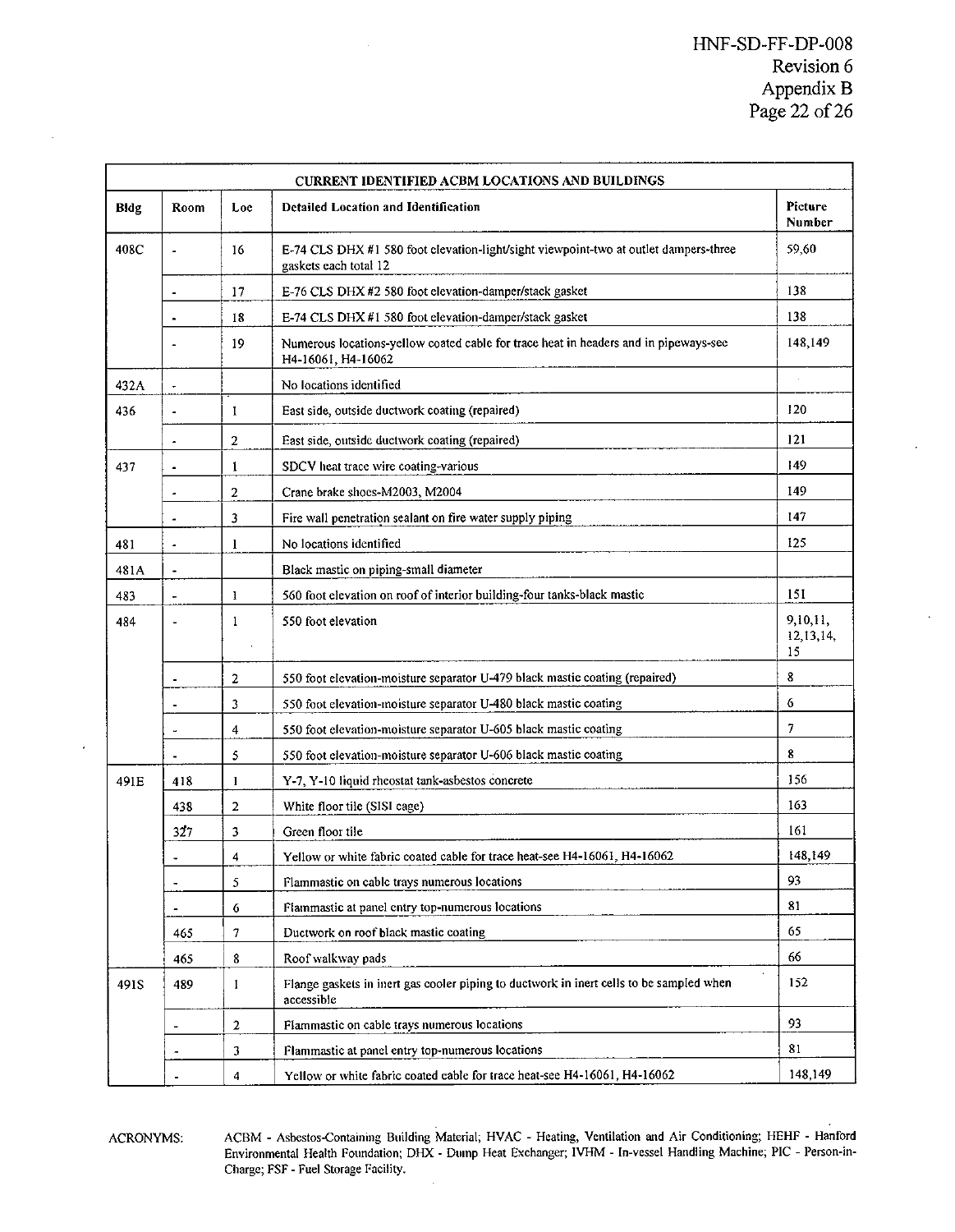| <b>CURRENT IDENTIFIED ACBM LOCATIONS AND BUILDINGS</b> |                          |                         |                                                                                                       |             |  |  |
|--------------------------------------------------------|--------------------------|-------------------------|-------------------------------------------------------------------------------------------------------|-------------|--|--|
| Bldg                                                   | Room                     | Loc                     | Detailed Location and Identification                                                                  |             |  |  |
| 491S                                                   | 498                      | 5                       | Roof walkway pads                                                                                     | 66          |  |  |
| 491W                                                   | 429                      | $\mathbf{I}$            | Y-8, Y-11 liquid rheostat tank-asbestos concrete                                                      | 156         |  |  |
|                                                        | 447                      | $\overline{a}$          | Y-9, Y-13 liquid rheostat tank-asbestos concrete                                                      | 156         |  |  |
|                                                        |                          | 3                       | Flammastic on cable trays numerous locations                                                          | 93          |  |  |
|                                                        | ٠                        | 4                       | Flammastic at panel entry top-numerous locations                                                      | 81          |  |  |
|                                                        | $\tilde{\phantom{a}}$    | 5                       | Yellow or white fabric coated cable for trace heat-see H4-16061, H4-16062                             | 148,149     |  |  |
|                                                        | 466                      | 6                       | Roof walkway pads (repaired)                                                                          | 66          |  |  |
|                                                        | 466                      | 7                       | Ductwork on roof black mastic coating (repaired)                                                      | 65          |  |  |
| 4621E                                                  | 311                      | $\,1$                   | Green floor tile                                                                                      | 161         |  |  |
|                                                        | 312                      | $\mathbf{2}$            | Green floor tile                                                                                      | 161         |  |  |
|                                                        | 314                      | 3                       | Cream-white floor tile                                                                                | 163         |  |  |
|                                                        | 317                      | 4                       | Cream-white floor tile                                                                                | 163         |  |  |
|                                                        | 319                      | 5                       | Cream-white floor tile                                                                                | 163         |  |  |
|                                                        | 323                      | 6                       | Cream-white floor tile                                                                                | 163         |  |  |
|                                                        |                          | 7                       | Flammastic on cable trays numerous locations                                                          | 93          |  |  |
|                                                        | $\overline{\phantom{a}}$ | 8                       | Flammatic at panel entry top-numerous locations                                                       | 81          |  |  |
|                                                        | $\blacksquare$           | 9                       | Yellow or white fabric coated cable for trace heat-see H4-16061, H4-16062                             | 148,149     |  |  |
|                                                        | 309                      | 10                      | Diesel generator #1 exhaust system gaskets                                                            | <b>NONE</b> |  |  |
|                                                        | 340                      | $^{11}$                 | Roof walkway pads (repaired)                                                                          | 66          |  |  |
| 4621                                                   |                          | 1                       | Flammastic on cable trays numerous locations                                                          | 142         |  |  |
| W                                                      |                          | 2                       | Flammastic at panel entry top-numerous location                                                       | 143         |  |  |
|                                                        | 366                      | 3                       | Black mastic on cooling water line at floor in northwest corner-heat trace                            | 129         |  |  |
|                                                        | 366                      | 4                       | Black mastic on fire water line entering building outside near trace box tag S-68, recovered<br>11/97 | 141         |  |  |
|                                                        | 380                      | 5                       | Roof walkway pads (repaired)                                                                          | 66          |  |  |
|                                                        | 380                      | 6                       | Ductwork on roof black mastic coating (repaired)                                                      | 65,69,71    |  |  |
|                                                        |                          | $\overline{7}$          | Yellow or white fabric coated for trace heat-see H4-16061, H4-16062                                   | 148,149     |  |  |
|                                                        | 369                      | 8                       | Arc Chute Asbestos Liner                                                                              | 186         |  |  |
| 4703                                                   | 121                      | $\mathbf{1}$            | Green floor tile under carpet (repaired)                                                              | 161         |  |  |
|                                                        | 122                      | $\mathbf{2}$            | Green floor tile under carpet (repaired)                                                              | 161         |  |  |
|                                                        | 128                      | 3                       | Green and white floor tile (161 repaired)                                                             | 161,163     |  |  |
|                                                        | 132                      | $\overline{\mathbf{4}}$ | Green floor tile under carpet (repaired)                                                              | 161         |  |  |
|                                                        | 135                      | 5                       | Cream-white floor tile                                                                                |             |  |  |
|                                                        | 136                      | 6                       | Cream-white floor tile                                                                                | 158         |  |  |

ACRONYMS: ACBM - Asbestos-Containing Building Material; HVAC - Heating, Ventilation and Air Conditioning; HEHF - Hanford<br>Environmental Health Foundation; DHX - Dump Heat Exchanger; IVHM - In-vessel Handling Machine; PIC - Charge; FSF - Fuel Storage Facility.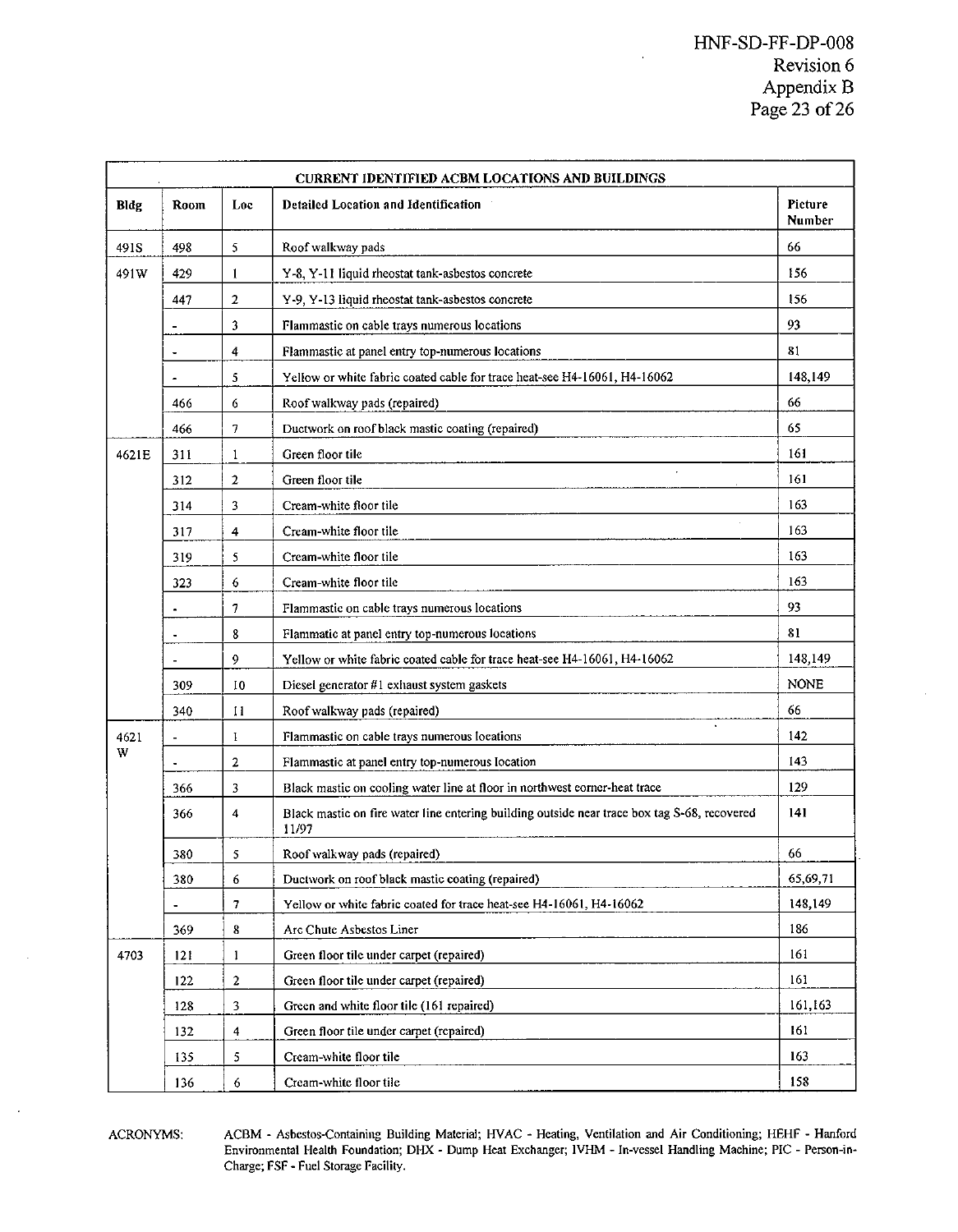$\bar{z}$ 

| <b>CURRENT IDENTIFIED ACBM LOCATIONS AND BUILDINGS</b> |                                                                          |                         |                                                                                           |             |  |  |  |
|--------------------------------------------------------|--------------------------------------------------------------------------|-------------------------|-------------------------------------------------------------------------------------------|-------------|--|--|--|
| Bldg                                                   | Room                                                                     | Loc                     | Picture<br><b>Detailed Location and Identification</b><br>Number                          |             |  |  |  |
| 4703                                                   | 138                                                                      | 7                       | Cream-white floor tile                                                                    | 163         |  |  |  |
|                                                        | 8<br>139<br>Cream-white floor tile                                       |                         | 163                                                                                       |             |  |  |  |
|                                                        | 140                                                                      | Q.                      | Cream-white floor tile                                                                    | 163         |  |  |  |
|                                                        |                                                                          | 10                      | Flammastic on cable trays numerous locations                                              | 93,142      |  |  |  |
|                                                        | 11<br>Flammastic at panel entry top-numerous locations<br>٠              |                         |                                                                                           |             |  |  |  |
|                                                        | 104<br>Chilled water line 1-1/2" clbow (no asbestos present, W961002468) |                         |                                                                                           | 176         |  |  |  |
|                                                        | 254                                                                      |                         | Chilled water line 4" elbow (no asbestos present, W961002469)                             | 177         |  |  |  |
|                                                        | 136                                                                      | Ξ.                      | Before and after-control room floor (see picture no. 158)                                 | 175         |  |  |  |
| 4710                                                   |                                                                          |                         | None identified                                                                           |             |  |  |  |
| 4713A                                                  | $\overline{\phantom{a}}$                                                 | 1                       | Floor tile mastic.                                                                        | 154         |  |  |  |
| 4713B                                                  |                                                                          |                         | Resistive load banks (five total) - three changed out and two tagged asbestos containing. | 182         |  |  |  |
| 4713C                                                  |                                                                          |                         | None identified                                                                           |             |  |  |  |
| 4713D                                                  | $\mathbf{1}$<br>HVAC ducts at heater unit-550 foot elevation (repaired)  |                         |                                                                                           | 1,2         |  |  |  |
|                                                        |                                                                          | 2                       | Ductwork on roof black mastic coating (repaired)                                          | 3,4         |  |  |  |
|                                                        |                                                                          | 3                       | Green floor tile in manipulator shop                                                      | 50          |  |  |  |
| 4716                                                   |                                                                          |                         | None identified                                                                           |             |  |  |  |
| 4717                                                   | 258                                                                      | $\mathbf{1}$            | Black mastic on top of T-13A chilled water surge tank-east side                           | 104         |  |  |  |
|                                                        | 258                                                                      | $\overline{c}$          | Black mastic on top of T-13B chilled water surge tank-east side                           | 105         |  |  |  |
|                                                        | 258                                                                      | 3                       | T-194 insulation tower #2                                                                 | 109         |  |  |  |
|                                                        |                                                                          | $\overline{\mathbf{4}}$ | Roof walkway pads (repaired)                                                              | 66          |  |  |  |
|                                                        | 220                                                                      | 5                       | Yellow or white fabric coated cable for trace heat-see H4-16061, H4-16062                 | 148,149     |  |  |  |
|                                                        |                                                                          | 6                       | Flammastic on cable trays numerous locations                                              | 142         |  |  |  |
|                                                        |                                                                          | $\overline{7}$          | Flammastic at panel entry top-numerous locations                                          | 143         |  |  |  |
|                                                        | 258                                                                      | 54                      | R189 Compressor 1st stage upper gasket to be changed-assumed ACBM                         | 178         |  |  |  |
|                                                        | 235                                                                      | 8                       | Sign Glass Gasket at 530'-0" level.                                                       | 185         |  |  |  |
|                                                        | 212                                                                      | 9                       | Chilled water piping and elbow re-insulated.                                              | 187         |  |  |  |
|                                                        | 221                                                                      | 10                      | Chilled water piping and elbow re-insulated.                                              | 188         |  |  |  |
|                                                        | 244                                                                      | 11                      | Chilled water piping and elbow re-insulated.                                              | 189         |  |  |  |
|                                                        | Roof                                                                     | 12                      | RSB roof pads.                                                                            | 190         |  |  |  |
|                                                        | Roof                                                                     | 13                      | RSB extension roof material.                                                              | 191         |  |  |  |
|                                                        | Roof                                                                     | 14                      | RSB main roof material.                                                                   | 192         |  |  |  |
| 4721                                                   |                                                                          | ı                       | Gas turbine exhaust flanges and cabinet doors                                             | <b>NONE</b> |  |  |  |
| 4842                                                   | ä,                                                                       | $\mathbf{1}$            | Molding at door                                                                           | 166         |  |  |  |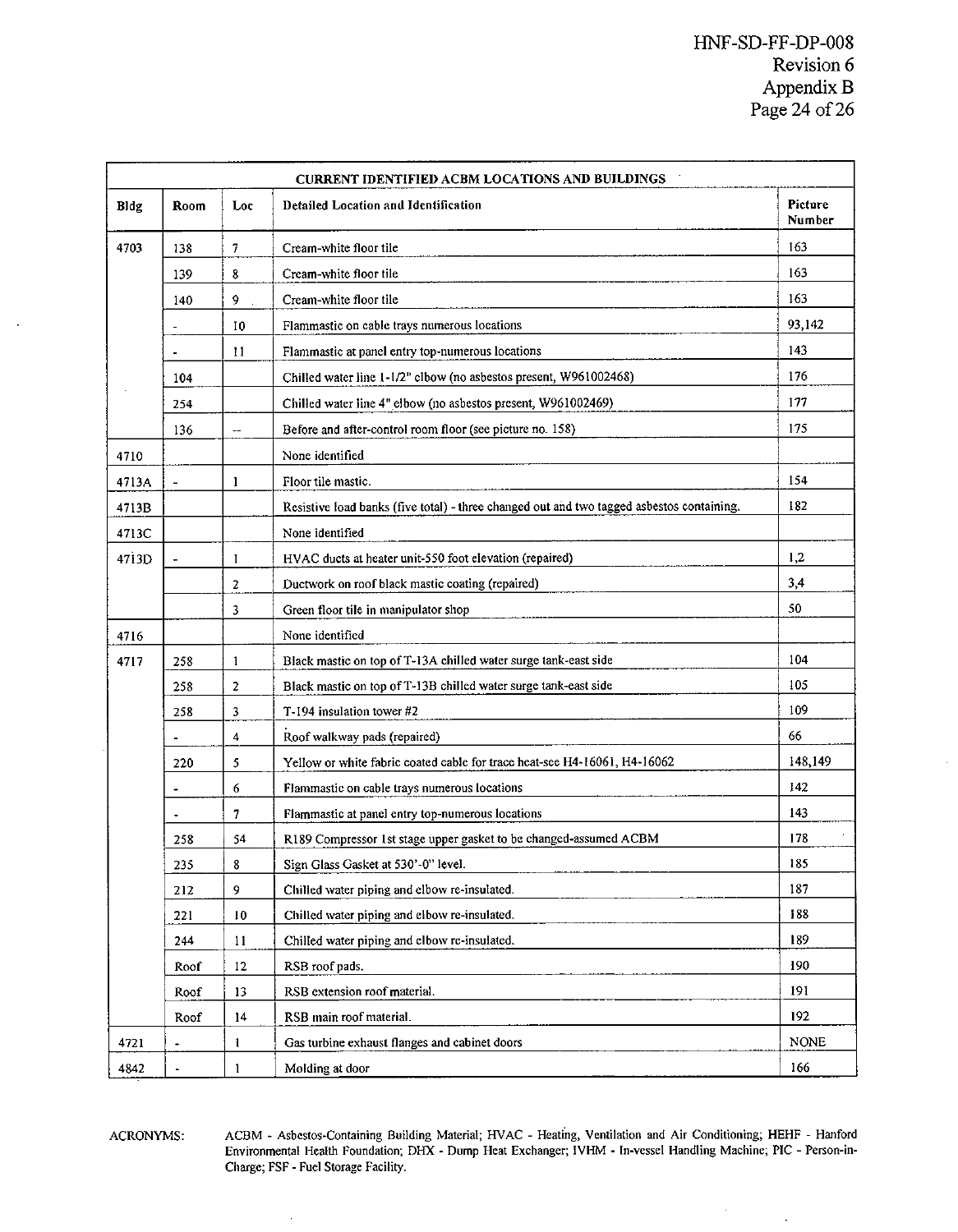| CURRENT IDENTIFIED ACBM LOCATIONS AND BUILDINGS             |        |  |                                                                                |       |  |
|-------------------------------------------------------------|--------|--|--------------------------------------------------------------------------------|-------|--|
| Detailed Location and Identification<br>Bldg<br>Room<br>Loc |        |  |                                                                                |       |  |
| <b>OUT</b><br><b>SIDE</b>                                   | powder |  | Outside 491E at CON FTT margins equipment U-781A, U-781C-black paper and white | 47.48 |  |
|                                                             |        |  | Valve box east of cooling towers-coated (fixed)                                | 157   |  |
|                                                             |        |  | Buried process sewer piping-asbestos/concrete-numerous locations               |       |  |

 $\overline{a}$